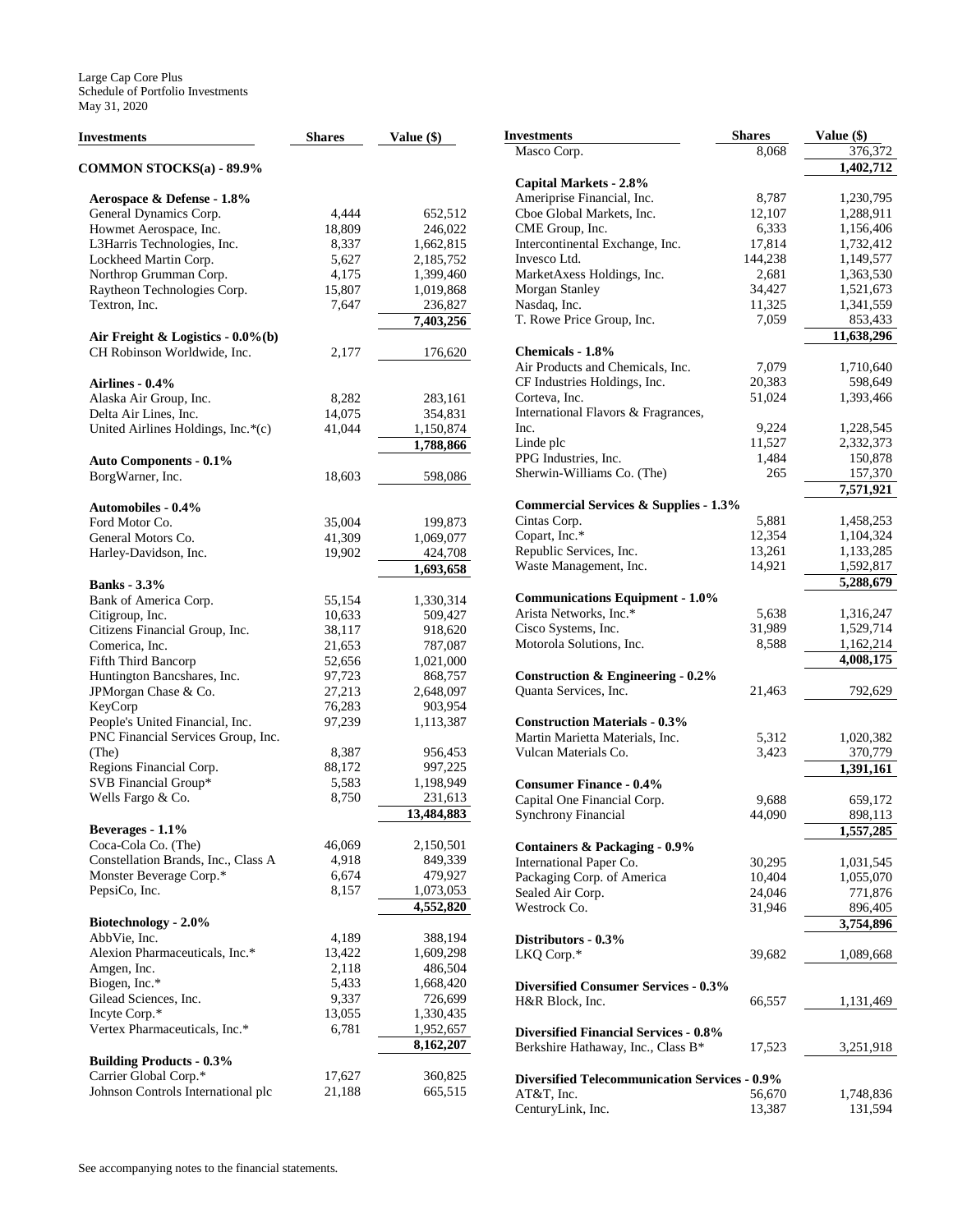| Investments                                                | <b>Shares</b>   | Value (\$)             |
|------------------------------------------------------------|-----------------|------------------------|
| Verizon Communications, Inc.                               | 29,684          | 1,703,268              |
|                                                            |                 | 3,583,698              |
| <b>Electric Utilities - 1.5%</b>                           |                 |                        |
| Entergy Corp.                                              | 11,552          | 1,176,225              |
| Evergy, Inc.                                               | 9,913           | 611,533                |
| Exelon Corp.                                               | 37,027          | 1,418,504              |
| NextEra Energy, Inc.                                       | 1,345           | 343,728                |
| NRG Energy, Inc.                                           | 35,091          | 1,265,031              |
| Xcel Energy, Inc.                                          | 21,299          | 1,385,074              |
|                                                            |                 | 6,200,095              |
| <b>Electrical Equipment - 0.5%</b>                         |                 |                        |
| AMETEK, Inc.<br>Emerson Electric Co.                       | 14,949          | 1,370,973              |
|                                                            | 7,703           | 470,037<br>1,841,010   |
| Electronic Equipment, Instruments & Components - 0.8%      |                 |                        |
| Amphenol Corp., Class A                                    | 11,661          | 1,125,986              |
| Keysight Technologies, Inc.*                               | 12,727          | 1,376,171              |
| Knowles Corp.*                                             | 1               | 8                      |
| TE Connectivity Ltd.                                       | 9,974           | 810,387                |
|                                                            |                 | 3,312,552              |
| <b>Energy Equipment &amp; Services - 0.3%</b>              |                 |                        |
| Baker Hughes Co.                                           | 53,715          | 886,834                |
| TechnipFMC plc                                             | 69,312          | 512,909                |
|                                                            |                 | 1,399,743              |
| <b>Entertainment - 1.2%</b>                                |                 |                        |
| Electronic Arts, Inc.*                                     | 12,539          | 1,540,792              |
| Netflix, Inc.*                                             | 4,329           | 1,817,011              |
| Walt Disney Co. (The)                                      | 13,042          | 1,529,827              |
|                                                            |                 | 4,887,630              |
| <b>Equity Real Estate Investment Trusts (REITs) - 4.8%</b> |                 |                        |
| American Tower Corp.                                       | 683             | 176,330                |
| Apartment Investment and                                   |                 |                        |
| Management Co., Class A                                    | 23,807          | 877,764                |
| AvalonBay Communities, Inc.                                | 6,599           | 1,029,510              |
| Duke Realty Corp.                                          | 34,231          | 1,180,285              |
| <b>Equity Residential</b>                                  | 21,309          | 1,290,473              |
| Essex Property Trust, Inc.<br>Extra Space Storage, Inc.    | 5,096<br>11,551 | 1,237,156<br>1,117,559 |
| Federal Realty Investment Trust                            | 14,075          | 1,124,733              |
| Healthpeak Properties, Inc.                                | 40,076          | 987,473                |
| Host Hotels & Resorts, Inc.                                | 108,797         | 1,299,036              |
| Iron Mountain, Inc.                                        | 27,226          | 701,342                |
| Kimco Realty Corp.                                         | 33,538          | 372,607                |
| Mid-America Apartment                                      |                 |                        |
| Communities, Inc.                                          | 10,931          | 1,271,931              |
| Prologis, Inc.                                             | 13,133          | 1,201,670              |
| <b>Public Storage</b>                                      | 6,436           | 1,304,835              |
| UDR, Inc.                                                  | 32,658          | 1,207,693              |
| Vornado Realty Trust                                       | 28,788          | 1,042,414              |
| Welltower, Inc.                                            | 21,926          | 1,110,990              |
| Weyerhaeuser Co.                                           | 60,786          | 1,227,269              |
|                                                            |                 | 19,761,070             |
| Food & Staples Retailing - 1.6%                            |                 |                        |
| Costco Wholesale Corp.                                     | 6,849           | 2,112,711              |
| Kroger Co. (The)                                           | 41,198          | 1,343,879              |
| Sysco Corp.                                                | 11,015          | 607,587                |
| Walgreens Boots Alliance, Inc.                             | 32,658          | 1,402,334              |
| Walmart, Inc.                                              | 8,060           | 999,924                |
|                                                            |                 | 6,466,435              |
| Food Products - 1.3%                                       |                 |                        |
| Conagra Brands, Inc.                                       | 17,757          | 617,766                |
| General Mills, Inc.                                        | 11,625          | 732,840                |
| Hershey Co. (The)                                          | 8,748           | 1,186,929              |

| Investments                                           | <b>Shares</b>   | Value (\$)             |
|-------------------------------------------------------|-----------------|------------------------|
| Hormel Foods Corp.                                    | 25,839          | 1,261,718              |
| Tyson Foods, Inc., Class A                            | 22,729          | 1,396,470              |
|                                                       |                 | 5,195,723              |
| Health Care Equipment & Supplies - 3.7%               |                 |                        |
| <b>Abbott Laboratories</b>                            | 8,424           | 799,606                |
| ABIOMED, Inc.*                                        | 3,755           | 840,744<br>1,252,171   |
| Align Technology, Inc.*<br>Baxter International, Inc. | 5,098<br>17,766 | 1,599,118              |
| Boston Scientific Corp.*                              | 45,263          | 1,719,541              |
| Cooper Cos., Inc. (The)                               | 2,221           | 704,013                |
| Danaher Corp.                                         | 865             | 144,118                |
| DENTSPLY SIRONA, Inc.                                 | 17,809          | 828,475                |
| Edwards Lifesciences Corp.*                           | 7,164           | 1,609,894              |
| IDEXX Laboratories, Inc.*                             | 4,681           | 1,445,867              |
| Intuitive Surgical, Inc.*                             | 1,989           | 1,153,680              |
| Medtronic plc                                         | 25,086          | 2,472,978              |
| Teleflex, Inc.                                        | 1,725           | 625,933                |
|                                                       |                 | 15,196,138             |
| <b>Health Care Providers &amp; Services - 2.5%</b>    |                 |                        |
| AmerisourceBergen Corp.                               | 13,530          | 1,289,950              |
| Cardinal Health, Inc.                                 | 14,413          | 788,247                |
| CVS Health Corp.<br>DaVita, Inc.*                     | 31,083          | 2,038,112              |
| HCA Healthcare, Inc.                                  | 5,220<br>7,423  | 422,611<br>793,519     |
| Humana, Inc.                                          | 4,338           | 1,781,400              |
| McKesson Corp.                                        | 6,867           | 1,089,587              |
| UnitedHealth Group, Inc.                              | 7,009           | 2,136,694              |
| Universal Health Services, Inc.,                      |                 |                        |
| Class B                                               | 1,374           | 144,888                |
|                                                       |                 | 10,485,008             |
| Hotels, Restaurants & Leisure - 1.7%                  |                 |                        |
| Carnival Corp.(c)                                     | 35,299          | 555,606                |
| Chipotle Mexican Grill, Inc.*                         | 1,494           | 1,499,842              |
| Darden Restaurants, Inc.                              | 2,903           | 223,125                |
| Hilton Worldwide Holdings, Inc.                       | 13,724          | 1,088,450              |
| Las Vegas Sands Corp.                                 | 11,546          | 553,515                |
| McDonald's Corp.                                      | 3,222           | 600,323                |
| <b>MGM Resorts International</b>                      | 74,680          | 1,283,002<br>693,175   |
| Starbucks Corp.<br>Wynn Resorts Ltd.                  | 8,888<br>6,053  | 504,094                |
|                                                       |                 | 7,001,132              |
| <b>Household Durables - 1.2%</b>                      |                 |                        |
| DR Horton, Inc.                                       | 25,394          | 1,404,288              |
| Garmin Ltd.                                           | 14,180          | 1,278,611              |
| Leggett & Platt, Inc.                                 | 16,289          | 498,281                |
| Lennar Corp., Class A                                 | 16,125          | 974,917                |
| Whirlpool Corp.                                       | 5,261           | 640,895                |
|                                                       |                 | 4,796,992              |
| <b>Household Products - 1.3%</b>                      |                 |                        |
| Church & Dwight Co., Inc.                             | 17,500          | 1,313,725              |
| Clorox Co. (The)                                      | 6,701           | 1,382,081              |
| Colgate-Palmolive Co.                                 | 4,479           | 323,966                |
| Procter & Gamble Co. (The)                            | 20,908          | 2,423,656<br>5,443,428 |
| <b>Industrial Conglomerates - 0.5%</b>                |                 |                        |
| 3M Co.                                                | 1,541           | 241,074                |
| General Electric Co.                                  | 254,049         | 1,669,102              |
| Honeywell International, Inc.                         | 1,789           | 260,926                |
|                                                       |                 | 2,171,102              |
| <b>Insurance - 3.3%</b>                               |                 |                        |
| Allstate Corp. (The)                                  | 14,035          | 1,372,763              |
| Arthur J Gallagher & Co.                              | 13,301          | 1,254,018              |
| Assurant, Inc.                                        | 10,300          | 1,056,574              |
|                                                       |                 |                        |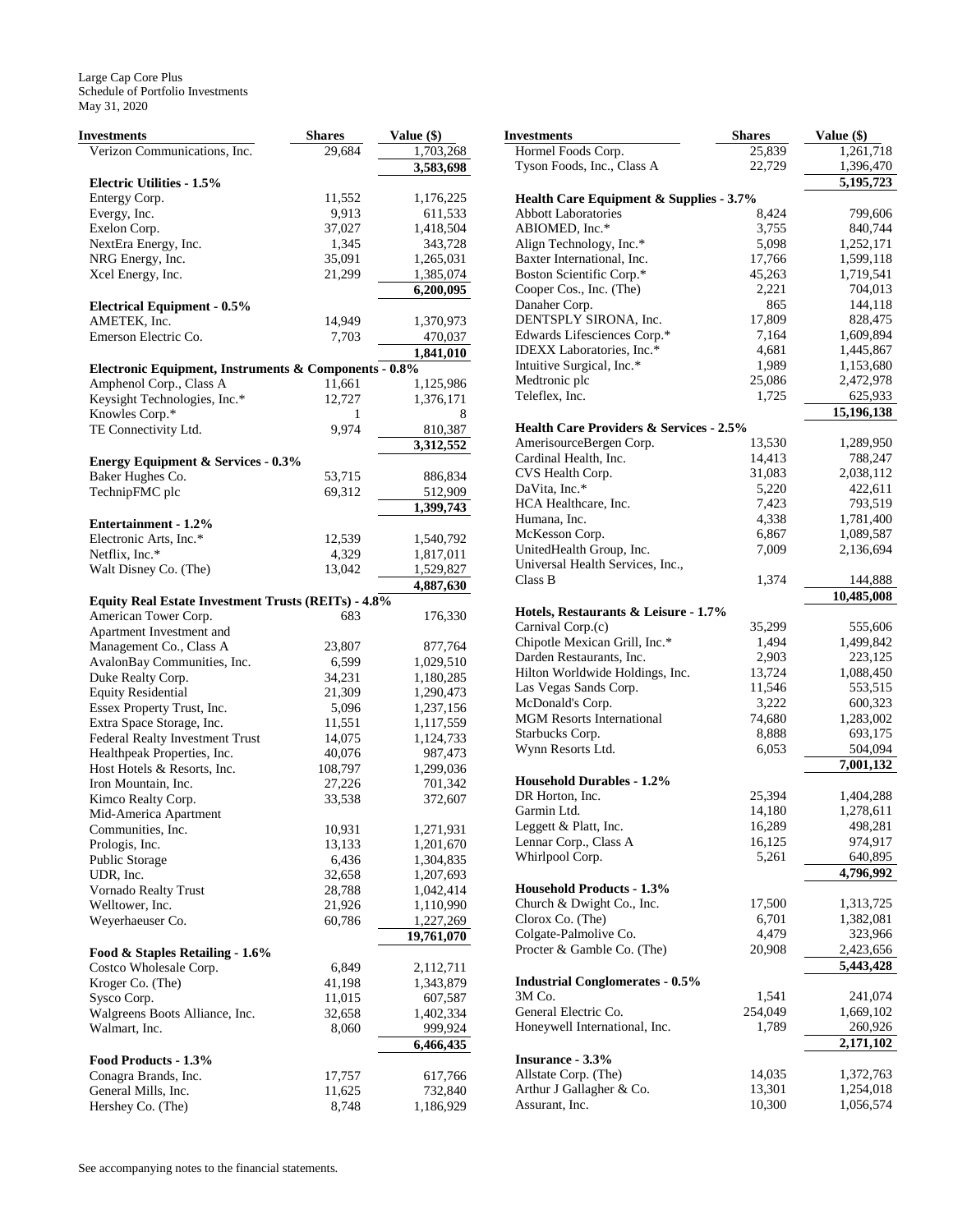| <b>Investments</b>                                   | <b>Shares</b> | Value (\$) |
|------------------------------------------------------|---------------|------------|
| Everest Re Group Ltd.                                | 6,902         | 1,369,426  |
| Globe Life, Inc.                                     | 13,407        | 1,032,607  |
| Hartford Financial Services Group,                   |               |            |
| Inc. $(The)$                                         | 26,543        | 1,016,332  |
| Loews Corp.                                          | 26,351        | 875,907    |
| MetLife, Inc.                                        | 40,206        | 1,447,818  |
| Principal Financial Group, Inc.                      | 20,276        | 783,059    |
| Progressive Corp. (The)                              | 17,509        | 1,360,099  |
| Unum Group                                           | 41,666        | 631,240    |
| WR Berkley Corp.                                     | 22,832        | 1,323,115  |
|                                                      |               | 13,522,958 |
| <b>Interactive Media &amp; Services - 2.9%</b>       |               |            |
| Alphabet, Inc., Class A*                             | 2,543         | 3,645,441  |
| Alphabet, Inc., Class C*                             | 2,545         | 3,636,602  |
| Facebook, Inc., Class A*                             | 21,471        | 4,832,907  |
|                                                      |               |            |
|                                                      |               | 12,114,950 |
| <b>Internet &amp; Direct Marketing Retail - 3.4%</b> |               |            |
| Amazon.com, Inc.*                                    | 4,097         | 10,006,390 |
| Booking Holdings, Inc.*                              | 1,235         | 2,024,684  |
| eBay, Inc.                                           | 13,897        | 632,869    |
| Expedia Group, Inc.                                  | 17,975        | 1,428,653  |
|                                                      |               | 14,092,596 |
| IT Services - 3.8%                                   |               |            |
| Accenture plc, Class A                               | 5,784         | 1,166,170  |
| Akamai Technologies, Inc.*                           | 12,198        | 1,290,549  |
| Alliance Data Systems Corp.                          | 17,283        | 800,721    |
| DXC Technology Co.                                   | 46,857        | 665,838    |
| Fiserv, Inc.*                                        | 13,216        | 1,411,072  |
| Gartner, Inc.*                                       | 6,978         | 849,223    |
| <b>International Business Machines</b>               |               |            |
| Corp.                                                | 1,199         | 149,755    |
| Jack Henry & Associates, Inc.                        | 6,744         | 1,219,720  |
| Leidos Holdings, Inc.                                | 5,491         | 578,147    |
| Mastercard, Inc., Class A                            | 6,253         | 1,881,465  |
| Paychex, Inc.                                        | 16,580        | 1,198,402  |
| PayPal Holdings, Inc.*                               | 4,499         | 697,390    |
| Visa, Inc., Class A                                  | 13,340        | 2,604,502  |
| Western Union Co. (The)                              | 52,277        | 1,046,586  |
|                                                      |               | 15,559,540 |
| Life Sciences Tools & Services - 0.8%                |               |            |
| Agilent Technologies, Inc.                           | 2,105         | 185,535    |
| IQVIA Holdings, Inc.*                                | 9,269         | 1,385,901  |
| Mettler-Toledo International, Inc.*                  | 1,626         | 1,292,670  |
|                                                      |               |            |
| Thermo Fisher Scientific, Inc.                       | 1,323         | 461,978    |
| Waters Corp.*                                        | 727           | 145,291    |
|                                                      |               | 3,471,375  |
| Machinery - 2.0%                                     |               |            |
| Dover Corp.                                          | 12,433        | 1,209,109  |
| <b>IDEX Corp.</b>                                    | 7,553         | 1,203,722  |
| Illinois Tool Works, Inc.                            | 9,643         | 1,663,032  |
| Otis Worldwide Corp.                                 | 8,399         | 442,207    |
| Parker-Hannifin Corp.                                | 6,252         | 1,125,173  |
| Pentair plc                                          | 21,156        | 828,046    |
| Snap-on, Inc.                                        | 1,729         | 224,234    |
| Westinghouse Air Brake                               |               |            |
| Technologies Corp.                                   | 22,061        | 1,347,265  |
|                                                      |               | 8,042,788  |
| <b>Media - 2.4%</b>                                  |               |            |
| Charter Communications, Inc.,                        |               |            |
| Class A*                                             | 3,875         | 2,108,000  |
| Comcast Corp., Class A                               | 62,314        | 2,467,635  |
| Discovery, Inc., Class A*                            | 49,540        | 1,077,495  |
| Discovery, Inc., Class C*                            | 55,587        | 1,088,949  |

| <b>Investments</b>                   | <b>Shares</b> | Value (\$) |
|--------------------------------------|---------------|------------|
| DISH Network Corp., Class A*         | 23,869        | 755,454    |
| Fox Corp., Class A                   | 6,153         | 179,483    |
| Interpublic Group of Cos., Inc.      |               |            |
| (The)                                | 51,774        | 885,854    |
| News Corp., Class A                  | 53,894        | 660,202    |
| Omnicom Group, Inc.                  | 2,428         | 133,030    |
| ViacomCBS, Inc.                      | 26,722        | 554,214    |
|                                      |               | 9,910,316  |
| Metals $\&$ Mining - 0.7%            |               |            |
| Freeport-McMoRan, Inc.               | 139,700       | 1,267,079  |
| Newmont Corp.                        | 26,430        | 1,545,362  |
| Nucor Corp.                          | 3,801         | 160,630    |
|                                      |               | 2,973,071  |
| <b>Multiline Retail - 0.9%</b>       |               |            |
| Dollar General Corp.                 | 2,548         | 487,967    |
| Dollar Tree, Inc.*                   | 10,772        | 1,054,256  |
| Kohl's Corp.                         | 16,829        | 323,453    |
| Nordstrom, Inc.                      | 12,843        | 207,158    |
| Target Corp.                         | 14,842        | 1,815,622  |
|                                      |               | 3,888,456  |
| Multi-Utilities - 1.1%               |               |            |
| CenterPoint Energy, Inc.             | 71,952        | 1,279,306  |
| DTE Energy Co.                       | 10,545        | 1,134,326  |
| Public Service Enterprise Group,     |               |            |
| Inc.                                 | 26,251        | 1,339,851  |
| WEC Energy Group, Inc.               | 10,564        | 969,036    |
|                                      |               | 4,722,519  |
| Oil, Gas & Consumable Fuels - 2.9%   |               |            |
| Cabot Oil & Gas Corp.                | 6,849         | 135,884    |
| Chevron Corp.                        | 20,758        | 1,903,509  |
| Diamondback Energy, Inc.             | 29,050        | 1,236,949  |
| EOG Resources, Inc.                  | 13,837        | 705,272    |
| Exxon Mobil Corp.                    | 71,941        | 3,271,157  |
| Hess Corp.                           | 15,385        | 730,326    |
| HollyFrontier Corp.                  | 6,125         | 192,631    |
| Marathon Petroleum Corp.             | 8,756         | 307,686    |
| ONEOK, Inc.                          | 9,099         | 333,842    |
| Phillips 66                          | 6,963         | 544,925    |
| Pioneer Natural Resources Co.        | 7,233         | 662,543    |
| Valero Energy Corp.                  | 7,405         | 493,469    |
| Williams Cos., Inc. (The)            | 70,598        | 1,442,317  |
|                                      |               | 11,960,510 |
| <b>Personal Products - 0.2%</b>      |               |            |
| Coty, Inc., Class A                  | 97,062        | 352,335    |
| Estee Lauder Cos., Inc. (The), Class |               |            |
| A                                    | 2,411         | 476,100    |
|                                      |               | 828,435    |
| <b>Pharmaceuticals - 3.3%</b>        |               |            |
| Bristol-Myers Squibb Co.             | 34,310        | 2,048,993  |
| Eli Lilly and Co.                    | 4,670         | 714,276    |
| Johnson & Johnson                    | 23,287        | 3,463,941  |
| Merck & Co., Inc.                    | 39,278        | 3,170,520  |
| Mylan NV*                            | 14,745        | 251,697    |
| Perrigo Co. plc                      | 3,219         | 176,305    |
| Pfizer, Inc.                         | 47,119        | 1,799,475  |
| Zoetis, Inc.                         | 13,941        | 1,943,236  |
|                                      |               | 13,568,443 |
| <b>Professional Services - 0.2%</b>  |               |            |
| Robert Half International, Inc.      | 16,086        | 816,204    |
|                                      |               |            |
| Road & Rail - 0.7%<br>CSX Corp.      | 12,508        | 895,323    |
| Norfolk Southern Corp.               | 8,943         | 1,594,447  |
|                                      |               |            |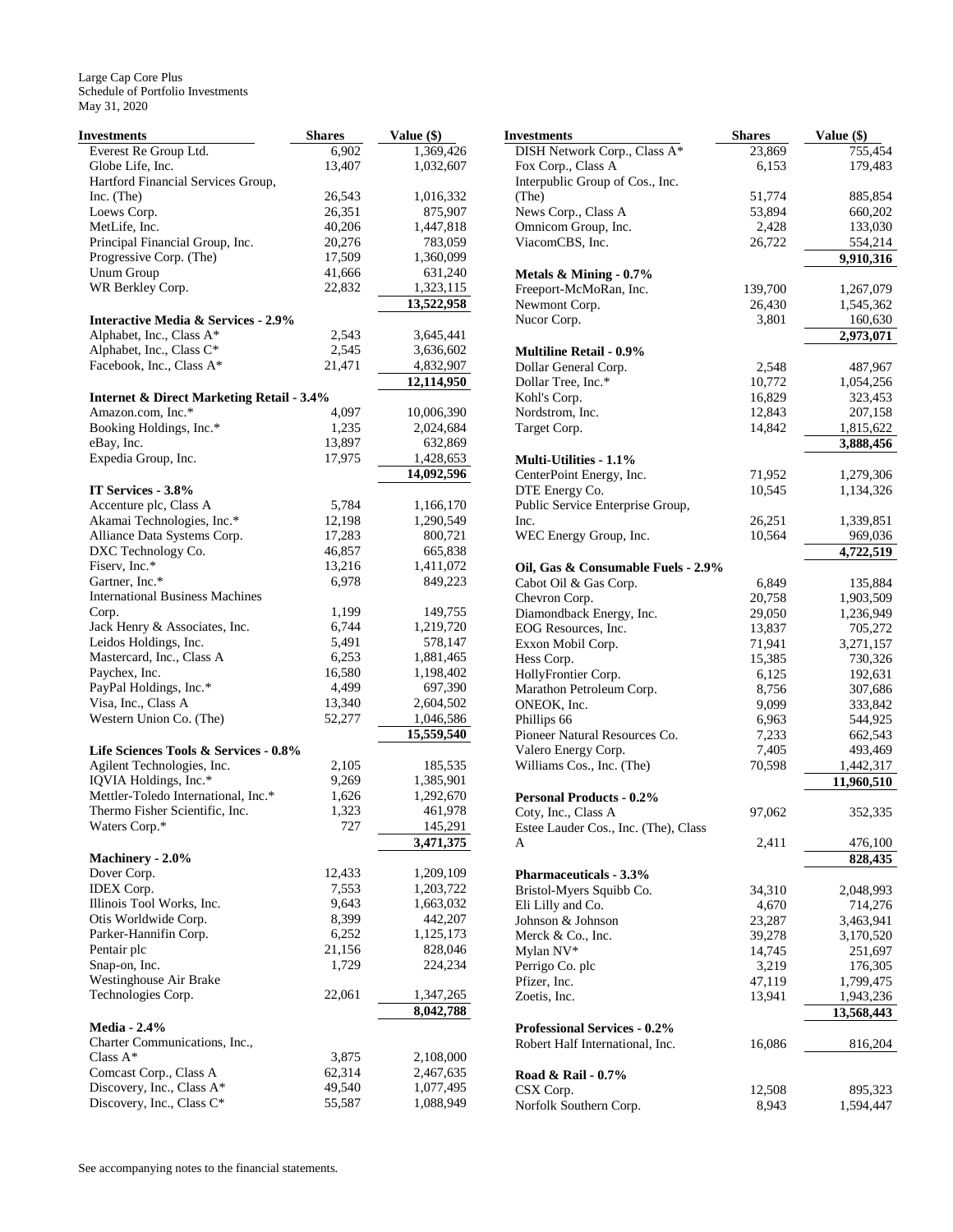| Investments                                       | <b>Shares</b> | Value (\$)  |
|---------------------------------------------------|---------------|-------------|
| Union Pacific Corp.                               | 1.472         | 250,034     |
|                                                   |               | 2,739,804   |
| Semiconductors & Semiconductor Equipment - 3.5%   |               |             |
| Advanced Micro Devices, Inc.*                     | 33,294        | 1,791,217   |
| Applied Materials, Inc.                           | 15,049        | 845,453     |
| Broadcom, Inc.                                    | 1,151         | 335,252     |
| Intel Corp.                                       | 59,854        | 3,766,612   |
| KLA Corp.                                         | 5,608         | 986,784     |
| NVIDIA Corp.                                      | 3,153         | 1,119,378   |
| Qorvo, Inc.*                                      | 11,430        | 1,197,178   |
| QUALCOMM, Inc.                                    | 25,903        | 2,095,034   |
| Texas Instruments, Inc.                           | 11,496        | 1,365,035   |
| Xilinx, Inc.                                      | 10,146        | 932,925     |
|                                                   |               | 14,434,868  |
| Software - 7.9%                                   |               |             |
| Adobe, Inc.*                                      | 4,456         | 1,722,689   |
| Autodesk, Inc.*                                   | 8,278         | 1,741,526   |
| Cadence Design Systems, Inc.*                     | 16,140        | 1,473,421   |
| Citrix Systems, Inc.                              | 8,422         | 1,247,467   |
| Fortinet, Inc.*                                   | 10,563        | 1,470,370   |
| Intuit, Inc.                                      | 6,697         | 1,944,273   |
| Microsoft Corp.                                   | 81,888        | 15,005,976  |
| NortonLifeLock, Inc.                              | 55,531        | 1,264,996   |
| Oracle Corp.                                      | 23,086        | 1,241,334   |
| Paycom Software, Inc.*                            | 4,608         | 1,369,636   |
| salesforce.com, Inc.*                             | 4,308         | 752,995     |
| ServiceNow, Inc.*                                 | 5,023         | 1,948,572   |
| Synopsys, Inc.*                                   | 8,379         | 1,515,845   |
|                                                   |               | 32,699,100  |
| <b>Specialty Retail - 1.1%</b>                    |               |             |
| AutoZone, Inc.*                                   | 206           | 236,459     |
| Best Buy Co., Inc.                                | 5,032         | 392,949     |
| Gap, Inc. (The)                                   | 18,458        | 164,276     |
| Home Depot, Inc. (The)                            | 9,370         | 2,328,258   |
| Ross Stores, Inc.                                 | 13,981        | 1,355,598   |
| TJX Cos., Inc. (The)                              | 2,778         | 146,567     |
|                                                   |               | 4,624,107   |
| Technology Hardware, Storage & Peripherals - 3.8% |               |             |
| Apple, Inc.                                       | 42,383        | 13,475,251  |
| Hewlett Packard Enterprise Co.                    | 26,546        | 257,762     |
| HP, Inc.                                          | 88,798        | 1,344,402   |
| Seagate Technology plc                            | 2,788         | 147,875     |
| Xerox Holdings Corp.                              | 35,832        | 569,012     |
|                                                   |               | 15,794,302  |
| Textiles, Apparel & Luxury Goods - 0.8%           |               |             |
| Hanesbrands, Inc.                                 | 66,725        | 657,909     |
| NIKE, Inc., Class B                               | 1,687         | 166,304     |
| Ralph Lauren Corp.                                | 11,603        | 876,143     |
| Under Armour, Inc., Class A*                      | 62,616        | 547,890     |
| Under Armour, Inc., Class C*                      | 122,571       | 963,408     |
|                                                   |               | 3,211,654   |
| <b>Tobacco - 0.4%</b>                             |               |             |
| Altria Group, Inc.                                | 14,523        | 567,123     |
| Philip Morris International, Inc.                 | 11,684        | 857,138     |
|                                                   |               | 1,424,261   |
| Trading Companies & Distributors - 0.1%           |               |             |
| WW Grainger, Inc.                                 | 781           | 241,813     |
|                                                   |               |             |
| <b>Wireless Telecommunication Services - 0.4%</b> |               |             |
| T-Mobile US, Inc.*                                | 16,103        | 1,610,944   |
|                                                   |               |             |
| TOTAL COMMON STOCKS                               |               |             |
| (Cost \$371,681,282)                              |               | 370,733,975 |

| Investments                                                                                                                                | <b>Shares</b>    | Value $(\$)$ |  |  |  |
|--------------------------------------------------------------------------------------------------------------------------------------------|------------------|--------------|--|--|--|
| <b>SECURITIES LENDING REINVESTMENTS(d) - 0.2%</b>                                                                                          |                  |              |  |  |  |
| <b>INVESTMENT COMPANIES - 0.2%</b>                                                                                                         |                  |              |  |  |  |
| <b>BlackRock Liquidity FedFund, Institutional Class</b>                                                                                    |                  |              |  |  |  |
| 0.11% (Cost \$1,023,249)                                                                                                                   | 1,023,249        | 1,023,249    |  |  |  |
|                                                                                                                                            | <b>Principal</b> |              |  |  |  |
| Investments                                                                                                                                | Amount $(\$)$    | Value $(\$)$ |  |  |  |
| <b>SHORT-TERM INVESTMENTS - 7.9%</b>                                                                                                       |                  |              |  |  |  |
| <b>REPURCHASE AGREEMENTS(e) - 7.9%</b>                                                                                                     |                  |              |  |  |  |
| Repurchase Agreements with various                                                                                                         |                  |              |  |  |  |
| counterparties, rate 0.05%, dated                                                                                                          |                  |              |  |  |  |
| 5/29/2020, due 6/1/2020, total to be                                                                                                       |                  |              |  |  |  |
| received \$32,403,834                                                                                                                      |                  |              |  |  |  |
| (Cost \$32,403,703)                                                                                                                        | 32,403,703       | 32,403,703   |  |  |  |
| Total Investments - 98.0%                                                                                                                  |                  |              |  |  |  |
| (Cost \$405,108,234)                                                                                                                       |                  | 404,160,927  |  |  |  |
| <b>Other Assets Less Liabilities - 2.0%</b>                                                                                                |                  | 8,178,805    |  |  |  |
| <b>Net Assets - 100.0%</b>                                                                                                                 |                  | 412,339,732  |  |  |  |
|                                                                                                                                            |                  |              |  |  |  |
| *<br>Non-income producing security.                                                                                                        |                  |              |  |  |  |
| All or a portion of these securities are segregated in connection<br>(a)<br>with obligations for swaps with a total value of \$47,459,897. |                  |              |  |  |  |
| Represents less than 0.05% of net assets.<br>(b)                                                                                           |                  |              |  |  |  |
| The security or a portion of this security is on loan at May 31,<br>(c)                                                                    |                  |              |  |  |  |
| 2020. The total value of securities on loan at May 31, 2020 was                                                                            |                  |              |  |  |  |
| $0.000501$ collateratived in the form of each with a value of                                                                              |                  |              |  |  |  |

\$980,581, collateralized in the form of cash with a value of \$1,023,249 that was reinvested in the securities shown in the Securities Lending Reinvestment section of the Schedule of Investments.

- (d) The security was purchased with cash collateral held from securities on loan at May 31, 2020. The total value of securities purchased was \$1,023,249.
- (e) The Fund invests in Repurchase Agreements jointly with other funds in the Trust. See "Repurchase Agreements" in the Notes to Financial Statements to view the details of each individual agreement and counterparty as well as a description of the securities subject to repurchase.

As of May 31, 2020, the gross unrealized appreciation (depreciation) of investments based on the aggregate cost of investment securities and derivative instruments, if applicable, for federal income tax purposes was as follows:

| Aggregate gross unrealized appreciation | 72.135.799   |
|-----------------------------------------|--------------|
| Aggregate gross unrealized depreciation | (67.247.500) |
| Net unrealized appreciation             | 4.888.299    |
| Federal income tax cost                 | 407.240.057  |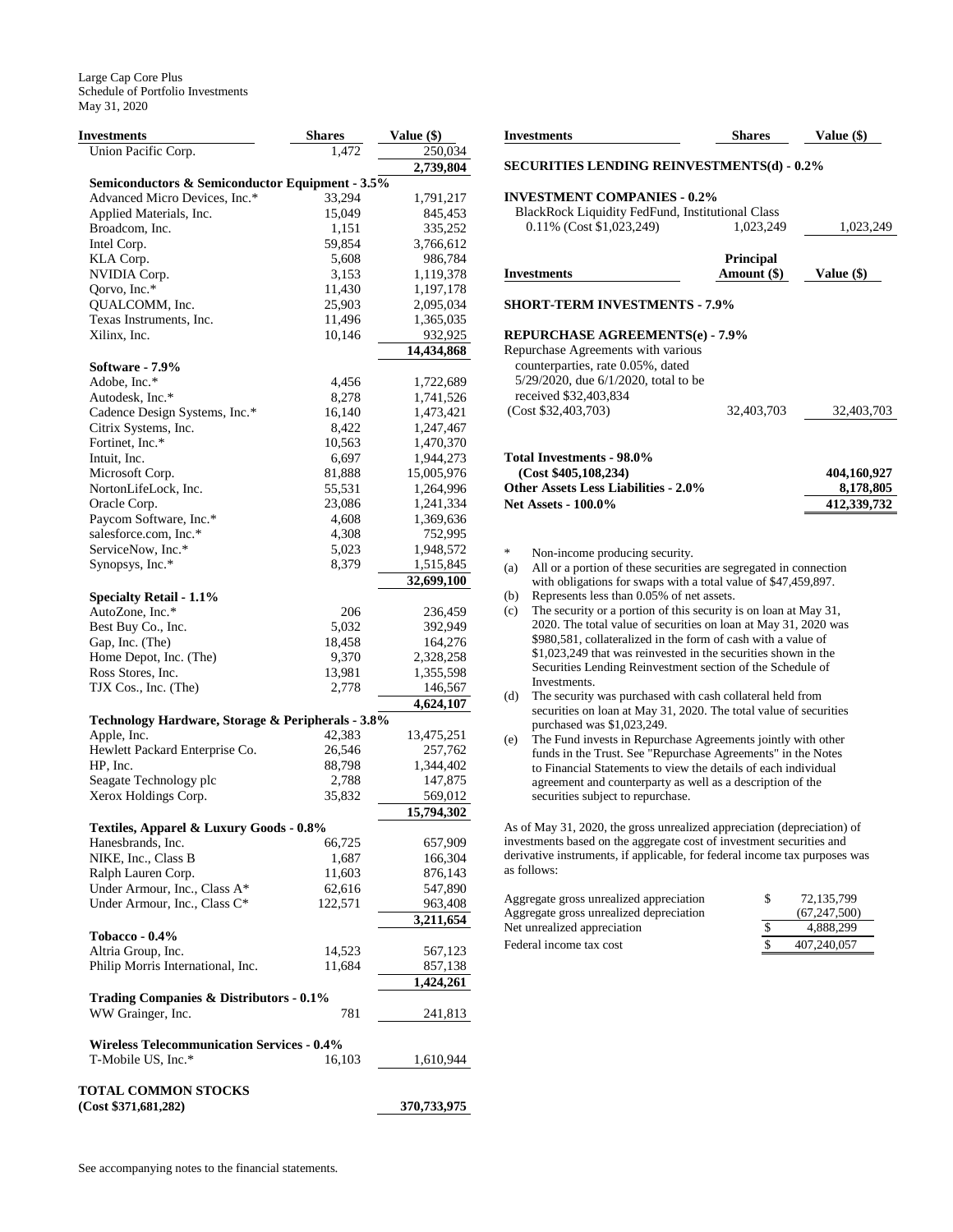## **Swap Agreements<sup>a</sup>**

Large Cap Core Plus had the following open non-exchange traded total return swap agreements as of May 31, 2020:

| <b>Notional</b><br>Amount (\$) | <b>Termination</b><br>Date <sup>b</sup> | <b>Counterparty</b>            | <b>Rate Paid</b> | (Received) <sup>c</sup> Underlying Instrument                                                                            | <b>Value and</b><br><b>Unrealized</b><br>Appreciation/<br>$(Depreciation)^d$<br>$($)$ | <b>Financial</b><br><b>Instruments</b><br>for the<br><b>Benefit of (the</b><br>Fund)/the<br><b>Counterparty Counterparty</b><br>$($)$ | Cash<br><b>Collateral for</b><br>the Benefit of<br>(the Fund)<br>the<br>$($)$ | <b>Net</b><br>Amount <sup>e</sup> $(\$)$ |
|--------------------------------|-----------------------------------------|--------------------------------|------------------|--------------------------------------------------------------------------------------------------------------------------|---------------------------------------------------------------------------------------|---------------------------------------------------------------------------------------------------------------------------------------|-------------------------------------------------------------------------------|------------------------------------------|
|                                |                                         | Goldman<br>Sachs               |                  | Credit Suisse 130/30<br>Large Cap Index (short                                                                           |                                                                                       |                                                                                                                                       |                                                                               |                                          |
| (38, 453, 485)                 | 12/7/2020                               | International                  | (0.19)%          | portion) <sup>f</sup>                                                                                                    | 3,548,441                                                                             | (3,439,378)                                                                                                                           |                                                                               | 109,063                                  |
| (13,768,708)                   | 1/6/2021                                | Societe<br>Generale<br>Societe | $(0.02)$ %       | Credit Suisse 130/30<br>Large Cap Index (short<br>portion) <sup>f</sup><br>Credit Suisse 130/30<br>Large Cap Index (long | 6,765,340                                                                             |                                                                                                                                       |                                                                               |                                          |
| 109,370,742                    | 1/6/2021                                | Generale                       | 0.82%            | portion) $\frac{1}{5}$                                                                                                   | (11, 325, 594)                                                                        |                                                                                                                                       |                                                                               |                                          |
| 95,602,034                     |                                         |                                |                  |                                                                                                                          | (4,560,254)                                                                           | 4,539,757                                                                                                                             | 20,497                                                                        |                                          |
| (74, 173, 937)                 | 11/8/2021                               | <b>UBS AG</b>                  | $(0.32)\%$       | Credit Suisse 130/30<br>Large Cap Index (short<br>portion) <sup>f</sup><br>Credit Suisse 130/30<br>Large Cap Index (long | 18,504,055                                                                            |                                                                                                                                       |                                                                               |                                          |
| 58,676,550                     | 11/8/2021                               | <b>UBS AG</b>                  | 0.77%            | portion) $\frac{1}{2}$                                                                                                   | (9,524,813)                                                                           |                                                                                                                                       |                                                                               |                                          |
| (15, 497, 387)                 |                                         |                                |                  |                                                                                                                          | 8,979,242                                                                             | (8,563,994)                                                                                                                           |                                                                               | 415,248                                  |
| 41,651,162                     |                                         |                                |                  |                                                                                                                          | 7,967,429                                                                             |                                                                                                                                       |                                                                               |                                          |
|                                |                                         |                                |                  | Total<br>Unrealized Appreciation<br>Total                                                                                | 28,817,836                                                                            |                                                                                                                                       |                                                                               |                                          |
|                                |                                         |                                |                  | Unrealized Depreciation                                                                                                  | (20, 850, 407)                                                                        |                                                                                                                                       |                                                                               |                                          |

<sup>a</sup> The Fund's Swap Agreements are not accounted for as hedging instruments under ASC 815.

<sup>b</sup> Agreements may be terminated at will by either party without penalty. Payment is due at termination/maturity.

 $c$  Reflects the floating financing rate, as of May 31, 2020, on the notional amount of the swap agreement paid to the counterparty or received from the counterparty, excluding any commissions. This amount is included as part of the unrealized appreciation/(depreciation).

- <sup>d</sup> The Fund discloses amounts due to the Fund from the counterparty (unrealized appreciation on swap agreements) at period end as an asset on its Statements of Assets and Liabilities. Amounts due to the counterparty from the Fund (unrealized depreciation on swap agreements) are disclosed as a liability on its Statements of Assets and Liabilities. The Fund presents these amounts on a gross basis and does not offset or "net" these amounts on its Statements of Assets and Liabilities.
- e Represents the "uncollateralized" amount due from or (to) the counterparty at period end. These amounts could be due to timing differences between the movement of collateral in relation to market movements, or due to agreement provisions allowing minimum "thresholds" that would need to be exceeded prior to the movement of collateral. To the extent that a net amount is due from a counterparty, the Fund would be exposed to the counterparty by such amount and could suffer losses or delays in recovery of that amount in the event of a counterparty default.

f Certain underlying short component disclosures related to this index may be found on the website at www.proshares.com/media/Large\_Cap\_Short\_May.pdf.

g See the Common Stocks section of the preceding Schedule of Portfolio Investments for the representative long components of the underlying reference instrument and their relative weightings.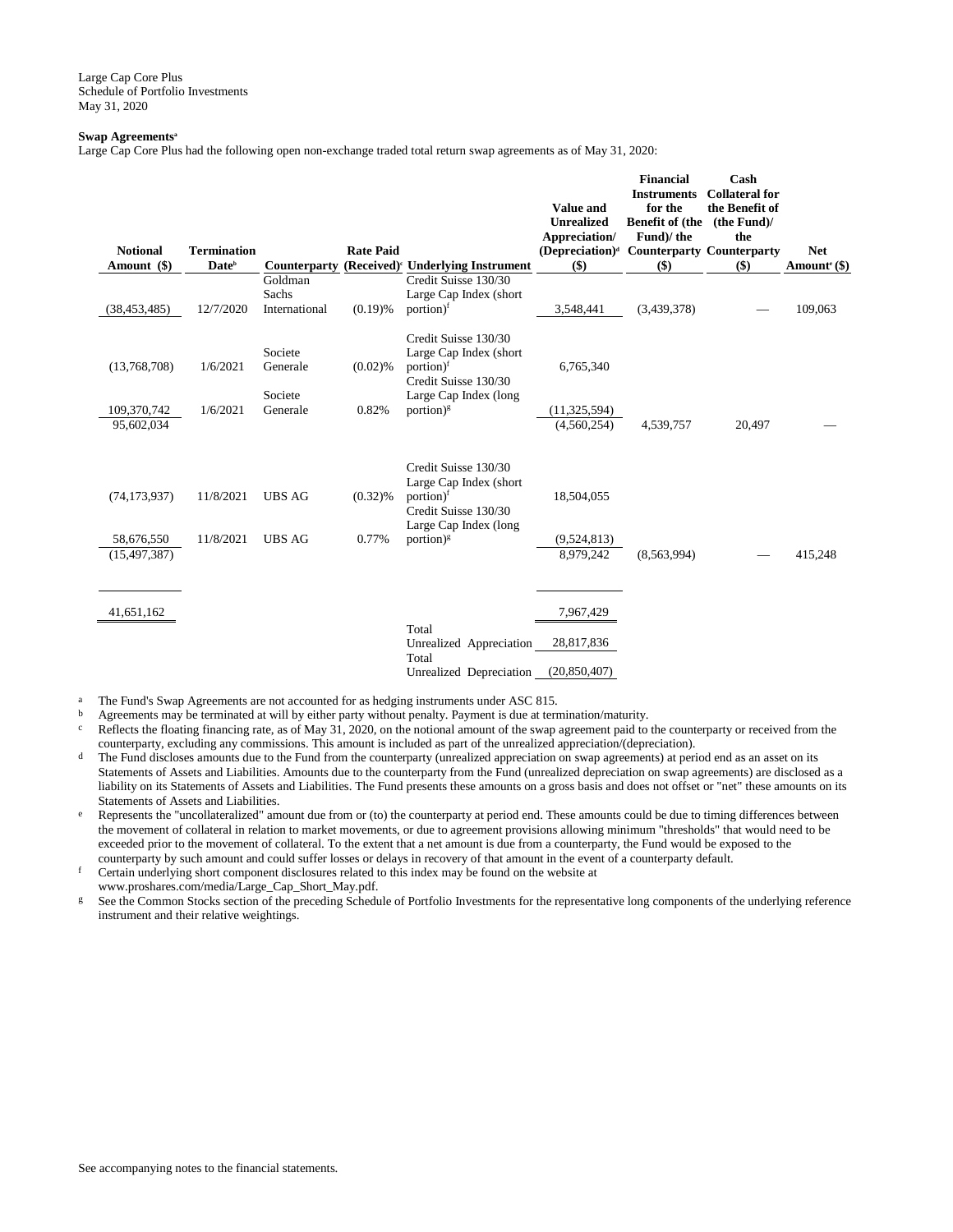| Investments                          | <b>Shares</b>  | Value $(\$)$ | <b>Investments</b>                  | <b>Shares</b> | Value (\$) |
|--------------------------------------|----------------|--------------|-------------------------------------|---------------|------------|
|                                      |                |              | Bank of America Corp.               | 2,374         | 57,261     |
| COMMON STOCKS(a) - 98.6%             |                |              | Bank of Hawaii Corp.                | 10            | 643        |
|                                      |                |              | <b>Bank OZK</b>                     | 44            | 990        |
| Aerospace & Defense - 1.5%           |                |              | BankUnited, Inc.                    | 38            | 702        |
| Boeing Co. (The)                     | 93             | 13,564       | <b>BOK</b> Financial Corp.          | 10            | 509        |
| Curtiss-Wright Corp.                 | 6              | 602          | Cathay General Bancorp              | 21            | 571        |
| General Dynamics Corp.               | 63             | 9,250        | CIT Group, Inc.                     | 55            | 998        |
|                                      | 12             | 434          | Citigroup, Inc.                     | 976           | 46,760     |
| Hexcel Corp.                         |                |              | Citizens Financial Group, Inc.      | 204           | 4,916      |
| Howmet Aerospace, Inc.               | 114            | 1,491        |                                     |               |            |
| Huntington Ingalls Industries, Inc.  | 10             | 1,999        | Columbia Banking System, Inc.       | 21            | 512        |
| L3Harris Technologies, Inc.          | 13             | 2,593        | Comerica, Inc.                      | 55            | 1,999      |
| Lockheed Martin Corp.                | 39             | 15,149       | Commerce Bancshares, Inc.           | 18            | 1,147      |
| Northrop Grumman Corp.               | 26             | 8,715        | Credicorp Ltd.                      | 14            | 1,929      |
| Raytheon Technologies Corp.          | 317            | 20,453       | Cullen/Frost Bankers, Inc.          | 16            | 1,215      |
| Spirit AeroSystems Holdings, Inc.,   |                |              | East West Bancorp, Inc.             | 43            | 1,503      |
| Class A                              | 28             | 607          | Fifth Third Bancorp                 | 259           | 5,022      |
| Teledyne Technologies, Inc.*         | $\overline{4}$ | 1,496        | First Citizens BancShares, Inc.,    |               |            |
| Textron, Inc.                        | 82             | 2,540        | Class A                             | 1             | 385        |
|                                      | 8              | 3,399        | First Hawaiian, Inc.                | 36            | 621        |
| TransDigm Group, Inc.                |                |              | First Horizon National Corp.        | 94            | 879        |
|                                      |                | 82,292       |                                     |               |            |
| Air Freight & Logistics - 0.8%       |                |              | First Republic Bank                 | 23            | 2,488      |
| CH Robinson Worldwide, Inc.          | 50             | 4,056        | FNB Corp.                           | 140           | 1,037      |
| Expeditors International of          |                |              | Fulton Financial Corp.              | 57            | 639        |
| Washington, Inc.                     | 31             | 2,367        | Hancock Whitney Corp.               | 30            | 649        |
| FedEx Corp.                          | 101            | 13,187       | Home BancShares, Inc.               | 40            | 579        |
| Hub Group, Inc., Class A*            | 16             | 748          | Huntington Bancshares, Inc.         | 343           | 3,049      |
| United Parcel Service, Inc., Class B | 212            | 21,139       | <b>IBERIABANK Corp.</b>             | 16            | 679        |
| XPO Logistics, Inc.*                 | 38             | 2,995        | Investors Bancorp, Inc.             | 82            | 712        |
|                                      |                |              | JPMorgan Chase & Co.                | 851           | 82,811     |
|                                      |                | 44,492       | KeyCorp                             | 312           | 3,697      |
| Airlines - $0.1\%$                   |                |              | M&T Bank Corp.                      | 39            | 4,121      |
| American Airlines Group, Inc.(b)     | 104            | 1,092        |                                     | 50            | 679        |
| Delta Air Lines, Inc.                | 70             | 1,764        | Old National Bancorp                |               |            |
| JetBlue Airways Corp.*               | 42             | 423          | PacWest Bancorp                     | 59            | 1,021      |
| Southwest Airlines Co.               | 38             | 1,220        | People's United Financial, Inc.     | 151           | 1,729      |
| United Airlines Holdings, Inc.*      | 46             | 1,290        | Pinnacle Financial Partners, Inc.   | 16            | 638        |
|                                      |                | 5,789        | PNC Financial Services Group, Inc.  |               |            |
| Auto Components - 0.6%               |                |              | (The)                               | 129           | 14,711     |
| Adient plc*                          | 116            |              | Popular, Inc.                       | 34            | 1,343      |
|                                      |                | 1,973        | Prosperity Bancshares, Inc.         | 18            | 1,177      |
| American Axle & Manufacturing        |                |              | Regions Financial Corp.             | 393           | 4,445      |
| Holdings, Inc.*                      | 239            | 1,699        | Signature Bank                      | 10            | 1,029      |
| Aptiv plc                            | 55             | 4,144        | <b>Sterling Bancorp</b>             | 58            | 713        |
| Autoliv, Inc.                        | 34             | 2,162        | SVB Financial Group*                | 10            | 2,147      |
| BorgWarner, Inc.                     | 103            | 3,311        |                                     | 35            | 672        |
| Cooper Tire & Rubber Co.             | 34             | 875          | Synovus Financial Corp.             |               |            |
| Cooper-Standard Holdings, Inc.*      | 42             | 441          | TCF Financial Corp.                 | 21            | 607        |
| Dana, Inc.                           | 104            | 1,315        | Texas Capital Bancshares, Inc.*     | 17            | 455        |
| Delphi Technologies plc*             | 82             | 1,056        | Truist Financial Corp.              | 234           | 8,606      |
| Garrett Motion, Inc.*                | 119            | 615          | UMB Financial Corp.                 | 13            | 667        |
| Gentex Corp.                         | 45             | 1,190        | Umpqua Holdings Corp.               | 96            | 1,093      |
| Goodyear Tire & Rubber Co. (The)     | 444            |              | United Bankshares, Inc.             | 37            | 1,076      |
|                                      |                | 3,379        | <b>US</b> Bancorp                   | 426           | 15,149     |
| Lear Corp.                           | 42             | 4,454        | Valley National Bancorp             | 113           | 902        |
| Tenneco, Inc., Class A*              | 127            | 859          | Webster Financial Corp.             | 28            | 792        |
| Visteon Corp.*                       | $28\,$         | 2,016        | Wells Fargo & Co.                   | 1,896         | 50,187     |
|                                      |                | 29,489       | Western Alliance Bancorp            | 17            | 649        |
| <b>Automobiles - 1.3%</b>            |                |              |                                     |               |            |
| Ford Motor Co.                       | 5,836          | 33,324       | Wintrust Financial Corp.            | 16            | 678        |
| General Motors Co.                   | 1,181          | 30,564       | Zions Bancorp NA                    | 55            | 1,810      |
| Harley-Davidson, Inc.                | 84             | 1,792        |                                     |               | 342,923    |
| Tesla, Inc.*                         | 3              | 2,505        | Beverages - 1.4%                    |               |            |
| Thor Industries, Inc.                | 20             | 1,724        | Brown-Forman Corp., Class B         | 31            | 2,044      |
|                                      |                |              | Coca-Cola Co. (The)                 | 594           | 27,728     |
|                                      |                | 69,909       | Coca-Cola European Partners plc     | 64            | 2,413      |
| <b>Banks</b> - 6.4%                  |                |              | Constellation Brands, Inc., Class A | 25            | 4,317      |
| Associated Banc-Corp.                | 66             | 925          | Keurig Dr Pepper, Inc.              | 46            | 1,284      |
|                                      |                |              |                                     |               |            |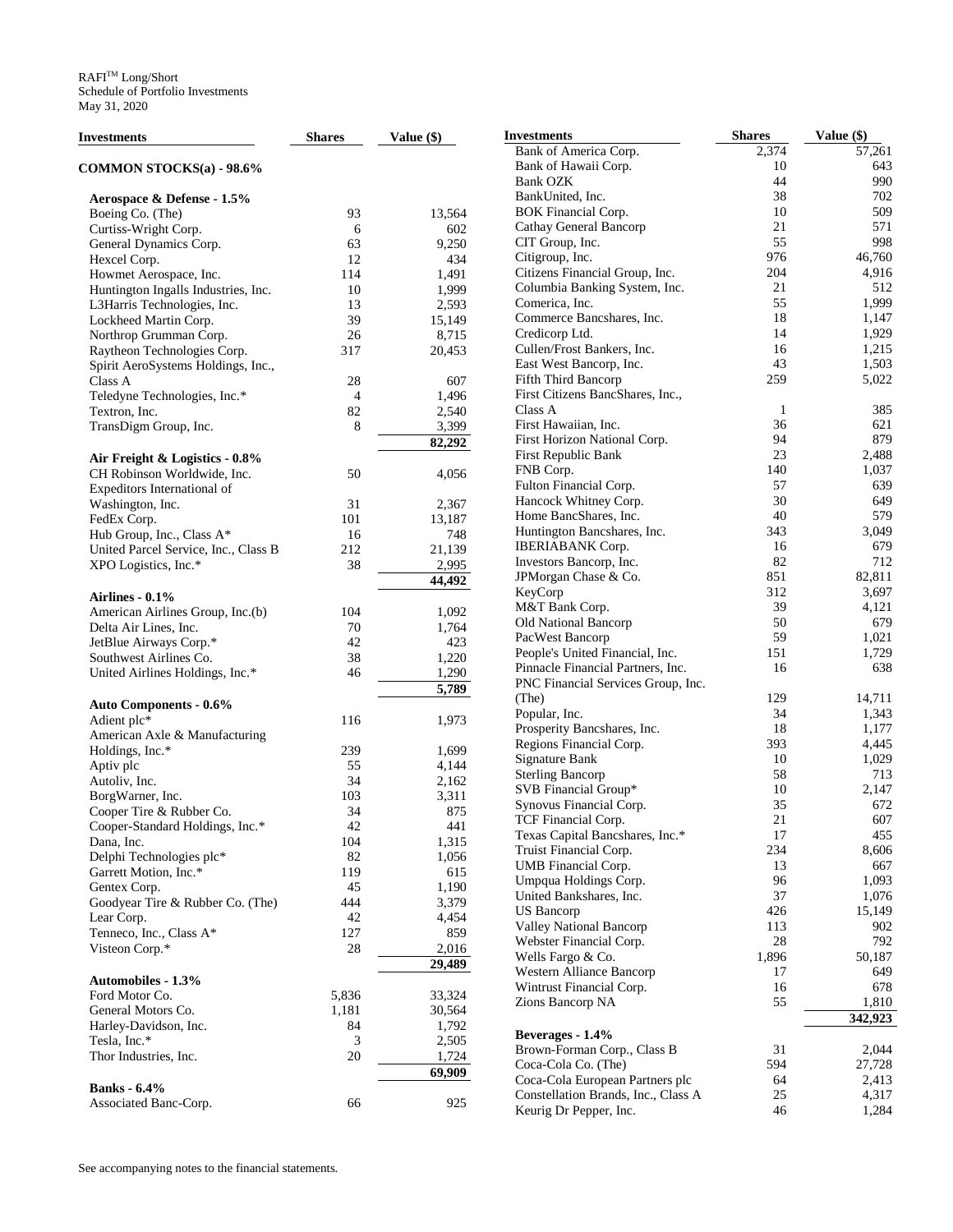| Investments                                   | <b>Shares</b> | Value (\$)     |
|-----------------------------------------------|---------------|----------------|
| Molson Coors Beverage Co., Class              |               |                |
| В                                             | 88            | 3,340          |
| Monster Beverage Corp.*                       | 25            | 1,798          |
| PepsiCo, Inc.                                 | 252           | 33,151         |
|                                               |               | 76,075         |
| Biotechnology - 2.0%                          |               |                |
| AbbVie, Inc.                                  | 335           | 31,044         |
| Alexion Pharmaceuticals, Inc.*                | 33            | 3,957          |
| Amgen, Inc.                                   | 110           | 25,267         |
| Biogen, Inc.*                                 | 31            | 9,520          |
| BioMarin Pharmaceutical, Inc.*                | 9             | 959            |
| Gilead Sciences, Inc.                         | 341           | 26,540         |
| Regeneron Pharmaceuticals, Inc.*              | 9             | 5,515          |
| United Therapeutics Corp.*                    | 14            | 1,651          |
| Vertex Pharmaceuticals, Inc.*                 | 5             | 1,440          |
|                                               |               | 105,893        |
| <b>Building Products - 0.5%</b>               | 8             | 798            |
| Allegion plc<br>AO Smith Corp.                | 25            | 1,188          |
| Builders FirstSource, Inc.*                   | 46            | 957            |
| Carrier Global Corp.*                         | 189           | 3,869          |
| Fortune Brands Home & Security,               |               |                |
| Inc.                                          | 26            | 1,585          |
| Johnson Controls International plc            | 268           | 8,418          |
| Lennox International, Inc.                    | 4             | 855            |
| Masco Corp.                                   | 50            | 2,333          |
| <b>Owens Corning</b>                          | 39            | 2,048          |
| Resideo Technologies, Inc.*                   | 140           | 988            |
| Trane Technologies plc                        | 39            | 3,518          |
| UFP Industries, Inc.                          | 13            | 594            |
|                                               |               | 27,151         |
| Capital Markets - 2.8%                        |               |                |
| Affiliated Managers Group, Inc.               | 20            | 1,332          |
| Ameriprise Financial, Inc.                    | 38            | 5,323          |
| Bank of New York Mellon Corp.                 |               |                |
| (The)                                         | 327           | 12,155         |
| BlackRock, Inc.                               | 25            | 13,216         |
| Blackstone Group, Inc. (The), Class           |               |                |
| A                                             | 89            | 5,055          |
| Cboe Global Markets, Inc.                     | 12<br>164     | 1,277          |
| Charles Schwab Corp. (The)<br>CME Group, Inc. | 48            | 5,889<br>8,765 |
| E*TRADE Financial Corp.                       | 39            | 1,776          |
| Eaton Vance Corp.                             | 24            | 865            |
| FactSet Research Systems, Inc.                | 3             | 923            |
| Federated Hermes, Inc., Class B               | 26            | 576            |
| Franklin Resources, Inc.                      | 174           | 3,283          |
| Goldman Sachs Group, Inc. (The)               | 128           | 25,151         |
| Intercontinental Exchange, Inc.               | 68            | 6,613          |
| Invesco Ltd.                                  | 243           | 1,937          |
| Janus Henderson Group plc                     | 68            | 1,466          |
| Legg Mason, Inc.                              | 31            | 1,545          |
| LPL Financial Holdings, Inc.                  | 17            | 1,214          |
| Moody's Corp.                                 | 9             | 2,407          |
| Morgan Stanley                                | 429           | 18,962         |
| MSCI, Inc.                                    | 4             | 1,315          |
| Nasdaq, Inc.                                  | 16            | 1,895          |
| Northern Trust Corp.                          | 48            | 3,792          |
| Raymond James Financial, Inc.                 | 29            | 2,009          |
| S&P Global, Inc.                              | 14            | 4,550          |
| SEI Investments Co.                           | 14            | 759            |
| State Street Corp.                            | 124           | 7,559          |
| Stifel Financial Corp.                        | 17            | 811            |

| Investments                                      | Shares | Value (\$) |
|--------------------------------------------------|--------|------------|
| T. Rowe Price Group, Inc.                        | 42     | 5,078      |
| TD Ameritrade Holding Corp.                      | 50     | 1,863      |
| Waddell & Reed Financial, Inc.,                  |        |            |
| Class A                                          | 67     | 874        |
|                                                  |        | 150,235    |
| Chemicals - 2.3%                                 |        |            |
| Air Products and Chemicals, Inc.                 | 30     | 7,250      |
| Albemarle Corp.                                  | 22     | 1,683      |
| Ashland Global Holdings, Inc.                    | 17     | 1,142      |
| Axalta Coating Systems Ltd.*                     | 53     | 1,225      |
| Cabot Corp.                                      | 25     | 893        |
| Celanese Corp.                                   | 28     | 2,518      |
| CF Industries Holdings, Inc.                     | 84     | 2,467      |
| Chemours Co. (The)                               | 94     | 1,232      |
| Corteva, Inc.                                    | 245    | 6,691      |
| Dow, Inc.                                        | 247    | 9,534      |
| DuPont de Nemours, Inc.                          | 437    | 22,169     |
| Eastman Chemical Co.                             | 66     | 4,493      |
| Ecolab. Inc.                                     | 29     | 6,165      |
| Element Solutions, Inc.*                         | 80     | 871        |
| FMC Corp.                                        | 13     | 1,279      |
| HB Fuller Co.                                    | 16     | 602        |
| Huntsman Corp.                                   | 137    | 2,487      |
| International Flavors & Fragrances,              |        |            |
| Inc.                                             | 21     | 2,797      |
| Linde plc                                        | 92     | 18,615     |
| LyondellBasell Industries NV,                    |        |            |
| Class A                                          | 166    | 10,584     |
| Mosaic Co. (The)                                 | 236    | 2,853      |
| Olin Corp.                                       | 103    | 1,239      |
| PolyOne Corp.                                    | 28     | 694        |
| PPG Industries, Inc.                             | 51     | 5,185      |
| RPM International, Inc.                          | 26     | 1,944      |
| Scotts Miracle-Gro Co. (The)                     | 8      | 1,141      |
| Sherwin-Williams Co. (The)                       | 8      | 4,751      |
| Trinseo SA                                       | 38     | 782        |
| Westlake Chemical Corp.                          | 14     | 668        |
|                                                  |        | 123,954    |
| <b>Commercial Services &amp; Supplies - 0.3%</b> |        |            |
| ABM Industries, Inc.                             | 31     | 952        |
| Cintas Corp.                                     | 8      | 1,984      |
| Clean Harbors, Inc.*                             | 13     | 772        |
| Copart, Inc.*                                    | 10     | 894        |
| Covanta Holding Corp.                            | 60     | 540        |
| Deluxe Corp.                                     | 24     | 560        |
| Pitney Bowes, Inc.                               | 402    | 953        |
| Republic Services, Inc.                          | 39     | 3,333      |
| Stericycle, Inc.*                                | 22     | 1,206      |
| Waste Management, Inc.                           | 68     | 7,259      |
|                                                  |        | 18,453     |
| <b>Communications Equipment - 1.0%</b>           |        |            |
| Ciena Corp.*                                     | 26     | 1,437      |
| Cisco Systems, Inc.                              | 954    | 45,620     |
| CommScope Holding Co., Inc.*                     | 155    | 1,598      |
| EchoStar Corp., Class A*                         | 21     | 655        |
| F5 Networks, Inc.*                               | 10     | 1,449      |
| Juniper Networks, Inc.                           | 109    | 2,644      |
| Motorola Solutions, Inc.                         | 14     | 1,895      |
| ViaSat, Inc.*                                    | 15     | 630        |
|                                                  |        | 55,928     |
| <b>Construction &amp; Engineering - 0.3%</b>     |        |            |
| AECOM*                                           | 85     | 3,295      |
| Dycom Industries, Inc.*                          | 19     | 800        |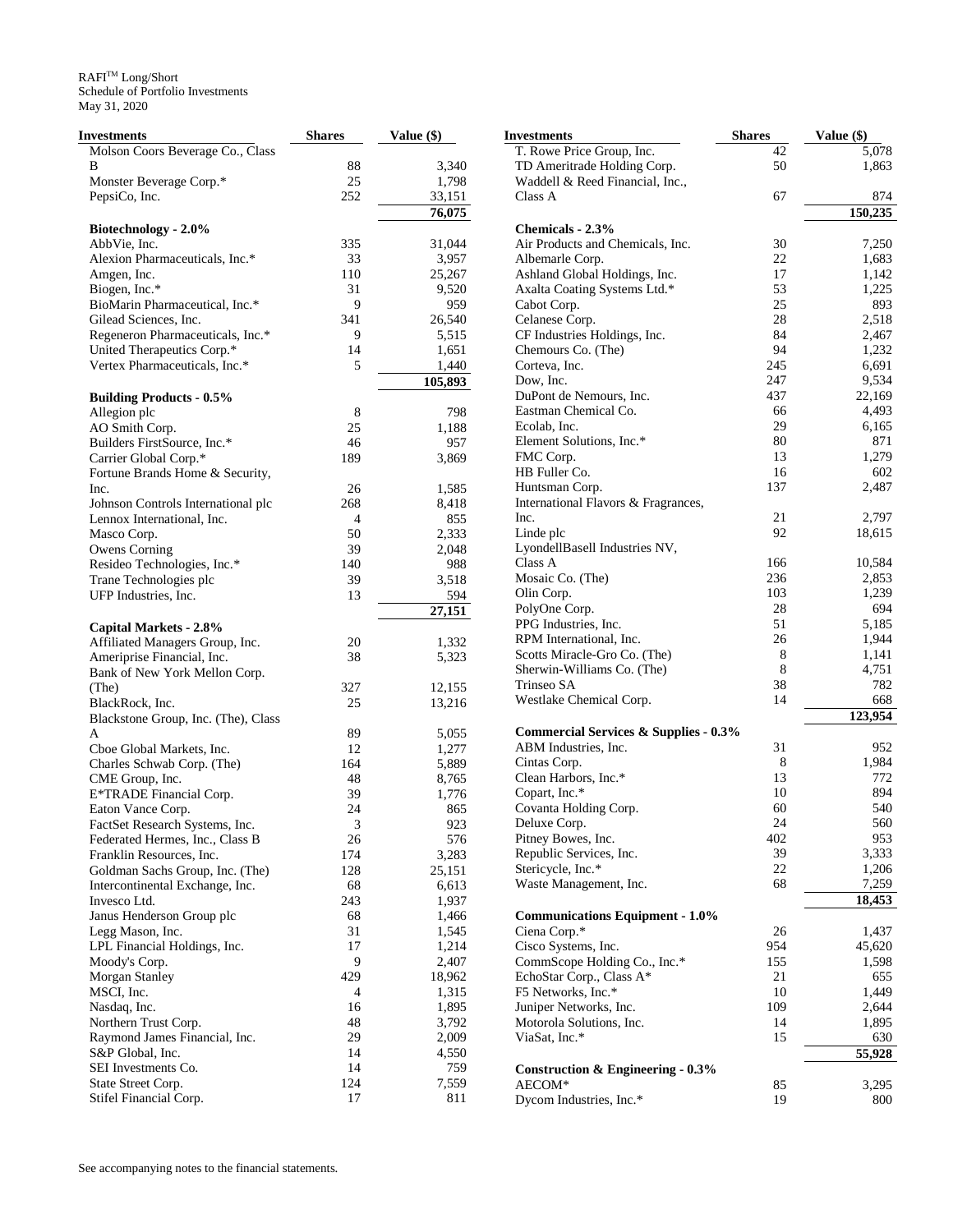| <b>Investments</b>                                   | <b>Shares</b> | Value (\$)          | <b>Investments</b>                                    | <b>Shares</b> | Value (\$)         |
|------------------------------------------------------|---------------|---------------------|-------------------------------------------------------|---------------|--------------------|
| EMCOR Group, Inc.                                    | 18            | 1,144               | GCI Liberty, Inc., Class A*                           | 16            | $\overline{1,107}$ |
| Fluor Corp.                                          | 293           | 3,402               | Verizon Communications, Inc.                          | 1,596         | 91,578             |
| Jacobs Engineering Group, Inc.                       | 27            | 2,269               |                                                       |               | 208,833            |
| MasTec, Inc.*                                        | 21            | 822                 | <b>Electric Utilities - 2.8%</b>                      |               |                    |
| Quanta Services, Inc.                                | 54            | 1,994               | ALLETE, Inc.                                          | 14            | 822                |
| Tutor Perini Corp.*                                  | 74            | 777                 | Alliant Energy Corp.                                  | 51            | 2,517              |
| Valmont Industries, Inc.                             | 8             | 912                 | American Electric Power Co., Inc.                     | 132           | 11,253             |
|                                                      |               | 15,415              | Avangrid, Inc.                                        | 16            | 712                |
| <b>Construction Materials - 0.1%</b>                 |               |                     | Duke Energy Corp.                                     | 254           | 21,750             |
| Martin Marietta Materials, Inc.                      | 10            | 1,921               | <b>Edison International</b>                           | 107           | 6,218              |
| Summit Materials, Inc., Class A*                     | 37            | 562                 | Entergy Corp.                                         | 56            | 5,702              |
| Vulcan Materials Co.                                 | 18            | 1,950               | Evergy, Inc.                                          | 67            | 4,133              |
|                                                      |               | 4,433               | <b>Eversource Energy</b>                              | 73            | 6,110              |
| <b>Consumer Finance - 1.0%</b>                       |               |                     | Exelon Corp.                                          | 411           | 15,745             |
| Ally Financial, Inc.                                 | 262           | 4,569               | FirstEnergy Corp.                                     | 157           | 6,635              |
| American Express Co.                                 | 137           | 13,025              | Hawaiian Electric Industries, Inc.                    | 33            | 1,302              |
| Capital One Financial Corp.                          | 249           | 16,942              | IDACORP, Inc.                                         | 12            | 1,119              |
| Discover Financial Services                          | 123           | 5,844               | NextEra Energy, Inc.                                  | 73            | 18,656             |
| Navient Corp.                                        | 217           | 1,614               | NRG Energy, Inc.                                      | 63            | 2,271              |
| OneMain Holdings, Inc.                               | 30            | 700                 | OGE Energy Corp.                                      | 54            | 1,691              |
| Santander Consumer USA                               |               |                     | PG&E Corp.*                                           | 512           | 6,072              |
| Holdings, Inc.(b)                                    | 52            | 860                 | Pinnacle West Capital Corp.                           | 34            | 2,649              |
| SLM Corp.                                            | 118           | 894                 | PNM Resources, Inc.                                   | 17            | 694                |
| <b>Synchrony Financial</b>                           | 339           | 6,905               | Portland General Electric Co.                         | 25            | 1,178              |
|                                                      |               | $\overline{51,353}$ | PPL Corp.                                             | 275           | 7,684              |
| Containers & Packaging - 0.6%                        |               |                     | Southern Co. (The)                                    | 292           | 16,664             |
| AptarGroup, Inc.                                     | 12            | 1,337               | Xcel Energy, Inc.                                     | 124           | 8,064              |
| Avery Dennison Corp.                                 | 16            | 1,771               |                                                       |               | 149,641            |
| Ball Corp.                                           | 39            | 2,779               | <b>Electrical Equipment - 0.6%</b>                    |               |                    |
| Berry Global Group, Inc.*                            | 54            | 2,425               | Acuity Brands, Inc.                                   | 10            | 861                |
| Crown Holdings, Inc.*                                | 37            | 2,421               | AMETEK, Inc.                                          | 25            | 2,293              |
| Graphic Packaging Holding Co.                        | 110           | 1,592               | Eaton Corp. plc                                       | 116           | 9,848              |
| Greif, Inc., Class A                                 | 15            | 510                 | Emerson Electric Co.                                  | 158           | 9,641              |
| International Paper Co.                              | 218           | 7,423               | EnerSys                                               | 13            | 823                |
| O-I Glass, Inc.                                      | 135           | 1,034               | Hubbell, Inc.                                         | 13            | 1,591              |
| Packaging Corp. of America                           | 29            | 2,941               | nVent Electric plc                                    | 38            | 697                |
| Sealed Air Corp.                                     | 51            | 1,637               | Regal Beloit Corp.                                    | 14            | 1,114              |
| Silgan Holdings, Inc.                                | 25            | 836                 | Rockwell Automation, Inc.                             | 17            | 3,675              |
| Sonoco Products Co.                                  | 35            | 1,813               | Sensata Technologies Holding plc*                     | 39            | 1,390              |
| Westrock Co.                                         | 156           | 4,377               |                                                       |               | 31,933             |
|                                                      |               | 32,896              | Electronic Equipment, Instruments & Components - 1.0% |               |                    |
| Distributors - 0.2%                                  |               |                     | Amphenol Corp., Class A                               | 33            | 3,187              |
| Core-Mark Holding Co., Inc.                          | 41            | 1,147               | Anixter International, Inc.*                          | 17            | 1,627              |
| Genuine Parts Co.                                    | 50            | 4,170               | Arrow Electronics, Inc.*                              | 81            | 5,595              |
| LKQ Corp.*                                           | 106           | 2,911               | Avnet, Inc.                                           | 126           | 3,432              |
|                                                      |               | 8,228               | Benchmark Electronics, Inc.                           | 28            | 593                |
| <b>Diversified Consumer Services - 0.1%</b>          |               |                     | CDW Corp.                                             | 23            | 2,551              |
| Graham Holdings Co., Class B                         | 1             | 358                 | Corning, Inc.                                         | 263           | 5,994              |
| H&R Block, Inc.                                      | 80            | 1,360               | Flex Ltd.*                                            | 465           | 4,515              |
| Laureate Education, Inc., Class A*                   | 41            | 399                 | FLIR Systems, Inc.                                    | 17            | 785                |
| Service Corp. International                          | 30            | 1,183               | Insight Enterprises, Inc.*                            | 24            | 1,230              |
| ServiceMaster Global Holdings,                       |               |                     | Jabil, Inc.                                           | 101           | 3,022              |
| $Inc.*$                                              | 29            | 954                 | Keysight Technologies, Inc.*                          | 16            | 1,730              |
|                                                      |               | 4,254               | National Instruments Corp.                            | 21            | 813                |
| <b>Diversified Financial Services - 1.4%</b>         |               |                     | Plexus Corp.*                                         | 12            | 771                |
|                                                      |               |                     | Sanmina Corp.*                                        | 56            | 1,490              |
| Berkshire Hathaway, Inc., Class B*                   | 366           | 67,922              | SYNNEX Corp.                                          | 18            | 1,920              |
| Equitable Holdings, Inc.                             | 188           | 3,593               | TE Connectivity Ltd.                                  | 80            | 6,500              |
| Jefferies Financial Group, Inc.                      | 137<br>60     | 2,007               | Tech Data Corp.*                                      | 41            | 5,586              |
| Voya Financial, Inc.                                 |               | 2,703               | Trimble, Inc.*                                        | 33            | 1,291              |
|                                                      |               | 76,225              | TTM Technologies, Inc.*                               | 65            | 752                |
| <b>Diversified Telecommunication Services - 3.9%</b> |               |                     | Vishay Intertechnology, Inc.                          | 46            | 748                |
| AT&T, Inc.                                           | 3,377         | 104,214             |                                                       |               |                    |
| CenturyLink, Inc.                                    | 1,214         | 11,934              |                                                       |               |                    |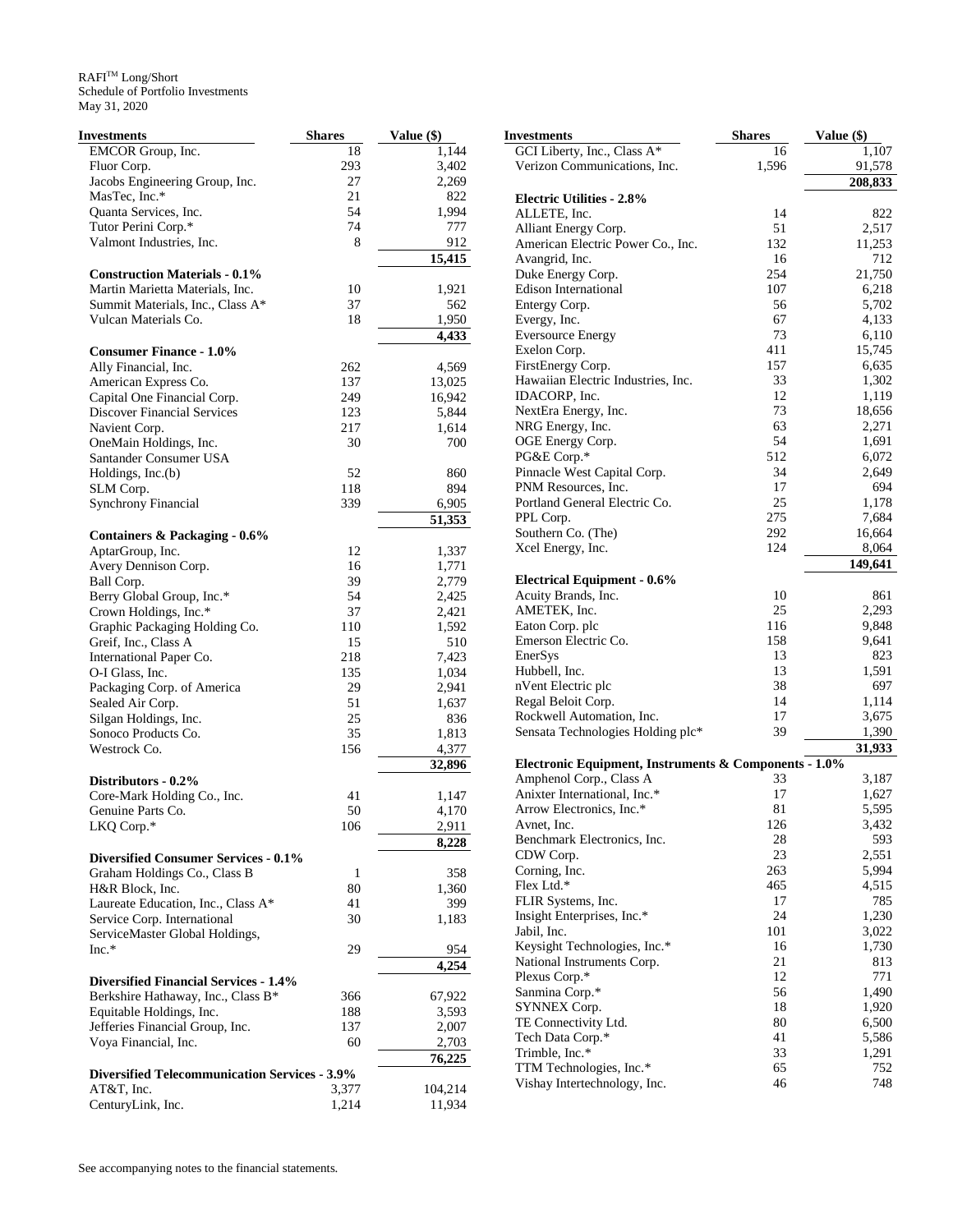$\mathbb{R}\mathsf{A}\mathsf{F}\mathsf{I}^{\mathsf{TM}}$  Long/Short Schedule of Portfolio Investments May 31, 2020

| <b>Investments</b>                                         | <b>Shares</b>  | Value (\$) | <b>Investments</b>                                   | <b>Shares</b> | Value (\$) |
|------------------------------------------------------------|----------------|------------|------------------------------------------------------|---------------|------------|
| Zebra Technologies Corp., Class                            |                |            | Douglas Emmett, Inc.                                 | 28            | 822        |
| $A^*$                                                      | 6              | 1,568      | Duke Realty Corp.                                    | 59            | 2,034      |
|                                                            |                | 55,700     | <b>EPR</b> Properties                                | 17            | 537        |
| <b>Energy Equipment &amp; Services - 0.7%</b>              |                |            | Equinix, Inc.                                        | 9             | 6,279      |
| Baker Hughes Co.                                           | 526            | 8,684      | Equity LifeStyle Properties, Inc.                    | 14            | 872        |
| Halliburton Co.                                            | 420            | 4,935      | <b>Equity Residential</b>                            | 68            | 4,118      |
| Helmerich & Payne, Inc.                                    | 64             | 1,288      | Essex Property Trust, Inc.                           | 10            | 2,428      |
| Nabors Industries Ltd.                                     | 15             | 556        | Extra Space Storage, Inc.                            | 17            | 1,645      |
| National Oilwell Varco, Inc.                               | 264            | 3,292      | Federal Realty Investment Trust                      | 13            | 1,039      |
| Oceaneering International, Inc.*                           | 95             | 610        | Gaming and Leisure Properties, Inc.                  | 33            | 1,140      |
| Patterson-UTI Energy, Inc.                                 | 209            | 771        | GEO Group, Inc. (The)                                | 83            | 994        |
| Schlumberger Ltd.                                          | 804            | 14,850     | Healthcare Realty Trust, Inc.                        | 25            | 768        |
| Transocean Ltd.*                                           | 997            | 1,326      | Healthcare Trust of America, Inc.,                   |               |            |
| Valaris plc*                                               | 668            | 224        | Class A                                              | 38            | 1,006      |
|                                                            |                | 36,536     | Healthpeak Properties, Inc.                          | 106           | 2,612      |
| <b>Entertainment - 0.9%</b>                                |                |            | Highwoods Properties, Inc.                           | 26            | 995        |
| Activision Blizzard, Inc.                                  | 80             | 5,758      | Host Hotels & Resorts, Inc.                          | 316           | 3,773      |
| AMC Entertainment Holdings, Inc.,                          |                |            | Hudson Pacific Properties, Inc.                      | 33            | 798        |
| Class $A(b)$                                               | 110            | 564        | Invitation Homes, Inc.                               | 76            | 1,999      |
| Cinemark Holdings, Inc.                                    | 48             | 722        | Iron Mountain, Inc.                                  | 118           | 3,040      |
| Electronic Arts, Inc.*                                     | 29             | 3,564      | <b>JBG SMITH Properties</b>                          | 22            | 654        |
| Liberty Media Corp.-Liberty                                |                |            | Kilroy Realty Corp.                                  | 20            | 1,142      |
| Formula One, Class A*                                      | $\overline{4}$ | 135        | Kimco Realty Corp.                                   | 129           | 1,433      |
|                                                            |                |            | Lamar Advertising Co., Class A                       | 18            | 1,193      |
| Liberty Media Corp.-Liberty                                | 34             | 1,178      | Lexington Realty Trust                               | 71            | 690        |
| Formula One, Class C*                                      |                |            | Life Storage, Inc.                                   | 9             | 877        |
| Lions Gate Entertainment Corp.,                            |                | 207        | Macerich Co. (The)(b)                                | 97            | 661        |
| Class $A^*$                                                | 26             |            | Medical Properties Trust, Inc.                       | 68            | 1,229      |
| Lions Gate Entertainment Corp.,                            |                |            | Mid-America Apartment                                |               |            |
| Class $B^*$                                                | 62             | 467        | Communities, Inc.                                    | 20            | 2,327      |
| Live Nation Entertainment, Inc.*                           | 19             | 934        | National Retail Properties, Inc.                     | 24            | 753        |
| Netflix, Inc.*                                             | 10             | 4,197      | Office Properties Income Trust                       | 22            | 556        |
| Spotify Technology SA*                                     | 6              | 1,086      | Omega Healthcare Investors, Inc.                     | 41            | 1,277      |
| Take-Two Interactive Software,                             |                |            | Outfront Media, Inc.                                 | 57            | 800        |
| $Inc.*$                                                    | 9              | 1,226      |                                                      | 78            | 601        |
| Walt Disney Co. (The)                                      | 261            | 30,615     | Paramount Group, Inc.<br>Park Hotels & Resorts, Inc. | 111           | 1,091      |
|                                                            |                | 50,653     |                                                      | 45            |            |
| <b>Equity Real Estate Investment Trusts (REITs) - 2.9%</b> |                |            | Pebblebrook Hotel Trust                              |               | 615        |
| Alexander & Baldwin, Inc.                                  | 39             | 445        | Physicians Realty Trust                              | 36            | 622        |
| Alexandria Real Estate Equities,                           |                |            | Piedmont Office Realty Trust, Inc.,                  |               | 684        |
| Inc.                                                       | 14             | 2,152      | Class A                                              | 41<br>80      |            |
| American Campus Communities,                               |                |            | Prologis, Inc.                                       |               | 7,320      |
| Inc.                                                       | 37             | 1,195      | Public Storage                                       | 18            | 3,649      |
| American Homes 4 Rent, Class A                             | 37             | 934        | Rayonier, Inc.                                       | 38            | 903        |
| American Tower Corp.                                       | 30             | 7,745      | Realty Income Corp.                                  | 39            | 2,157      |
| Apartment Investment and                                   |                |            | Regency Centers Corp.                                | 37            | 1,583      |
| Management Co., Class A                                    | 28             | 1,032      | Retail Properties of America, Inc.,                  |               |            |
| Apple Hospitality REIT, Inc.                               | 120            | 1,225      | Class A                                              | 93            | 504        |
| AvalonBay Communities, Inc.                                | 22             | 3,432      | <b>RLJ</b> Lodging Trust                             | 102           | 1,052      |
| Boston Properties, Inc.                                    | 31             | 2,665      | Ryman Hospitality Properties, Inc.                   | 9             | 308        |
| <b>Brandywine Realty Trust</b>                             | 62             | 598        | Sabra Health Care REIT, Inc.                         | 47            | 633        |
| Brixmor Property Group, Inc.                               | 105            | 1,172      | SBA Communications Corp.                             | 4             | 1,257      |
| <b>Camden Property Trust</b>                               | 16             | 1,465      | Service Properties Trust                             | 112           | 756        |
| Colony Capital, Inc.                                       | 354            | 712        | Simon Property Group, Inc.                           | 66            | 3,808      |
| Columbia Property Trust, Inc.                              | 51             | 649        | SITE Centers Corp.                                   | 84            | 476        |
| CoreCivic, Inc.                                            | 95             | 1,143      | SL Green Realty Corp.                                | 30            | 1,264      |
| Corporate Office Properties Trust                          | 31             | 774        | Spirit Realty Capital, Inc.                          | 24            | 682        |
| Cousins Properties, Inc.                                   | 21             | 654        | STORE Capital Corp.                                  | $28\,$        | 542        |
| Crown Castle International Corp.                           | 51             | 8,780      | Sun Communities, Inc.                                | 9             | 1,235      |
| CubeSmart                                                  | 34             | 968        | Sunstone Hotel Investors, Inc.                       | 112           | 991        |
| CyrusOne, Inc.                                             | 16             | 1,189      | Taubman Centers, Inc.                                | 15            | 620        |
| DiamondRock Hospitality Co.                                | 92             | 551        | UDR, Inc.                                            | 39            | 1,442      |
| Digital Realty Trust, Inc.                                 | 34             | 4,881      | Uniti Group, Inc.                                    | 132           | 1,089      |
| Diversified Healthcare Trust                               | 215            | 770        | Ventas, Inc.                                         | 113           | 3,949      |
|                                                            |                |            | VEREIT, Inc.                                         | 328           | 1,797      |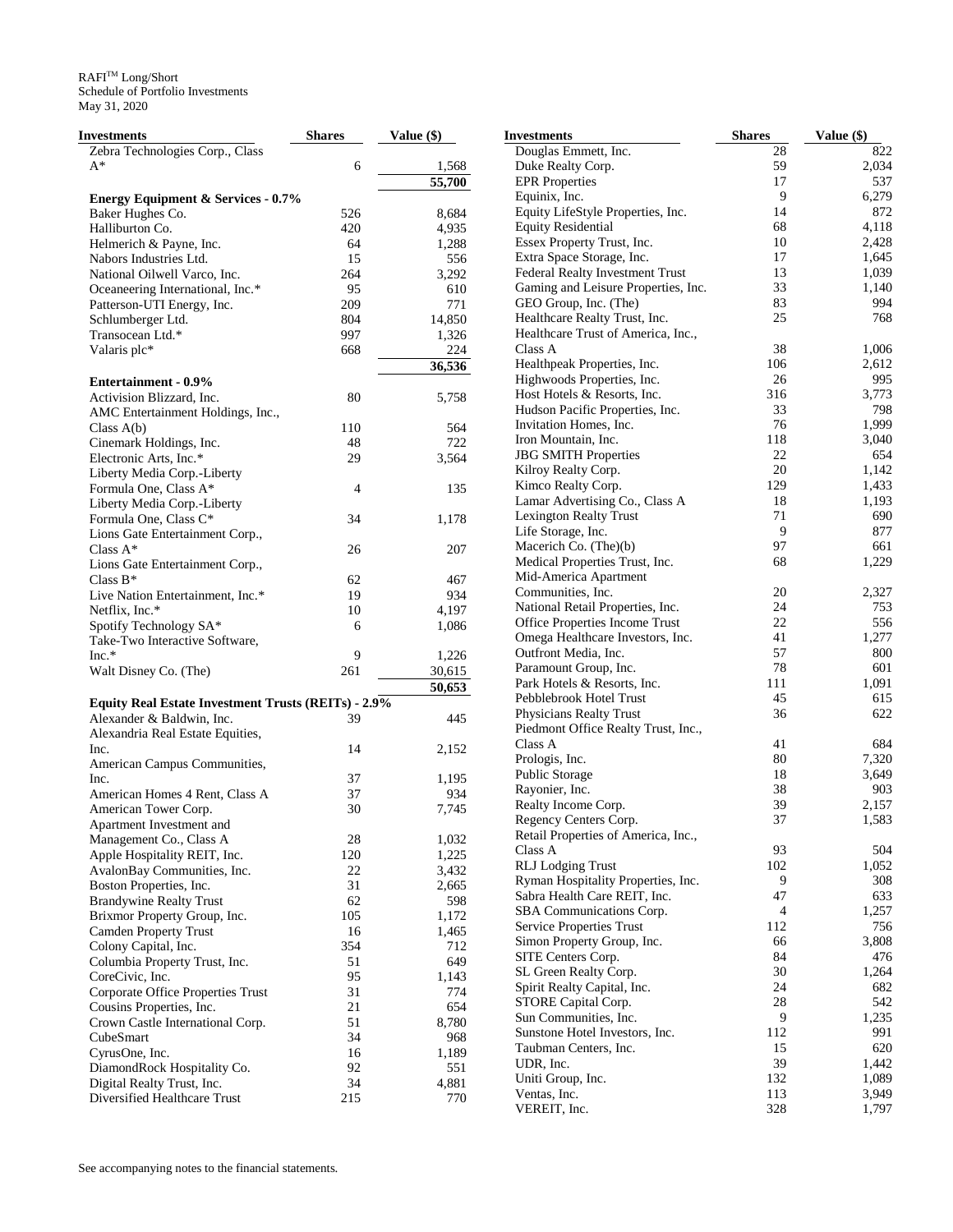| <b>Investments</b>                      | <b>Shares</b> | Value (\$) | <b>Investments</b>                                 | <b>Shares</b>  | Value (\$) |
|-----------------------------------------|---------------|------------|----------------------------------------------------|----------------|------------|
| VICI Properties, Inc.                   | 72            | 1,413      | Align Technology, Inc.*                            | 4              | 982        |
| Vornado Realty Trust                    | 46            | 1,666      | Baxter International, Inc.                         | 57             | 5,131      |
| Washington Prime Group, Inc.(b)         | 438           | 281        | Becton Dickinson and Co.                           | 34             | 8,396      |
| Weingarten Realty Investors             | 33            | 590        | Boston Scientific Corp.*                           | 113            | 4,293      |
| Welltower, Inc.                         | 101           | 5,118      | Cooper Cos., Inc. (The)                            | 4              | 1,268      |
| Weyerhaeuser Co.                        | 216           | 4,361      | Danaher Corp.                                      | 60             | 9,997      |
| WP Carey, Inc.                          | 29            | 1,737      | DENTSPLY SIRONA, Inc.                              | 28             | 1,302      |
| Xenia Hotels & Resorts, Inc.            | 51            | 459        | Edwards Lifesciences Corp.*                        | 10             | 2,247      |
|                                         |               | 152,877    | Hill-Rom Holdings, Inc.                            | 10             | 1,017      |
| Food & Staples Retailing - 3.0%         |               |            | Hologic, Inc.*                                     | 38             | 2,014      |
| BJ's Wholesale Club Holdings,           |               |            | Intuitive Surgical, Inc.*                          | 5              | 2,900      |
| $Inc.*$                                 | 98            | 3,528      | Medtronic plc                                      | 235            | 23,166     |
|                                         |               | 1,597      | ResMed, Inc.                                       | 10             | 1,608      |
| Casey's General Stores, Inc.            | 10            |            | STERIS plc                                         | 9              | 1,493      |
| Costco Wholesale Corp.                  | 90            | 27,762     |                                                    | 31             | 6,068      |
| Kroger Co. (The)                        | 695           | 22,671     | Stryker Corp.                                      |                |            |
| Performance Food Group Co.*             | 53            | 1,412      | Teleflex, Inc.                                     | $\overline{4}$ | 1,451      |
| Rite Aid Corp.*(b)                      | 304           | 3,992      | Varian Medical Systems, Inc.*                      | 10             | 1,214      |
| Sprouts Farmers Market, Inc.*           | 62            | 1,558      | Zimmer Biomet Holdings, Inc.                       | 29             | 3,664      |
| Sysco Corp.                             | 140           | 7,722      |                                                    |                | 98,144     |
| United Natural Foods, Inc.*             | 170           | 3,332      | <b>Health Care Providers &amp; Services - 4.9%</b> |                |            |
| US Foods Holding Corp.*                 | 137           | 2,622      | Acadia Healthcare Co., Inc.*                       | 34             | 973        |
| Walgreens Boots Alliance, Inc.          | 492           | 21,127     | AmerisourceBergen Corp.                            | 156            | 14,873     |
| Walmart, Inc.                           | 513           | 63,643     | Anthem, Inc.                                       | 80             | 23,529     |
|                                         |               | 160,966    | Brookdale Senior Living, Inc.*                     | 151            | 553        |
| Food Products - 1.9%                    |               |            | Cardinal Health, Inc.                              | 314            | 17,173     |
| Archer-Daniels-Midland Co.              | 376           | 14,780     | Centene Corp.*                                     | 166            | 10,998     |
| B&G Foods, Inc.(b)                      | 67            | 1,556      | Cigna Corp.                                        | 73             | 14,404     |
| Bunge Ltd.                              | 118           | 4,604      | Community Health Systems, Inc.*                    | 253            | 797        |
| Campbell Soup Co.                       | 43            | 2,192      | Covetrus, Inc.*                                    | 80             | 1,222      |
| Conagra Brands, Inc.                    | 148           | 5,149      | CVS Health Corp.                                   | 669            | 43,866     |
|                                         | 54            | 1,259      | DaVita, Inc.*                                      | 46             | 3,724      |
| Darling Ingredients, Inc.*              | 59            |            | Encompass Health Corp.                             | 20             | 1,465      |
| Flowers Foods, Inc.                     |               | 1,392      | HCA Healthcare, Inc.                               | 66             | 7,055      |
| General Mills, Inc.                     | 182           | 11,473     |                                                    | 42             | 2,550      |
| Hain Celestial Group, Inc. (The)*       | 29            | 913        | Henry Schein, Inc.*                                |                |            |
| Hershey Co. (The)                       | 22            | 2,985      | Humana, Inc.                                       | 33             | 13,552     |
| Hormel Foods Corp.                      | 48            | 2,344      | Laboratory Corp. of America                        |                |            |
| Ingredion, Inc.                         | 26            | 2,190      | Holdings*                                          | 25             | 4,383      |
| JM Smucker Co. (The)                    | 39            | 4,443      | Magellan Health, Inc.*                             | 17             | 1,275      |
| Kellogg Co.                             | 71            | 4,637      | McKesson Corp.                                     | 178            | 28,243     |
| Kraft Heinz Co. (The)                   | 430           | 13,102     | MEDNAX, Inc.*                                      | 91             | 1,413      |
| Lamb Weston Holdings, Inc.              | 12            | 721        | Molina Healthcare, Inc.*                           | 25             | 4,646      |
| McCormick & Co., Inc. (Non-             |               |            | Owens & Minor, Inc.                                | 209            | 1,657      |
| Voting)                                 | 14            | 2,452      | Patterson Cos., Inc.                               | 54             | 1,063      |
| Mondelez International, Inc., Class     |               |            | Quest Diagnostics, Inc.                            | 34             | 4,022      |
|                                         | 274           | 14,281     | Select Medical Holdings Corp.*                     | 28             | 452        |
| Nomad Foods Ltd.*                       | 54            | 1,144      | Tenet Healthcare Corp.*                            | 144            | 3,133      |
| Post Holdings, Inc.*                    | 17            | 1,480      | UnitedHealth Group, Inc.                           | 184            | 56,092     |
| Sanderson Farms, Inc.                   | 8             | 1,056      | Universal Health Services, Inc.,                   |                |            |
| TreeHouse Foods, Inc.*                  | 34            | 1,792      | Class B                                            | 22             | 2,320      |
| Tyson Foods, Inc., Class A              | 111           | 6,820      |                                                    |                | 265,433    |
|                                         |               | 102,765    | <b>Health Care Technology - 0.1%</b>               |                |            |
| Gas Utilities - 0.2%                    |               |            | Cerner Corp.                                       | 42             | 3,062      |
|                                         |               |            |                                                    |                |            |
| Atmos Energy Corp.                      | 22            | 2,261      |                                                    |                |            |
| National Fuel Gas Co.                   | 30            | 1,259      | Hotels, Restaurants & Leisure - 1.4%               |                |            |
| New Jersey Resources Corp.              | 24            | 843        | Aramark                                            | 86             | 2,227      |
| ONE Gas, Inc.                           | 13            | 1,092      | Bloomin' Brands, Inc.                              | 38             | 434        |
| South Jersey Industries, Inc.           | 25            | 709        | Brinker International, Inc.                        | 24             | 632        |
| Southwest Gas Holdings, Inc.            | 20            | 1,519      | Caesars Entertainment Corp.*                       | 157            | 1,788      |
| Spire, Inc.                             | 13            | 948        | Carnival Corp.(b)                                  | 207            | 3,258      |
| UGI Corp.                               | 76            | 2,420      | Chipotle Mexican Grill, Inc.*                      | 1              | 1,004      |
|                                         |               | 11,051     | Cracker Barrel Old Country Store,                  |                |            |
| Health Care Equipment & Supplies - 1.8% |               |            | Inc.                                               | 9              | 964        |
| <b>Abbott Laboratories</b>              | 210           | 19,933     | Darden Restaurants, Inc.                           | 27             | 2,075      |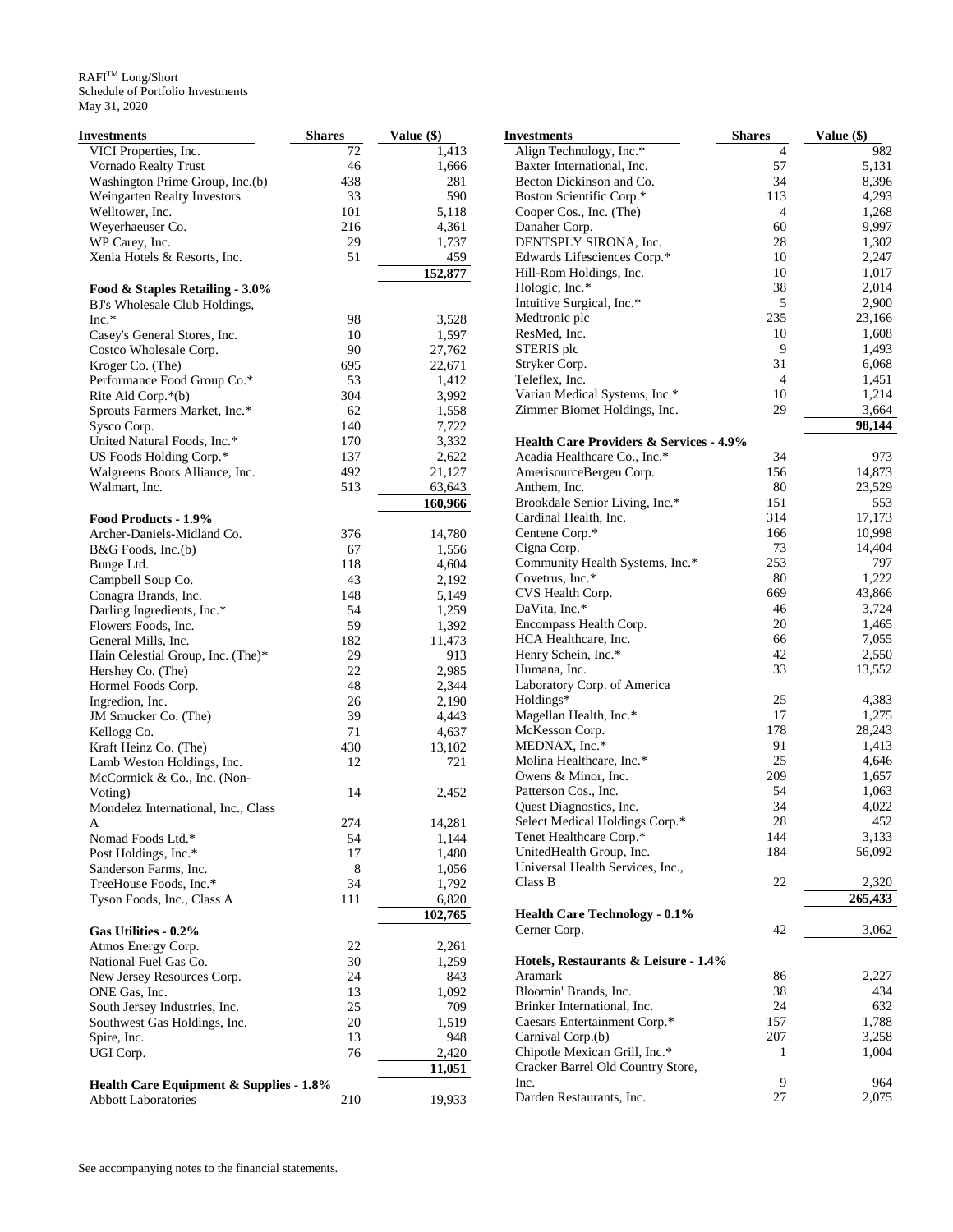| <b>Investments</b>                                                  | <b>Shares</b>  | Value (\$) | <b>Investments</b>                                   | <b>Shares</b> | Value (\$) |
|---------------------------------------------------------------------|----------------|------------|------------------------------------------------------|---------------|------------|
| Domino's Pizza, Inc.                                                | $\mathfrak{Z}$ | 1,158      | American Equity Investment Life                      |               |            |
| Dunkin' Brands Group, Inc.                                          | 12             | 767        | Holding Co.                                          | 44            | 954        |
| Extended Stay America, Inc.                                         | 111            | 1,277      | American Financial Group, Inc.                       | 25            | 1,506      |
| Hilton Worldwide Holdings, Inc.                                     | $22\,$         | 1,745      | American International Group, Inc.                   | 587           | 17,645     |
| International Game Technology plc                                   | 84             | 708        | Aon plc, Class A                                     | 22            | 4,333      |
| Las Vegas Sands Corp.                                               | 99             | 4,746      | Arch Capital Group Ltd.*                             | 76            | 2,145      |
| Marriott International, Inc., Class A                               | 33             | 2,921      | Arthur J Gallagher & Co.                             | 29            | 2,734      |
| <b>Marriott Vacations Worldwide</b>                                 |                |            | Assurant, Inc.                                       | 21            | 2,154      |
| Corp.                                                               | 10             | 898        | Assured Guaranty Ltd.                                | 46            | 1,193      |
| McDonald's Corp.                                                    | 106            | 19,750     | Athene Holding Ltd., Class A*                        | 66            | 1,907      |
| <b>MGM Resorts International</b>                                    | 141            | 2,422      | Axis Capital Holdings Ltd.                           | 33            | 1,239      |
| Norwegian Cruise Line Holdings                                      |                |            | Brighthouse Financial, Inc.*                         | 102           | 3,030      |
| Ltd.*                                                               | 79             | 1,237      | Brown & Brown, Inc.                                  | 24            | 965        |
| Penn National Gaming, Inc.*                                         | 36             | 1,181      | Chubb Ltd.                                           | 119           | 14,511     |
| Royal Caribbean Cruises Ltd.                                        | 51             | 2,645      | Cincinnati Financial Corp.                           | 34            | 2,004      |
| Six Flags Entertainment Corp.                                       | 40             | 919        | CNO Financial Group, Inc.                            | 95            | 1,363      |
| Starbucks Corp.                                                     | 134            | 10,451     | Everest Re Group Ltd.                                | 13            | 2,579      |
| Vail Resorts, Inc.                                                  | 5              | 992        | Fidelity National Financial, Inc.                    | 66            | 2,105      |
| Wyndham Destinations, Inc.                                          | 24             | 763        | First American Financial Corp.                       | 34            | 1,717      |
| Wynn Resorts Ltd.                                                   | 25             | 2,082      | Genworth Financial, Inc., Class A*                   | 450           | 1,373      |
| Yum China Holdings, Inc.                                            | 50             | 2,317      | Globe Life, Inc.                                     | 25            | 1,926      |
| Yum! Brands, Inc.                                                   | 43             | 3,858      | Hanover Insurance Group, Inc.                        |               |            |
|                                                                     |                | 75,219     | (The)                                                | 13            | 1,305      |
| <b>Household Durables - 0.5%</b>                                    |                |            | Hartford Financial Services Group,                   |               |            |
| DR Horton, Inc.                                                     | 68             | 3,760      | Inc. $(The$                                          | 145           | 5,552      |
| Garmin Ltd.                                                         | 25             | 2,254      | Kemper Corp.                                         | 16            | 1,014      |
| KB Home                                                             | 21             | 695        | Lincoln National Corp.                               | 115           | 4,362      |
| Leggett & Platt, Inc.                                               | 42             | 1,285      | Loews Corp.                                          | 114           | 3,789      |
| Lennar Corp., Class A                                               | 66             | 3,990      | Markel Corp.*                                        | 3             | 2,692      |
| Meritage Homes Corp.*                                               | 14             | 973        | Marsh & McLennan Cos., Inc.                          | 68            | 7,203      |
| Mohawk Industries, Inc.*                                            | 29             | 2,703      | MetLife, Inc.                                        | 460           | 16,565     |
| Newell Brands, Inc.                                                 | 152            | 1,999      | Old Republic International Corp.                     | 123           | 1,918      |
| PulteGroup, Inc.                                                    | 59             | 2,004      | Primerica, Inc.                                      | 8             | 909        |
| Taylor Morrison Home Corp., Class                                   |                |            | Principal Financial Group, Inc.                      | 133           | 5,136      |
| $A^*$                                                               | 49             | 947        | ProAssurance Corp.                                   | 37            | 511        |
| Toll Brothers, Inc.                                                 | 37             | 1,196      | Progressive Corp. (The)                              | 108           | 8,389      |
| TRI Pointe Group, Inc.*                                             | 63             | 902        | Prudential Financial, Inc.                           | 287           | 17,496     |
| Tupperware Brands Corp.                                             | 190            | 614        | Reinsurance Group of America,                        |               |            |
| Whirlpool Corp.                                                     | 37             | 4,507      | Inc.                                                 | 28            | 2,541      |
|                                                                     |                | 27,829     | RenaissanceRe Holdings Ltd.                          | 8             | 1,343      |
| <b>Household Products - 1.5%</b>                                    |                |            | Selective Insurance Group, Inc.                      | 14            | 734        |
| Church & Dwight Co., Inc.                                           | 29             | 2,177      | Travelers Cos., Inc. (The)                           | 128           | 13,693     |
| Clorox Co. (The)                                                    | 20             | 4,125      | Unum Group                                           | 160           | 2,424      |
| Colgate-Palmolive Co.                                               | 135            | 9,765      | Willis Towers Watson plc                             | 21            | 4,261      |
| Kimberly-Clark Corp.                                                | 71             | 10,042     | WR Berkley Corp.                                     | 34            | 1,970      |
| Procter & Gamble Co. (The)                                          | 453            | 52,512     |                                                      |               | 192,862    |
| Spectrum Brands Holdings, Inc.                                      | 22             | 1,041      | Interactive Media & Services - 2.1%                  |               |            |
|                                                                     |                | 79,662     | Alphabet, Inc., Class A*                             | 26            | 37,271     |
| <b>Independent Power and Renewable Electricity Producers - 0.1%</b> |                |            | Alphabet, Inc., Class C*                             | 26            | 37,152     |
| AES Corp. (The)                                                     | 280            | 3,497      | Facebook, Inc., Class A*                             | 163           | 36,690     |
| Vistra Energy Corp.                                                 | 165            | 3,373      | IAC/interactivecorp*                                 | 5             | 1,352      |
|                                                                     |                | 6,870      | Twitter, Inc.*                                       | 55            | 1,703      |
| <b>Industrial Conglomerates - 1.3%</b>                              |                |            | Yandex NV, Class A*                                  | $25\,$        | 1,006      |
| 3M Co.                                                              | 142            |            |                                                      |               | 115,174    |
|                                                                     | 10             | 22,214     | <b>Internet &amp; Direct Marketing Retail - 1.3%</b> |               |            |
| Carlisle Cos., Inc.                                                 | 4,158          | 1,199      | Amazon.com, Inc.*                                    | 20            | 48,847     |
| General Electric Co.                                                |                | 27,318     | Booking Holdings, Inc.*                              | 5             | 8,197      |
| Honeywell International, Inc.                                       | 115            | 16,773     | eBay, Inc.                                           | 136           | 6,194      |
| Roper Technologies, Inc.                                            | 9              | 3,544      | Expedia Group, Inc.                                  | 28            | 2,225      |
|                                                                     |                | 71,048     | Qurate Retail, Inc., Series A*                       | 492           | 4,052      |
| Insurance - 3.6%                                                    |                |            |                                                      |               | 69,515     |
| Aflac, Inc.                                                         | 251            | 9,154      | IT Services - 2.6%                                   |               |            |
| Alleghany Corp.                                                     | 4              | 2,052      | Accenture plc, Class A                               | 77            | 15,525     |
| Allstate Corp. (The)                                                | 107            | 10,466     |                                                      |               |            |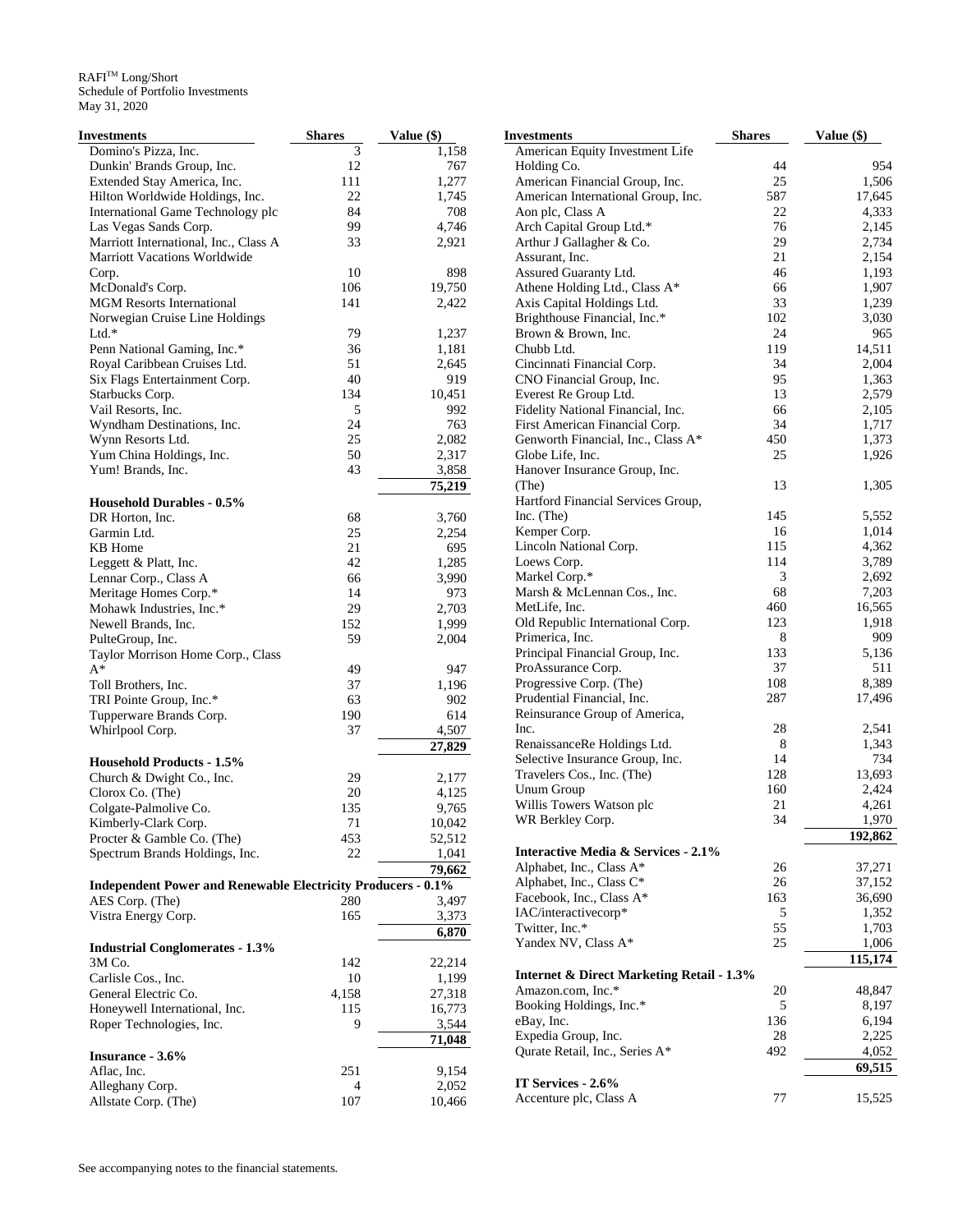| Investments                            | <b>Shares</b> | Value (\$) | <b>Investments</b>                | <b>Shares</b> | Value (\$) |
|----------------------------------------|---------------|------------|-----------------------------------|---------------|------------|
| Akamai Technologies, Inc.*             | 18            | 1,904      | Caterpillar, Inc.                 | 152           | 18,260     |
| Alliance Data Systems Corp.            | 22            | 1,019      | Colfax Corp.*                     | 36            | 1,010      |
| Amdocs Ltd.                            | 28            | 1,743      | Crane Co.                         | 13            | 724        |
| Automatic Data Processing, Inc.        | 43            | 6,299      | Cummins, Inc.                     | 50            | 8,480      |
| Black Knight, Inc.*                    | 13            | 1,001      | Deere & Co.                       | 77            | 11,713     |
| Booz Allen Hamilton Holding            |               |            | Donaldson Co., Inc.               | 21            | 996        |
| Corp.                                  | 23            | 1,835      | Dover Corp.                       | 25            | 2,431      |
| Broadridge Financial Solutions,        |               |            | Flowserve Corp.                   | 35            | 914        |
| Inc.                                   | 13            | 1,574      | Fortive Corp.                     | 37            | 2,256      |
| CACI International, Inc., Class A*     | 5             | 1,254      | Graco, Inc.                       | 16            | 771        |
| <b>Cognizant Technology Solutions</b>  |               |            | Greenbrier Cos., Inc. (The)       | 31            | 658        |
| Corp., Class A                         | 90            | 4,770      | <b>IDEX</b> Corp.                 | 9             | 1,434      |
| Conduent, Inc.*                        | 257           | 614        | Illinois Tool Works, Inc.         | 45            | 7,761      |
| DXC Technology Co.                     | 235           | 3,339      | ITT, Inc.                         | 17            | 981        |
| Euronet Worldwide, Inc.*               | 6             | 568        | Kennametal, Inc.                  | 28            | 777        |
| <b>Fidelity National Information</b>   |               |            | Lincoln Electric Holdings, Inc.   | 13            | 1,068      |
| Services, Inc.                         | 39            | 5,414      | Meritor, Inc.*                    | 36            | 734        |
| Fiserv, Inc.*                          | 23            | 2,456      | Middleby Corp. (The)*             | 12            | 817        |
|                                        | 6             | 1,463      | Mueller Industries, Inc.          | 25            | 670        |
| FleetCor Technologies, Inc.*           |               |            |                                   | 28            | 704        |
| Gartner, Inc.*                         | 6             | 730        | Navistar International Corp.*     |               |            |
| Genpact Ltd.                           | 21            | 755        | Nordson Corp.                     | 6             | 1,130      |
| Global Payments, Inc.                  | 9             | 1,615      | Oshkosh Corp.                     | 23            | 1,652      |
| <b>International Business Machines</b> |               |            | Otis Worldwide Corp.              | 95            | 5,002      |
| Corp.                                  | 315           | 39,344     | PACCAR, Inc.                      | 123           | 9,085      |
| Jack Henry & Associates, Inc.          | 6             | 1,085      | Parker-Hannifin Corp.             | 26            | 4,679      |
| KBR, Inc.                              | 37            | 868        | Pentair plc                       | 35            | 1,370      |
| Leidos Holdings, Inc.                  | 29            | 3,053      | Rexnord Corp.                     | 24            | 722        |
| Mastercard, Inc., Class A              | 27            | 8,124      | Snap-on, Inc.                     | 13            | 1,686      |
| Paychex, Inc.                          | 45            | 3,253      | Stanley Black & Decker, Inc.      | 35            | 4,391      |
| PayPal Holdings, Inc.*                 | 66            | 10,231     | Terex Corp.                       | 41            | 645        |
| Perspecta, Inc.                        | 40            | 887        | Timken Co. (The)                  | 21            | 893        |
| Sabre Corp.                            | 79            | 551        | Toro Co. (The)                    | 13            | 924        |
| Science Applications International     |               |            | Trinity Industries, Inc.          | 59            | 1,178      |
| Corp.                                  | 13            | 1,145      | Westinghouse Air Brake            |               |            |
| Visa, Inc., Class A                    | 78            | 15,229     | Technologies Corp.                | 18            | 1,099      |
| Western Union Co. (The)                | 107           | 2,142      | Xylem, Inc.                       | 22            | 1,460      |
| WEX, Inc.*                             | 5             | 740        |                                   |               | 101,492    |
|                                        |               | 140,530    | Marine - $0.0\%$ (c)              |               |            |
| <b>Leisure Products - 0.1%</b>         |               |            | Kirby Corp.*                      | 21            | 1,077      |
| Brunswick Corp.                        | 22            | 1,210      |                                   |               |            |
| Hasbro, Inc.                           | 27            | 1,985      | <b>Media - 1.9%</b>               |               |            |
| Mattel, Inc.*(b)                       | 204           | 1,879      | Altice USA, Inc., Class A*        | 119           | 3,061      |
| Polaris, Inc.                          | 20            | 1,747      | AMC Networks, Inc., Class A*      | 28            | 792        |
|                                        |               |            | Charter Communications, Inc.,     |               |            |
|                                        |               | 6,821      |                                   |               |            |
| Life Sciences Tools & Services - 0.6%  |               |            | Class $A^*$                       | 26            | 14.144     |
| Agilent Technologies, Inc.             | 31            | 2,732      | Comcast Corp., Class A            | 1,163         | 46,055     |
| Bio-Rad Laboratories, Inc., Class      |               |            | Discovery, Inc., Class A*         | 41            | 892        |
| A*                                     | 3             | 1,474      | Discovery, Inc., Class C*         | 89            | 1,744      |
| <b>Charles River Laboratories</b>      |               |            | DISH Network Corp., Class A*      | 90            | 2,848      |
| International, Inc.*                   | 6             | 1,078      | Fox Corp., Class A                | 98            | 2,859      |
| $ICON$ plc*                            | 6             | 1,011      | Fox Corp., Class B                | 45            | 1,295      |
| Illumina, Inc.*                        | 8             | 2,904      | Interpublic Group of Cos., Inc.   |               |            |
| IQVIA Holdings, Inc.*                  | 23            | 3,439      | (The)                             | 131           | 2,241      |
| Mettler-Toledo International, Inc.*    | $\mathbf{1}$  | 795        | John Wiley & Sons, Inc., Class A  | 19            | 764        |
| PerkinElmer, Inc.                      | 13            | 1,306      | Liberty Broadband Corp., Class A* | 3             | 404        |
| PRA Health Sciences, Inc.*             | 9             | 931        | Liberty Broadband Corp., Class C* | 10            | 1,366      |
| Thermo Fisher Scientific, Inc.         | 35            | 12,222     | Liberty Global plc, Class A*      | 132           | 2,804      |
| Waters Corp.*                          | 8             | 1,599      | Liberty Global plc, Class C*      | 314           | 6,478      |
|                                        |               | 29,491     | Liberty Latin America Ltd., Class |               |            |
| Machinery - 1.9%                       |               |            | $A^*$                             | 23            | 229        |
| AGCO Corp.                             | 26            | 1,436      | Liberty Latin America Ltd., Class |               |            |
| Allison Transmission Holdings,         |               |            | $C^*$                             | 59            | 566        |
| Inc.                                   | 26            | 981        | Liberty Media Corp.-Liberty       |               |            |
|                                        |               |            | SiriusXM, Class A*                | $28\,$        | 1,022      |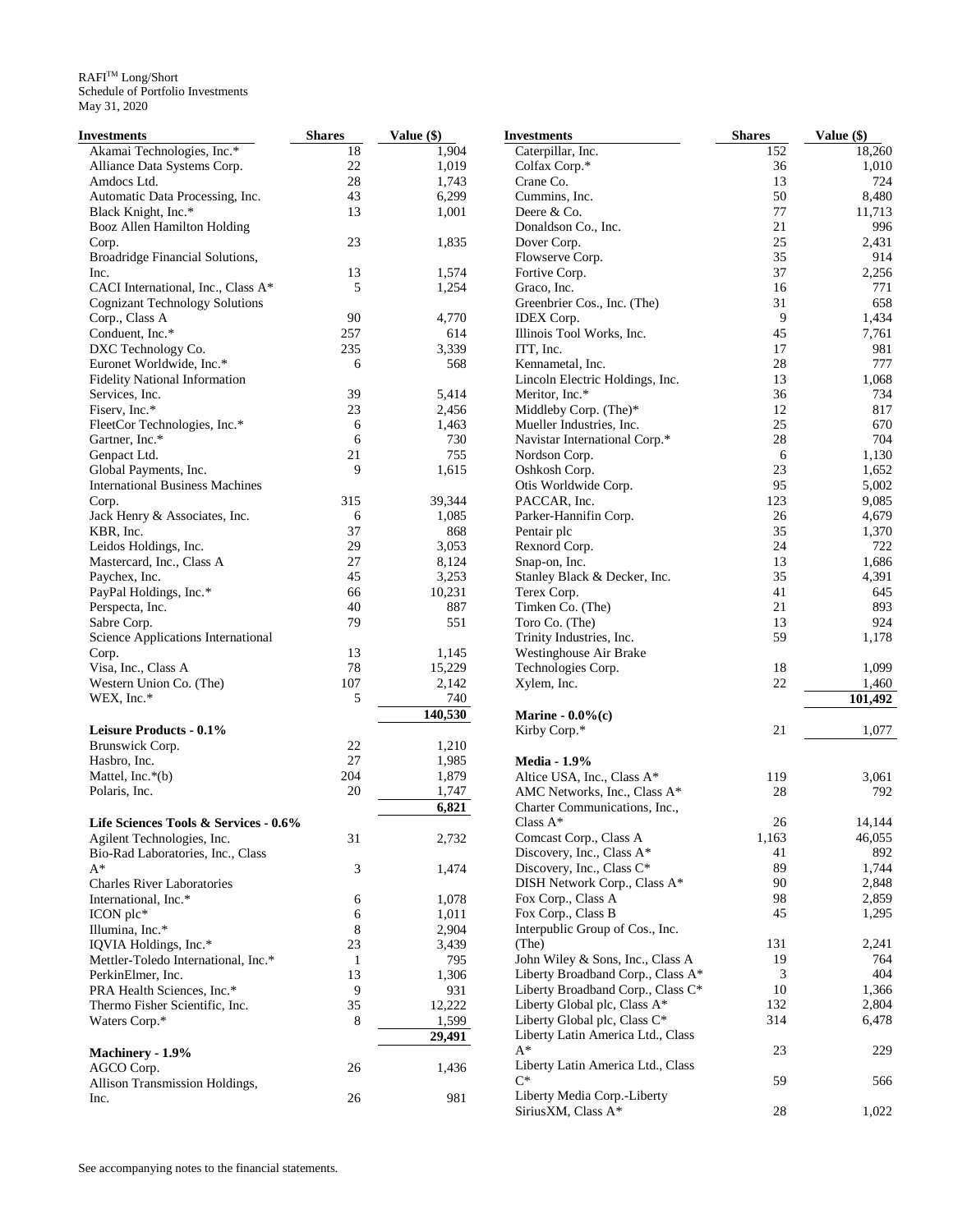| Investments                                                  | <b>Shares</b> | Value (\$) |
|--------------------------------------------------------------|---------------|------------|
| Liberty Media Corp.-Liberty                                  |               |            |
| SiriusXM, Class C*                                           | 51            | 1,860      |
| Meredith Corp.                                               | 25            | 373        |
| News Corp., Class A                                          | 154           | 1,886      |
| News Corp., Class B                                          | 47            | 576        |
| Nexstar Media Group, Inc., Class A                           | 9             | 750        |
| Omnicom Group, Inc.                                          | 77            | 4,219      |
| Sinclair Broadcast Group, Inc.,                              |               |            |
| Class A                                                      | 33            | 617        |
| TEGNA, Inc.                                                  | 69            | 809        |
| ViacomCBS, Inc.                                              | 175           | 3,629      |
|                                                              |               | 104,283    |
| Metals $\&$ Mining - 0.6%                                    |               |            |
| Alcoa Corp.*                                                 | 240           | 2,211      |
| Allegheny Technologies, Inc.*                                | 48            | 417        |
| Arconic Corp.*                                               | 26            | 376        |
| Carpenter Technology Corp.                                   | 19            | 444        |
| Commercial Metals Co.                                        | 63            | 1,081      |
| Compass Minerals International,                              |               |            |
| Inc.                                                         | 13            | 626        |
| Constellium SE, Class A*                                     | 81            | 665        |
| Freeport-McMoRan, Inc.                                       | 544           | 4,934      |
| Newmont Corp.                                                | 89            | 5,204      |
| Nucor Corp.                                                  | 163           | 6,888      |
| Reliance Steel & Aluminum Co.                                | 28            | 2,716      |
| Steel Dynamics, Inc.                                         | 100           | 2,656      |
| United States Steel Corp.                                    | 323           | 2,597      |
| Warrior Met Coal, Inc.                                       | 79            | 1,112      |
|                                                              |               | 31,927     |
| <b>Mortgage Real Estate Investment Trusts (REITs) - 0.2%</b> |               |            |
| AGNC Investment Corp.                                        | 156           | 2,019      |
| Annaly Capital Management, Inc.                              | 453           | 2,791      |
| Blackstone Mortgage Trust, Inc.,                             |               |            |
| Class A                                                      | 31            | 731        |
| Chimera Investment Corp.                                     | 89            | 740        |
| Invesco Mortgage Capital, Inc.(b)                            | 46            | 127        |
| MFA Financial, Inc.                                          | 165           | 279        |
| New Residential Investment Corp.                             | 190           | 1,362      |
| Starwood Property Trust, Inc.                                | 94            | 1,246      |
| Two Harbors Investment Corp.                                 | 93            | 420        |
|                                                              |               | 9,715      |
| <b>Multiline Retail - 0.9%</b>                               |               |            |
| Big Lots, Inc.                                               | 46            | 1,782      |
| Dollar General Corp.                                         | 39            | 7,469      |
| Dollar Tree, Inc.*                                           | 63            | 6,166      |
| Kohl's Corp.                                                 | 148           | 2,845      |
| Macy's, Inc.(b)                                              | 536           | 3,409      |
| Nordstrom, Inc.                                              | 86            | 1,387      |
| Target Corp.                                                 | 182           | 22,264     |
|                                                              |               | 45,322     |
| Multi-Utilities - 1.3%                                       |               |            |
| Ameren Corp.                                                 | 63            | 4,708      |
| Avista Corp.                                                 | 21            | 822        |
| Black Hills Corp.                                            | 14            | 864        |
| CenterPoint Energy, Inc.                                     | 211           | 3,752      |
| CMS Energy Corp.                                             | 66            | 3,866      |
| Consolidated Edison, Inc.                                    | 116           | 8,707      |
| Dominion Energy, Inc.                                        | 174           | 14,792     |
| DTE Energy Co.                                               | 52            | 5,594      |
| MDU Resources Group, Inc.                                    | 61            | 1,327      |
| NiSource, Inc.                                               | 101           | 2,407      |
| NorthWestern Corp.                                           | 14            | 842        |

| <b>Investments</b>                                         | <b>Shares</b> | Value (\$)      |
|------------------------------------------------------------|---------------|-----------------|
| Public Service Enterprise Group,                           |               |                 |
| Inc.                                                       | 162           | 8,268           |
| Sempra Energy                                              | 60            | 7,579           |
| WEC Energy Group, Inc.                                     | 61            | 5,595           |
|                                                            |               | 69,123          |
| Oil, Gas & Consumable Fuels - 6.8%                         |               |                 |
| Antero Resources Corp.*                                    | 1,778         | 5,316           |
| Apache Corp.                                               | 131           | 1,414           |
| Cabot Oil & Gas Corp.                                      | 79            | 1,567           |
| Cheniere Energy, Inc.*                                     | 21            | 931             |
| Chesapeake Energy Corp.*(b)                                | 12            | 156             |
| Chevron Corp.                                              | 884           | 81,063          |
| Cimarex Energy Co.                                         | 29            | 762             |
| CNX Resources Corp.*                                       | 190<br>79     | 1,936           |
| Concho Resources, Inc.<br>ConocoPhillips                   | 431           | 4,307<br>18,180 |
| Continental Resources, Inc.(b)                             | 35            | 428             |
| Cosan Ltd., Class A*                                       | 54            | 690             |
| Delek US Holdings, Inc.                                    | 61            | 1,200           |
| Devon Energy Corp.                                         | 209           | 2,259           |
| Diamondback Energy, Inc.                                   | 39            | 1,661           |
| EOG Resources, Inc.                                        | 132           | 6,728           |
| EQT Corp.                                                  | 417           | 5,563           |
| Exxon Mobil Corp.                                          | 2,471         | 112,356         |
| Gulfport Energy Corp.*                                     | 858           | 1,296           |
| Hess Corp.                                                 | 65            | 3,086           |
| HollyFrontier Corp.                                        | 115           | 3,617           |
| Kinder Morgan, Inc.                                        | 738           | 11,661          |
| Marathon Oil Corp.                                         | 590           | 3,151           |
| Marathon Petroleum Corp.                                   | 403           | 14,162          |
| Murphy Oil Corp.                                           | 124           | 1,482           |
| Noble Energy, Inc.                                         | 240           | 2,095           |
| Oasis Petroleum, Inc.*                                     | 896           | 413             |
| Occidental Petroleum Corp.                                 | 424           | 5,491           |
| ONEOK, Inc.                                                | 86<br>80      | 3,155<br>731    |
| Parsley Energy, Inc., Class A<br>PBF Energy, Inc., Class A | 150           | 1,593           |
| PDC Energy, Inc.*                                          | 46            | 560             |
| Peabody Energy Corp.                                       | 175           | 551             |
| Phillips 66                                                | 286           | 22,382          |
| Pioneer Natural Resources Co.                              | 29            | 2,657           |
| QEP Resources, Inc.                                        | 356           | 304             |
| Range Resources Corp.(b)                                   | 373           | 2,234           |
| SM Energy Co.                                              | 166           | 584             |
| Southwestern Energy Co.*                                   | 689           | 2,074           |
| Targa Resources Corp.                                      | 115           | 2,057           |
| Valero Energy Corp.                                        | 310           | 20,658          |
| Whiting Petroleum Corp.*(b)                                | 572           | 400             |
| Williams Cos., Inc. (The)                                  | 514           | 10,501          |
| World Fuel Services Corp.                                  | 58            | 1,478           |
| WPX Energy, Inc.*                                          | 172           | 975             |
|                                                            |               | 365,865         |
| Paper & Forest Products - 0.1%                             |               |                 |
| Boise Cascade Co.                                          | 19<br>56      | 647<br>1,142    |
| Domtar Corp.<br>Louisiana-Pacific Corp.                    | 31            | 732             |
|                                                            |               | 2,521           |
| <b>Personal Products - 0.1%</b>                            |               |                 |
| Coty, Inc., Class A                                        | 117           | 425             |
| Edgewell Personal Care Co.*                                | 24            | 730             |
| Estee Lauder Cos., Inc. (The), Class                       |               |                 |
| A                                                          | 17            | 3,357           |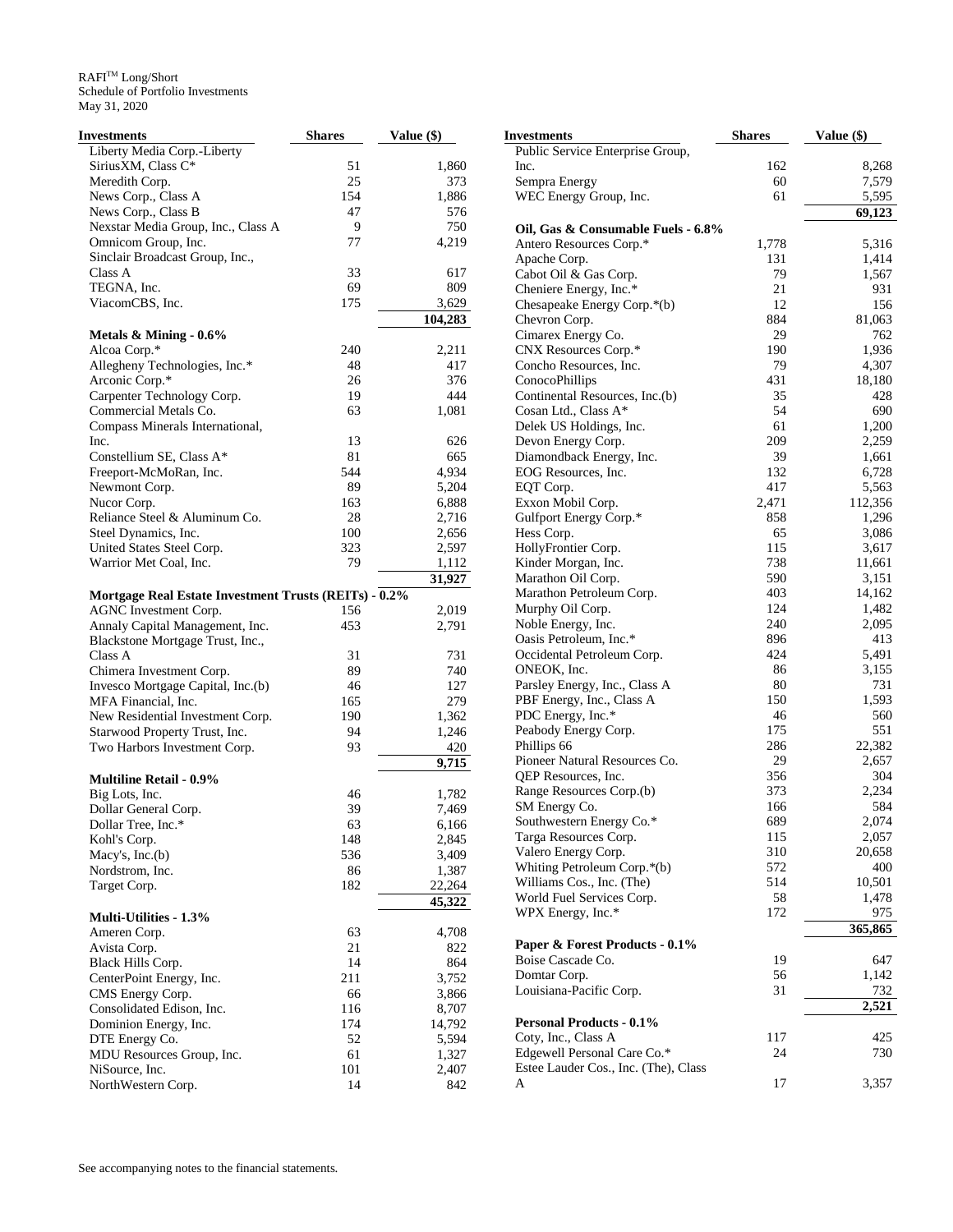| <b>Investments</b>                                                        | <b>Shares</b> | Value (\$) |
|---------------------------------------------------------------------------|---------------|------------|
| Nu Skin Enterprises, Inc., Class A                                        | 34            | 1,264      |
|                                                                           |               | 5,776      |
| <b>Pharmaceuticals - 4.2%</b>                                             |               |            |
| Bristol-Myers Squibb Co.                                                  | 274           | 16,363     |
| Catalent, Inc.*                                                           | 17            | 1,322      |
| Elanco Animal Health, Inc.*                                               | 59            | 1,263      |
| Eli Lilly and Co.                                                         | 103           | 15,754     |
| Jazz Pharmaceuticals plc*                                                 | 12            | 1,432      |
| Johnson & Johnson                                                         | 485           | 72,144     |
| Mallinckrodt plc*(b)                                                      | 326           | 919        |
| Merck & Co., Inc.                                                         | 472           | 38,100     |
| Mylan NV*                                                                 | 340           | 5,804      |
| Perrigo Co. plc                                                           | 33            | 1,807      |
| Pfizer, Inc.                                                              | 1,706         | 65,152     |
| Zoetis, Inc.                                                              | 21            | 2,927      |
|                                                                           |               | 222,987    |
| <b>Professional Services - 0.3%</b>                                       |               |            |
| ASGN, Inc.*                                                               | 16            | 985        |
| CoreLogic, Inc.                                                           | 16            | 793        |
| CoStar Group, Inc.*                                                       | 1             | 657        |
| Equifax, Inc.                                                             | 14            | 2,150      |
| FTI Consulting, Inc.*                                                     | 8             | 964        |
| IHS Markit Ltd.                                                           | 35            | 2,431      |
| ManpowerGroup, Inc.                                                       | 46            | 3,180      |
| Nielsen Holdings plc                                                      | 185           | 2,570      |
| Robert Half International, Inc.                                           | 29            | 1,471      |
| TransUnion                                                                | 10            | 863        |
| Verisk Analytics, Inc.                                                    | 10            | 1,727      |
|                                                                           |               | 17,791     |
| Real Estate Management & Development - 0.1%<br>CBRE Group, Inc., Class A* | 79            | 3,475      |
|                                                                           | 9             | 456        |
| Howard Hughes Corp. (The)*<br>Jones Lang LaSalle, Inc.                    | 16            | 1,638      |
| Realogy Holdings Corp.                                                    | 132           | 800        |
|                                                                           |               | 6,369      |
| Road & Rail - 1.0%                                                        |               |            |
| AMERCO                                                                    | 3             | 968        |
| Avis Budget Group, Inc.*(b)                                               | 77            | 1,658      |
| CSX Corp.                                                                 | 122           | 8,733      |
| JB Hunt Transport Services, Inc.                                          | 18            | 2,154      |
| Kansas City Southern                                                      | 14            | 2,107      |
| Knight-Swift Transportation                                               |               |            |
| Holdings, Inc.                                                            | 35            | 1,456      |
| Landstar System, Inc.                                                     | 9             | 1,046      |
| Norfolk Southern Corp.                                                    | 50            | 8,914      |
| Old Dominion Freight Line, Inc.                                           | 7             | 1,198      |
| Ryder System, Inc.                                                        | 73            | 2,501      |
| Uber Technologies, Inc.*                                                  | 34            | 1,235      |
| Union Pacific Corp.                                                       | 120           | 20,383     |
|                                                                           |               | 52,353     |
| Semiconductors & Semiconductor Equipment - 3.3%                           |               |            |
| Advanced Micro Devices, Inc.*                                             | 22            | 1,184      |
| Analog Devices, Inc.                                                      | 47            | 5,309      |
| Applied Materials, Inc.                                                   | 115           | 6,461      |
| Broadcom, Inc.                                                            | 47            | 13,690     |
| Cree, Inc.*                                                               | 18            | 948        |
| First Solar, Inc.*                                                        | 30            | 1,399      |
| Intel Corp.                                                               | 935           | 58,839     |
| KLA Corp.                                                                 | 31            | 5,455      |
| Lam Research Corp.                                                        | 13            | 3,558      |
| Marvell Technology Group Ltd.                                             | 94            | 3,066      |
| Maxim Integrated Products, Inc.                                           | 42            | 2,423      |
| Microchip Technology, Inc.                                                | 31            | 2,977      |

| Investments                                       | <b>Shares</b>  | Value (\$)     |
|---------------------------------------------------|----------------|----------------|
| Micron Technology, Inc.*                          | 344            | 16,481         |
| MKS Instruments, Inc.                             | 9              | 951            |
| NVIDIA Corp.                                      | 18             | 6,390          |
| <b>NXP Semiconductors NV</b>                      | 41             | 3,940          |
| ON Semiconductor Corp.*<br>Qorvo, Inc.*           | 114<br>22      | 1,880<br>2,304 |
| QUALCOMM, Inc.                                    | 234            | 18,926         |
| Skyworks Solutions, Inc.                          | 25             | 2,963          |
| Teradyne, Inc.                                    | 14             | 938            |
| Texas Instruments, Inc.                           | 122            | 14,486         |
| Xilinx, Inc.                                      | 31             | 2,850          |
|                                                   |                | 177,418        |
| Software - 2.8%                                   |                |                |
| Adobe, Inc.*                                      | 13             | 5,026          |
| ANSYS, Inc.*                                      | 5              | 1,415          |
| Avaya Holdings Corp.*                             | 85             | 1,241          |
| Cadence Design Systems, Inc.*<br>CDK Global, Inc. | 13<br>16       | 1,187<br>629   |
| <b>Check Point Software Technologies</b>          |                |                |
| Ltd.*                                             | 13             | 1,426          |
| Citrix Systems, Inc.                              | 9              | 1,333          |
| Intuit, Inc.                                      | 12             | 3,484          |
| Microsoft Corp.                                   | 545            | 99,871         |
| NortonLifeLock, Inc.                              | 238            | 5,421          |
| Nuance Communications, Inc.*                      | 32             | 732            |
| Oracle Corp.                                      | 364            | 19,572         |
| salesforce.com, Inc.*                             | 30             | 5,244          |
| SS&C Technologies Holdings, Inc.                  | 22             | 1,274          |
| Synopsys, Inc.*                                   | 12             | 2,171          |
| Teradata Corp.*                                   | 33             | 706            |
|                                                   |                | 150,732        |
| <b>Specialty Retail - 2.5%</b><br>Aaron's, Inc.   | 21             | 775            |
| Abercrombie & Fitch Co., Class A                  | 66             | 767            |
| Advance Auto Parts, Inc.                          | 18             | 2,508          |
| American Eagle Outfitters, Inc.                   | 88             | 806            |
| Asbury Automotive Group, Inc.*                    | 14             | 1,012          |
| AutoNation, Inc.*                                 | 63             | 2,487          |
| AutoZone, Inc.*                                   | $\overline{4}$ | 4,591          |
| Bed Bath & Beyond, Inc.(b)                        | 247            | 1,796          |
| Best Buy Co., Inc.                                | 90             | 7,028          |
| Burlington Stores, Inc.*                          | 6              | 1,258          |
| CarMax, Inc.*                                     | 47             | 4,138          |
| Designer Brands, Inc., Class A                    | 53             | 325            |
| Dick's Sporting Goods, Inc.                       | 37             | 1,334          |
| Foot Locker, Inc.<br>GameStop Corp., Class A*     | 68<br>593      | 1,884<br>2,408 |
| Gap, Inc. (The)                                   | 194            | 1,727          |
| Group 1 Automotive, Inc.                          | 17             | 1,070          |
| Home Depot, Inc. (The)                            | 153            | 38,017         |
| L Brands, Inc.                                    | 233            | 3,772          |
| Lithia Motors, Inc., Class A                      | 13             | 1,568          |
| Lowe's Cos., Inc.                                 | 147            | 19,161         |
| Michaels Cos., Inc. (The)*                        | 187            | 722            |
| Murphy USA, Inc.*                                 | 23             | 2,670          |
| Office Depot, Inc.                                | 845            | 2,087          |
| O'Reilly Automotive, Inc.*                        | 9              | 3,755          |
| Penske Automotive Group, Inc.                     | 31             | 1,109          |
| Ross Stores, Inc.                                 | 37             | 3,588          |
| Sally Beauty Holdings, Inc.*                      | 95             | 1,239          |
| Signet Jewelers Ltd.                              | 59             | 622            |
| Sonic Automotive, Inc., Class A                   | 30<br>20       | 788            |
| Tiffany & Co.<br>TJX Cos., Inc. (The)             | 179            | 2,563<br>9,444 |
|                                                   |                |                |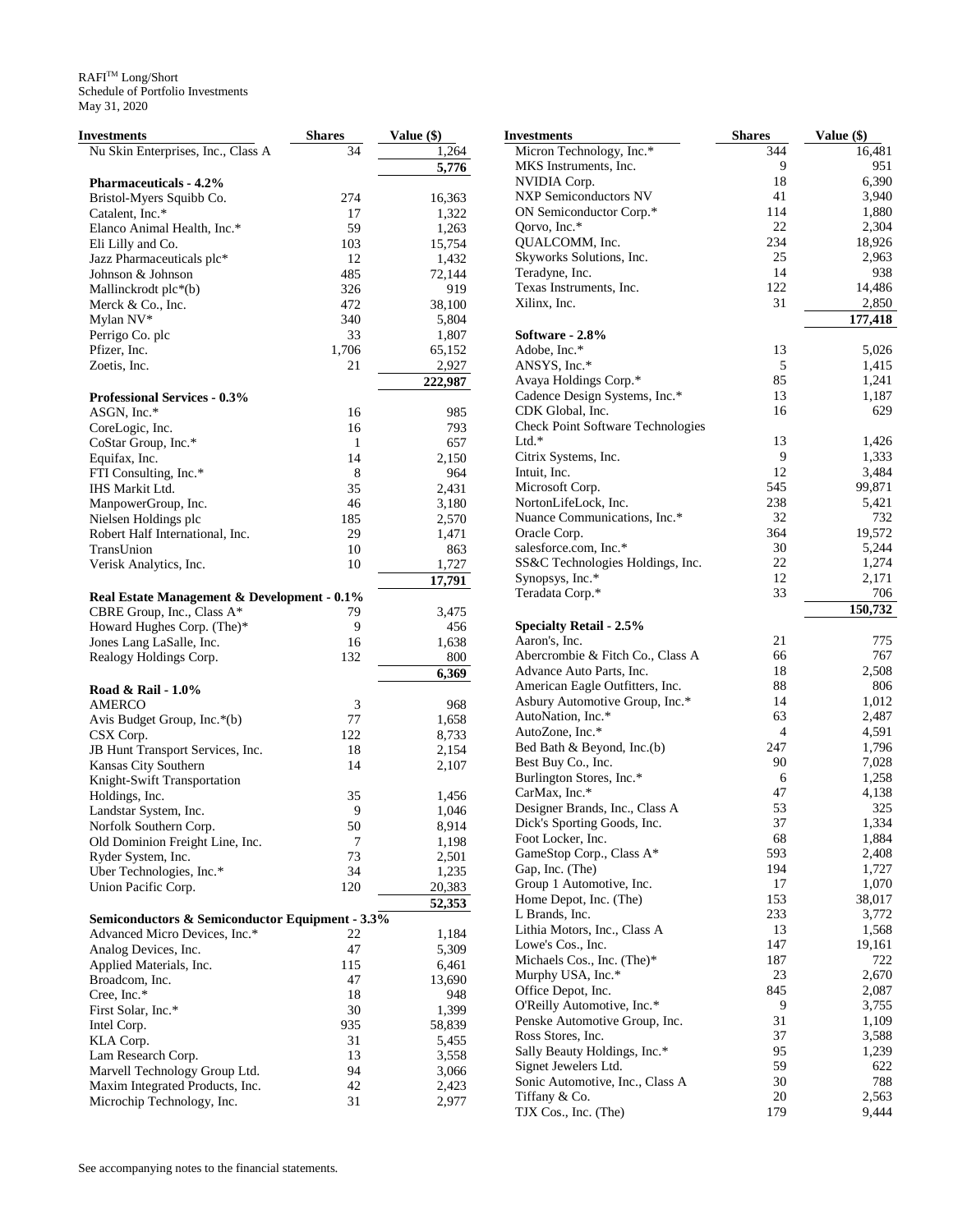| Investments                                       | <b>Shares</b> | Value (\$)     |
|---------------------------------------------------|---------------|----------------|
| Tractor Supply Co.                                | 22            | 2,684          |
| Ulta Beauty, Inc.*                                | 8             | 1,952          |
| Urban Outfitters, Inc.*                           | 33            | 559            |
| Williams-Sonoma, Inc.                             | 27            | 2,247          |
|                                                   |               | 134,461        |
| Technology Hardware, Storage & Peripherals - 3.6% |               |                |
| Apple, Inc.                                       | 494           | 157,062        |
| Dell Technologies, Inc., Class C*                 | 68            | 3,376          |
| Hewlett Packard Enterprise Co.                    | 878           | 8,526          |
| HP, Inc.                                          | 495           | 7,494          |
| NCR Corp.*                                        | 62            | 1,119          |
| NetApp, Inc.                                      | 54            | 2,405          |
| Seagate Technology plc                            | 116<br>130    | 6,153          |
| Western Digital Corp.<br>Xerox Holdings Corp.     | 84            | 5,768<br>1,334 |
|                                                   |               | 193,237        |
| Textiles, Apparel & Luxury Goods - 0.5%           |               |                |
| Capri Holdings Ltd.*                              | 84            | 1,263          |
| Carter's, Inc.                                    | 12            | 1,031          |
| Deckers Outdoor Corp.*                            | 4             | 730            |
| G-III Apparel Group Ltd.*                         | 30            | 310            |
| Hanesbrands, Inc.                                 | 154           | 1,519          |
| Kontoor Brands, Inc.(b)                           | 24            | 351            |
| Lululemon Athletica, Inc.*                        | 5             | 1,501          |
| NIKE, Inc., Class B                               | 112           | 11,041         |
| PVH Corp.                                         | 34            | 1,546          |
| Ralph Lauren Corp.                                | 16            | 1,208          |
| Skechers USA, Inc., Class A*                      | 35            | 1,096          |
| Tapestry, Inc.                                    | 129           | 1,754          |
| Under Armour, Inc., Class A*                      | 42            | 368            |
| Under Armour, Inc., Class C*                      | 42            | 330            |
| VF Corp.                                          | 54            | 3,029          |
|                                                   |               | 27,077         |
| Thrifts & Mortgage Finance - 0.1%                 |               |                |
| Essent Group Ltd.                                 | 16            | 529            |
| MGIC Investment Corp.                             | 112           | 919            |
| New York Community Bancorp,                       |               |                |
| Inc.                                              | 261           | 2,623          |
| Radian Group, Inc.                                | 48            | 762            |
| Washington Federal, Inc.                          | 24            | 621            |
| Tobacco - 1.1%                                    |               | 5,454          |
| Altria Group, Inc.                                | 671           | 26,203         |
| Philip Morris International, Inc.                 | 437           | 32,058         |
| Universal Corp.                                   | 16            | 705            |
| Vector Group Ltd.                                 | 59            | 674            |
|                                                   |               | 59,640         |
| Trading Companies & Distributors - 0.5%           |               |                |
| AerCap Holdings NV*                               | 73            | 2,353          |
| Air Lease Corp.                                   | 35            | 1,054          |
| Applied Industrial Technologies,                  |               |                |
| Inc.                                              | 13            | 754            |
| Beacon Roofing Supply, Inc.*                      | 38            | 936            |
| Fastenal Co.                                      | 79            | 3,260          |
| GATX Corp.                                        | 16            | 1,004          |
| HD Supply Holdings, Inc.*                         | 45            | 1,427          |
| MRC Global, Inc.*                                 | 97            | 574            |
| MSC Industrial Direct Co., Inc.,                  |               |                |
| Class A                                           | 17            | 1,179          |
| Rush Enterprises, Inc., Class A                   | 17            | 708            |
| Triton International Ltd.                         | 25            | 762            |
| United Rentals, Inc.*                             | 33            | 4,583          |
| Univar Solutions, Inc.*                           | 99            | 1,531          |

| <b>Investments</b>                                | <b>Shares</b> | Value (\$)        |
|---------------------------------------------------|---------------|-------------------|
| Watsco, Inc.                                      | 8             | 1,423             |
| WESCO International, Inc.*                        | 46            | 1,532             |
| WW Grainger, Inc.                                 | 10            | 3,096             |
|                                                   |               | 26,176            |
|                                                   |               |                   |
| Transportation Infrastructure - $0.0\%$ (c)       |               |                   |
| Macquarie Infrastructure Corp.                    | 45            | 1,278             |
|                                                   |               |                   |
| Water Utilities - 0.1%                            |               |                   |
| American Water Works Co., Inc.                    | 27            | 3,429             |
| Essential Utilities, Inc.                         | 24            | 1,050             |
|                                                   |               | 4,479             |
| <b>Wireless Telecommunication Services - 0.2%</b> |               |                   |
| Telephone and Data Systems, Inc.                  | 92            | 1,885             |
| T-Mobile US, Inc.*                                | 105           | 10,504            |
|                                                   |               | 12,389            |
| <b>TOTAL COMMON STOCKS</b>                        |               |                   |
| (Cost \$4,471,560)                                |               | 5,296,944         |
|                                                   |               |                   |
|                                                   | Number of     |                   |
|                                                   | <b>Rights</b> |                   |
| <b>Investments</b>                                |               | Value (\$)        |
| <b>RIGHTS - 0.1%</b>                              |               |                   |
|                                                   |               |                   |
| <b>Media - 0.1%</b>                               |               |                   |
| Liberty Media Corp.-Liberty                       |               |                   |
| SiriusXM, expiring 6/5/2020*                      |               |                   |
| $(Cost$ \$–)                                      | 2             | 22                |
| <b>Investments</b>                                | <b>Shares</b> | <b>Value</b> (\$) |
|                                                   |               |                   |
| <b>SECURITIES LENDING REINVESTMENTS(d) - 0.1%</b> |               |                   |
|                                                   |               |                   |
|                                                   |               |                   |
| <b>INVESTMENT COMPANIES - 0.1%</b>                |               |                   |
| BlackRock Liquidity FedFund, Institutional Class  |               |                   |
| 0.11% (Cost \$7,747)                              | 7.747         | 7,747             |
|                                                   |               |                   |
|                                                   | Principal     |                   |
| <b>Investments</b>                                |               |                   |
|                                                   | Amount $(\$)$ | Value (\$)        |
| <b>SHORT-TERM INVESTMENTS - 24.1%</b>             |               |                   |
|                                                   |               |                   |
| <b>REPURCHASE AGREEMENTS(e) - 24.1%</b>           |               |                   |
| Repurchase Agreements with various                |               |                   |
| counterparties, rate 0.05%, dated                 |               |                   |
|                                                   |               |                   |
| $5/29/2020$ , due $6/1/2020$ , total to be        |               |                   |
| received \$1,296,908                              |               |                   |
| (Cost \$1,296,903)                                | 1,296,903     | 1,296,903         |
|                                                   |               |                   |
| Total Investments - 122.9%                        |               |                   |
| (Cost \$5,776,210)                                |               | 6,601,616         |
|                                                   |               |                   |
| Liabilities in Excess of Other Assets - (22.9%)   |               | (1,228,162)       |
| <b>Net Assets - 100.0%</b>                        |               | 5,373,454         |
|                                                   |               |                   |
|                                                   |               |                   |
|                                                   |               |                   |
|                                                   |               |                   |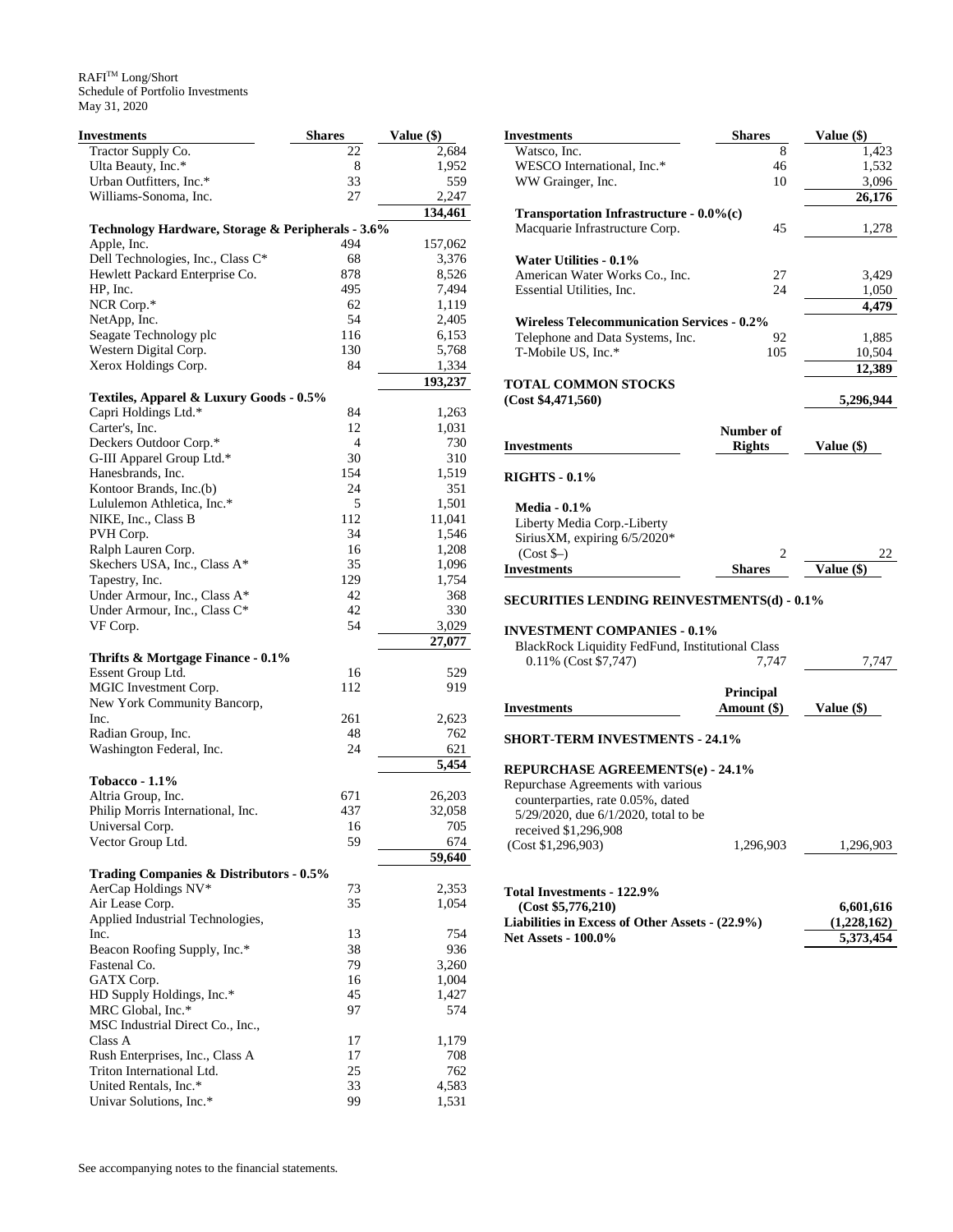$\mathbb{R}\mathsf{A}\mathsf{F}\mathsf{I}^{\mathsf{TM}}$  Long/Short Schedule of Portfolio Investments May 31, 2020

- \* Non-income producing security.
- (a) All or a portion of these securities are segregated in connection with obligations for swaps with a total value of \$402,659.
- (b) The security or a portion of this security is on loan at May 31, 2020. The total value of securities on loan at May 31, 2020 was \$19,049, collateralized in the form of cash with a value of \$7,747 that was reinvested in the securities shown in the Securities Lending Reinvestment section of the Schedule of Investments and \$12,288 of collateral in the form of U.S. Government Treasury Securities, interest rates ranging from 0.13% – 8.75%, and maturity dates ranging from August 15, 2020 – May 15, 2048; a total value of \$20,035.
- (c) Represents less than 0.05% of net assets.
- (d) The security was purchased with cash collateral held from securities on loan at May 31, 2020. The total value of securities purchased was \$7,747.
- (e) The Fund invests in Repurchase Agreements jointly with other funds in the Trust. See "Repurchase Agreements" in the Notes to Financial Statements to view the details of each individual agreement and counterparty as well as a description of the securities subject to repurchase.

As of May 31, 2020, the gross unrealized appreciation (depreciation) of investments based on the aggregate cost of investment securities and derivative instruments, if applicable, for federal income tax purposes was as follows:

| Aggregate gross unrealized appreciation | 1.514.933   |
|-----------------------------------------|-------------|
| Aggregate gross unrealized depreciation | (2,124,367) |
| Net unrealized depreciation             | (609, 434)  |
| Federal income tax cost                 | 5.820.918   |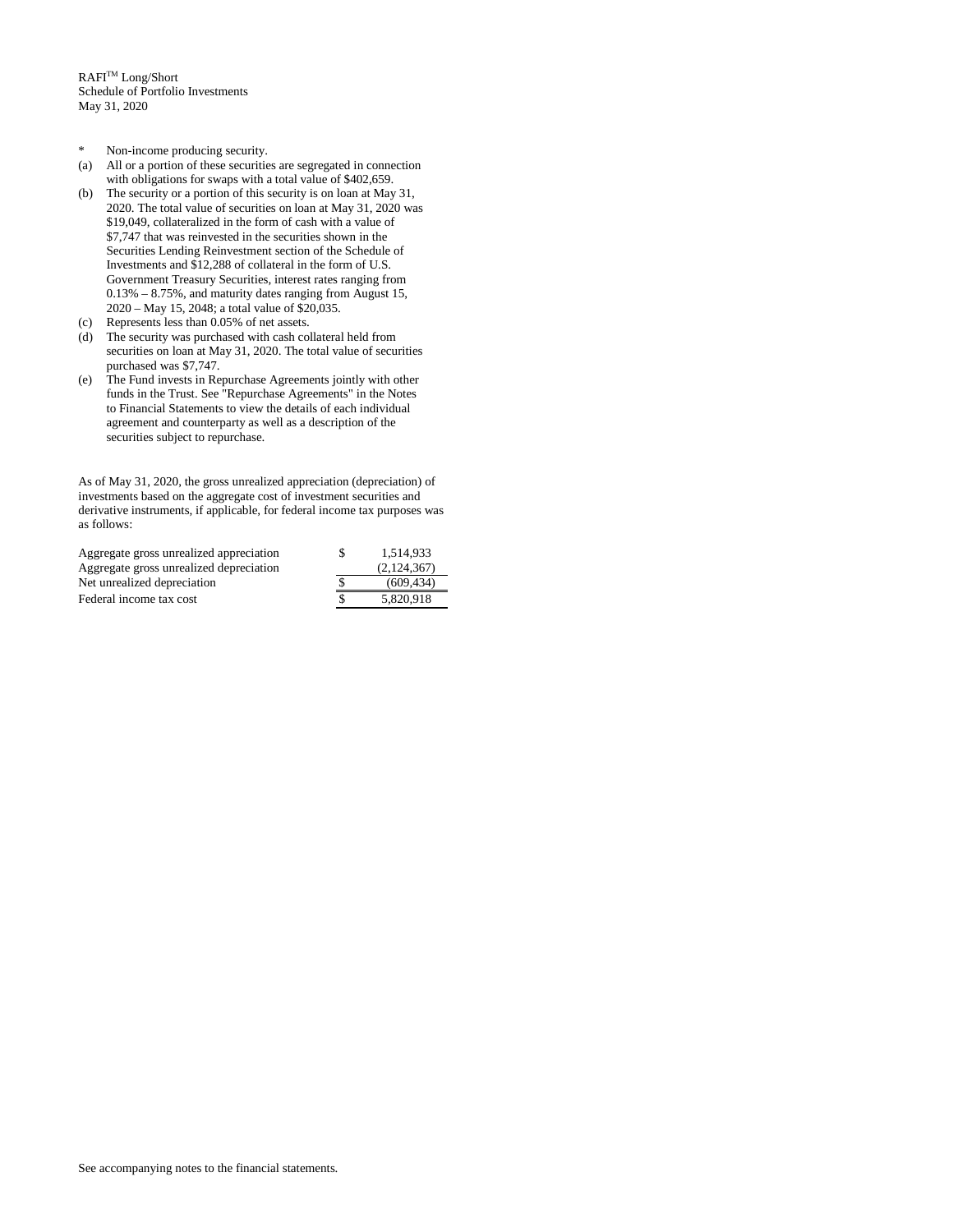$\mathbb{R}\mathsf{A}\mathsf{F}\mathsf{I}^{\mathsf{TM}}$  Long/Short Schedule of Portfolio Investments May 31, 2020

## **Swap Agreements<sup>a</sup>**

RAFITM Long/Short had the following open non-exchange traded total return swap agreements as of May 31, 2020:

| <b>Notional</b><br>Amount (\$) | <b>Termination</b><br>Date <sup>b</sup> | <b>Counterparty</b>               | <b>Rate Paid</b> | (Received) <sup><i>c</i></sup> Underlying Instrument | <b>Value and</b><br><b>Unrealized</b><br>Appreciation/<br>(Depreciation) <sup>d</sup> Counterparty Counterparty Net Amount <sup>e</sup><br>\$) | <b>Financial</b><br><b>Instruments</b><br>for the<br><b>Benefit of (the</b><br>Fund)/ the<br>$($)$ | Cash<br><b>Collateral for</b><br>the Benefit of<br>(the Fund)<br>the<br>\$) | \$)        |
|--------------------------------|-----------------------------------------|-----------------------------------|------------------|------------------------------------------------------|------------------------------------------------------------------------------------------------------------------------------------------------|----------------------------------------------------------------------------------------------------|-----------------------------------------------------------------------------|------------|
|                                |                                         | Goldman                           |                  | Russell 1000 Total                                   |                                                                                                                                                |                                                                                                    |                                                                             |            |
| (475, 799)                     | 12/7/2020                               | Sachs<br>International<br>Goldman | $(0.29)$ %       | Return Index                                         | (78, 652)                                                                                                                                      |                                                                                                    |                                                                             |            |
|                                |                                         | Sachs                             |                  | FTSE RAFI US 1000                                    |                                                                                                                                                |                                                                                                    |                                                                             |            |
| 341,135                        | 12/7/2020                               | International                     | 0.54%            | <b>Total Return Index</b>                            | 33,736                                                                                                                                         |                                                                                                    |                                                                             |            |
| (134, 664)                     |                                         |                                   |                  |                                                      | (44,916)                                                                                                                                       |                                                                                                    |                                                                             | (44, 916)  |
|                                |                                         | Societe                           |                  | Russell 1000 Total                                   |                                                                                                                                                |                                                                                                    |                                                                             |            |
| (5,159,312)                    | 3/8/2021                                | Generale<br>Societe               | 0.08%            | Return Index<br>FTSE RAFI US 1000                    | (1,603,803)                                                                                                                                    |                                                                                                    |                                                                             |            |
| 87,865                         | 1/6/2021                                | Generale                          | 0.42%            | <b>Total Return Index</b>                            | 258,587                                                                                                                                        |                                                                                                    |                                                                             |            |
| (5,071,447)                    |                                         |                                   |                  |                                                      | (1,345,216)                                                                                                                                    | 402,659                                                                                            | 76,913                                                                      | (865, 644) |
| (5,206,111)                    |                                         |                                   |                  |                                                      | (1,390,132)                                                                                                                                    |                                                                                                    |                                                                             |            |
|                                |                                         |                                   |                  | Total<br>Unrealized Appreciation<br>Total            | 292,323                                                                                                                                        |                                                                                                    |                                                                             |            |
|                                |                                         |                                   |                  | Unrealized Depreciation                              | (1,682,455)                                                                                                                                    |                                                                                                    |                                                                             |            |

<sup>a</sup> The Fund's Swap Agreements are not accounted for as hedging instruments under ASC 815.

b Agreements may be terminated at will by either party without penalty. Payment is due at termination/maturity.<br>  $\frac{1}{2}$  Reflects the floating financing rate as of May 31, 2020, on the notional amount of the swap agreem

Reflects the floating financing rate, as of May  $31$ , 2020, on the notional amount of the swap agreement paid to the counterparty or received from the counterparty, excluding any commissions. This amount is included as part of the unrealized appreciation/(depreciation).

<sup>d</sup> The Fund discloses amounts due to the Fund from the counterparty (unrealized appreciation on swap agreements) at period end as an asset on its Statements of Assets and Liabilities. Amounts due to the counterparty from the Fund (unrealized depreciation on swap agreements) are disclosed as a liability on its Statements of Assets and Liabilities. The Fund presents these amounts on a gross basis and does not offset or "net" these amounts on its Statements of Assets and Liabilities.

e Represents the "uncollateralized" amount due from or (to) the counterparty at period end. These amounts could be due to timing differences between the movement of collateral in relation to market movements, or due to agreement provisions allowing minimum "thresholds" that would need to be exceeded prior to the movement of collateral. To the extent that a net amount is due from a counterparty, the Fund would be exposed to the counterparty by such amount and could suffer losses or delays in recovery of that amount in the event of a counterparty default.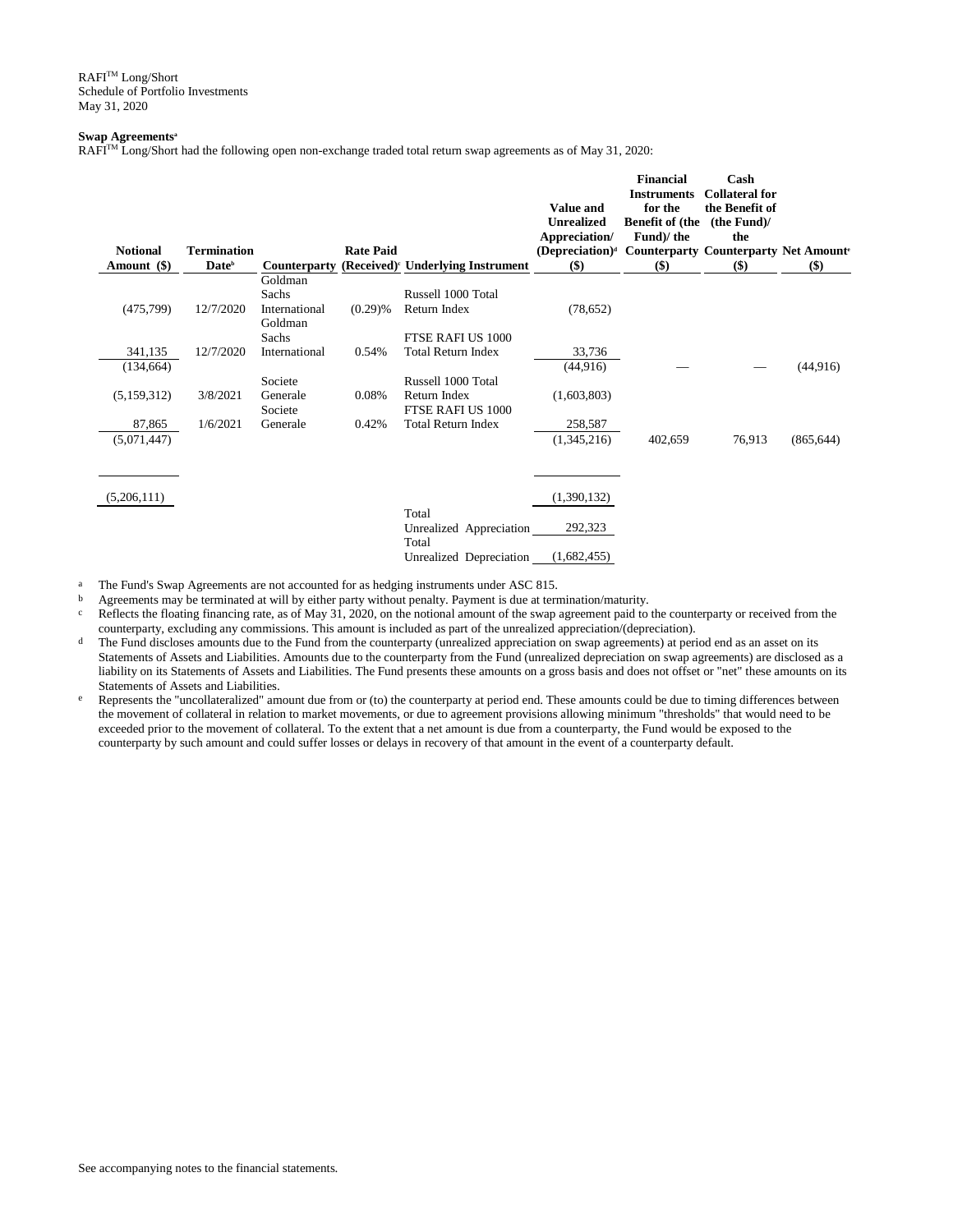| <b>Investments</b>                   | <b>Shares</b> | Value (\$) |
|--------------------------------------|---------------|------------|
| <b>COMMON STOCKS - 99.8%</b>         |               |            |
| Aerospace & Defense - 1.8%           |               |            |
| Boeing Co. (The)                     | 362           | 52,798     |
| General Dynamics Corp.               | 158           | 23,199     |
| Howmet Aerospace, Inc.               | 259           | 3,388      |
| Huntington Ingalls Industries, Inc.  | 27            | 5,397      |
| L3Harris Technologies, Inc.          | 152           | 30,316     |
| Lockheed Martin Corp.                | 173           | 67,200     |
| Northrop Grumman Corp.               | 106           | 35,531     |
| Raytheon Technologies Corp.          | 1,000         | 64,520     |
| Textron, Inc.                        | 153           | 4,738      |
| TransDigm Group, Inc.                | 31            | 13,170     |
|                                      |               | 300,257    |
| Air Freight & Logistics - 0.5%       |               |            |
| CH Robinson Worldwide, Inc.          | 96            | 7,789      |
| Expeditors International of          |               |            |
| Washington, Inc.                     | 120           | 9,164      |
| FedEx Corp.                          | 161           | 21,020     |
| United Parcel Service, Inc., Class B | 479           | 47,761     |
|                                      |               | 85,734     |
| Airlines - 0.2%                      |               |            |
| Alaska Air Group, Inc.               | 80            | 2,735      |
| American Airlines Group, Inc.(a)     | 264           | 2,772      |
| Delta Air Lines, Inc.                | 391           | 9,857      |
| Southwest Airlines Co.               | 361           | 11,588     |
| United Airlines Holdings, Inc.*      | 149           | 4,178      |
|                                      |               | 31,130     |
| <b>Auto Components - 0.1%</b>        |               |            |
| Aptiv plc                            | 175           | 13,186     |
| BorgWarner, Inc.                     | 143           | 4,598      |
| <b>Automobiles - 0.2%</b>            |               | 17,784     |
| Ford Motor Co.                       | 2,658         | 15,177     |
| General Motors Co.                   | 858           | 22,205     |
| Harley-Davidson, Inc.                | 102           | 2,177      |
|                                      |               | 39,559     |
| <b>Banks</b> - 3.9%                  |               |            |
| Bank of America Corp.                | 5,527         | 133,311    |
| Citigroup, Inc.                      | 1,492         | 71,482     |
| Citizens Financial Group, Inc.       | 297           | 7,158      |
| Comerica, Inc.                       | 99            | 3,599      |
| Fifth Third Bancorp                  | 481           | 9,327      |
| First Republic Bank                  | 119           | 12,872     |
| Huntington Bancshares, Inc.          | 704           | 6,258      |
| JPMorgan Chase & Co.                 | 2,143         | 208,535    |
| KeyCorp                              | 670           | 7,939      |
| M&T Bank Corp.                       | 94            | 9,932      |
| People's United Financial, Inc.      | 302           | 3,458      |
| PNC Financial Services Group, Inc.   |               |            |
| (The)                                | 301           | 34,326     |
| Regions Financial Corp.              | 657           | 7,431      |
| SVB Financial Group*                 | 32            | 6,872      |
| Truist Financial Corp.               | 913           | 33,580     |
| US Bancorp                           | 967           | 34,386     |
| Wells Fargo & Co.                    | 2,627         | 69,537     |
| Zions Bancorp NA                     | 118           | 3,883      |
|                                      |               | 663,886    |
| Beverages - 1.8%                     |               |            |
| Brown-Forman Corp., Class B          | 124           | 8,175      |
| Coca-Cola Co. (The)                  | 2,634         | 122,955    |
| Constellation Brands, Inc., Class A  | 118           | 20,379     |

| Investments                                          | <b>Shares</b> | Value (\$)       |
|------------------------------------------------------|---------------|------------------|
| Molson Coors Beverage Co., Class                     |               |                  |
| В                                                    | 126           | 4,783            |
| Monster Beverage Corp.*                              | 257           | 18,481           |
| PepsiCo, Inc.                                        | 954           | 125,499          |
|                                                      |               | 300,272          |
| Biotechnology - 2.6%                                 |               |                  |
| AbbVie, Inc.                                         | 1,201         | 111,297          |
| Alexion Pharmaceuticals, Inc.*                       | 152           | 18,225           |
| Amgen, Inc.<br>Biogen, Inc.*                         | 406           | 93,258           |
| Gilead Sciences, Inc.                                | 125<br>863    | 38,386<br>67,167 |
| Incyte Corp.*                                        | 124           | 12,637           |
| Regeneron Pharmaceuticals, Inc.*                     | 69            | 42,284           |
| Vertex Pharmaceuticals, Inc.*                        | 177           | 50,969           |
|                                                      |               | 434,223          |
| <b>Building Products - 0.4%</b>                      |               |                  |
| Allegion plc                                         | 64            | 6,381            |
| AO Smith Corp.                                       | 94            | 4,465            |
| Carrier Global Corp.*                                | 555           | 11,361           |
| Fortune Brands Home & Security,                      |               |                  |
| Inc.                                                 | 95            | 5,791            |
| Johnson Controls International plc                   | 526           | 16,521           |
| Masco Corp.                                          | 195           | 9,097            |
| Trane Technologies plc                               | 161           | 14,524           |
|                                                      |               | 68,140           |
| Capital Markets - 2.8%                               |               |                  |
| Ameriprise Financial, Inc.                           | 84            | 11,766           |
| Bank of New York Mellon Corp.                        |               |                  |
| (The)                                                | 575           | 21,373           |
| BlackRock, Inc.<br>Cboe Global Markets, Inc.         | 104<br>76     | 54,979           |
| Charles Schwab Corp. (The)                           | 780           | 8,091<br>28,010  |
| CME Group, Inc.                                      | 247           | 45,102           |
| E*TRADE Financial Corp.                              | 152           | 6,922            |
| Franklin Resources, Inc.                             | 191           | 3,604            |
| Goldman Sachs Group, Inc. (The)                      | 222           | 43,621           |
| Intercontinental Exchange, Inc.                      | 380           | 36,955           |
| Invesco Ltd.                                         | 252           | 2,008            |
| MarketAxess Holdings, Inc.                           | 26            | 13,223           |
| Moody's Corp.                                        | 108           | 28,880           |
| Morgan Stanley                                       | 796           | 35,183           |
| MSCI, Inc.                                           | 56            | 18,416           |
| Nasdaq, Inc.                                         | 78            | 9,240            |
| Northern Trust Corp.                                 | 148           | 11,694           |
| Raymond James Financial, Inc.                        | 82            | 5,681            |
| S&P Global, Inc.                                     | 171           | 55,578           |
| State Street Corp.                                   | 249           | 15,179           |
| T. Rowe Price Group, Inc.                            | 158           | 19,102           |
|                                                      |               | 474,607          |
| Chemicals - 1.8%<br>Air Products and Chemicals, Inc. | 152           | 36,731           |
| Albemarle Corp.                                      | 74            | 5,662            |
| Celanese Corp.                                       | 81            | 7,283            |
| CF Industries Holdings, Inc.                         | 148           | 4,347            |
| Corteva, Inc.                                        | 508           | 13,873           |
| Dow, Inc.                                            | 505           | 19,493           |
| DuPont de Nemours, Inc.                              | 505           | 25,619           |
| Eastman Chemical Co.                                 | 95            | 6,468            |
| Ecolab, Inc.                                         | 174           | 36,989           |
| FMC Corp.                                            | 85            | 8,365            |
| International Flavors & Fragrances,                  |               |                  |
| Inc.                                                 | 74            | 9,856            |
| Linde plc                                            | 363           | 73,449           |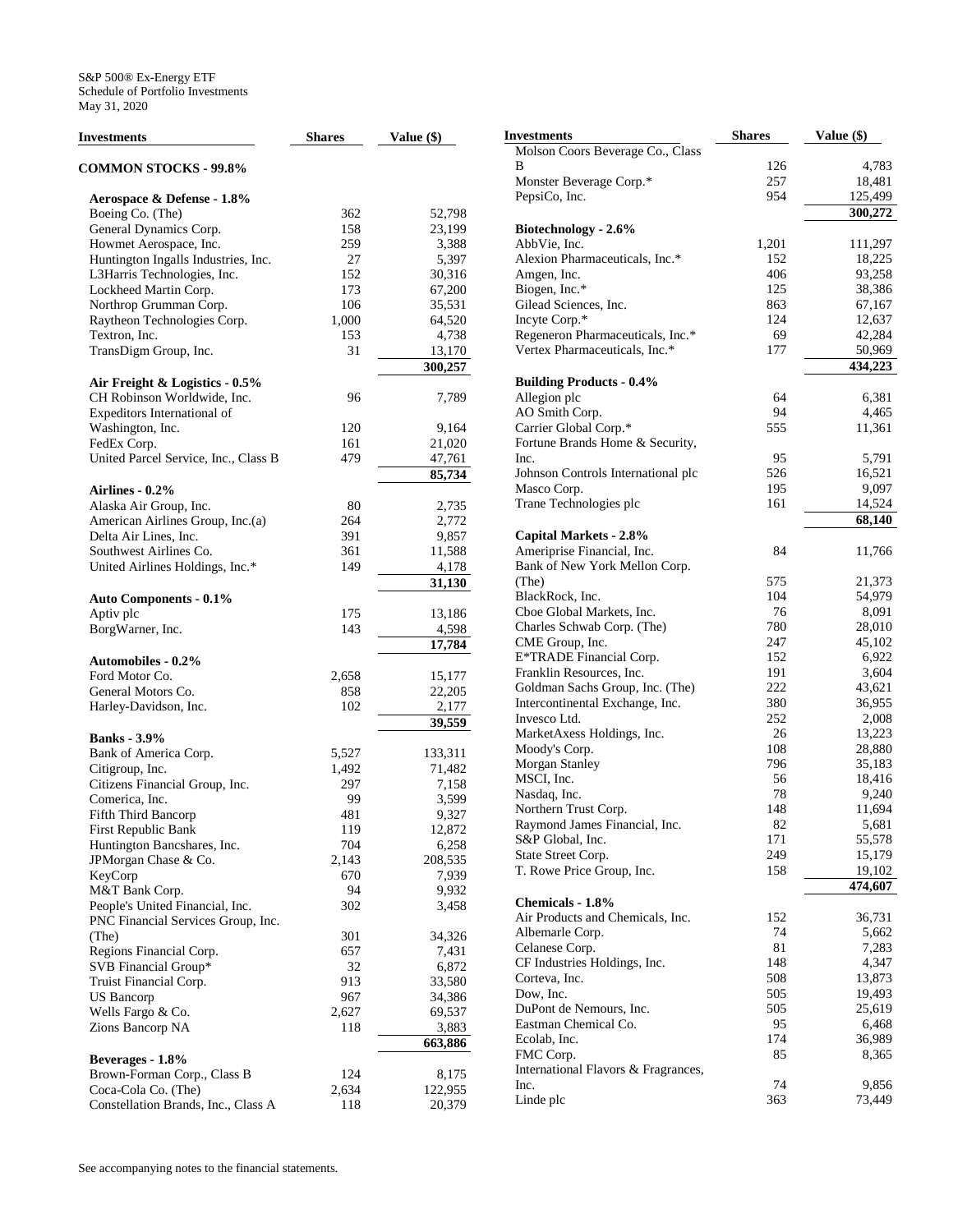| <b>Investments</b>                                   | <b>Shares</b> | Value (\$) |
|------------------------------------------------------|---------------|------------|
| LyondellBasell Industries NV,                        |               |            |
| Class A                                              | 176           | 11,222     |
| Mosaic Co. (The)                                     | 233           | 2,817      |
| PPG Industries, Inc.                                 | 159           | 16,165     |
| Sherwin-Williams Co. (The)                           | 55            | 32,662     |
|                                                      |               | 311,001    |
| <b>Commercial Services &amp; Supplies - 0.4%</b>     |               |            |
| Cintas Corp.                                         | 55            | 13,638     |
| Copart, Inc.*                                        | 142           | 12,693     |
| Republic Services, Inc.                              | 147           | 12,563     |
| Rollins, Inc.                                        | 96            | 4,013      |
| Waste Management, Inc.                               | 266           | 28,395     |
|                                                      |               | 71,302     |
| <b>Communications Equipment - 1.0%</b>               |               |            |
| Arista Networks, Inc.*                               | 33            | 7,704      |
| Cisco Systems, Inc.                                  | 2,894         | 138,391    |
| F5 Networks, Inc.*                                   | 45            | 6,521      |
| Juniper Networks, Inc.                               | 226           | 5,483      |
| Motorola Solutions, Inc.                             | 121           | 16,375     |
|                                                      |               | 174,474    |
| <b>Construction &amp; Engineering - 0.1%</b>         |               |            |
| Jacobs Engineering Group, Inc.                       | 96            | 8,066      |
| Quanta Services, Inc.                                | 97            | 3,582      |
|                                                      |               | 11,648     |
| <b>Construction Materials - 0.1%</b>                 |               |            |
| Martin Marietta Materials, Inc.                      | 45            | 8,644      |
| Vulcan Materials Co.                                 | 94            | 10,182     |
|                                                      |               | 18,826     |
| <b>Consumer Finance - 0.5%</b>                       |               |            |
| American Express Co.                                 | 457           | 43,447     |
| Capital One Financial Corp.                          | 322           | 21,909     |
| <b>Discover Financial Services</b>                   | 210           | 9,977      |
| <b>Synchrony Financial</b>                           | 401           | 8,168      |
|                                                      |               | 83,501     |
| Containers & Packaging - 0.3%                        |               |            |
| Amcor plc                                            | 1,107         | 11,303     |
| Avery Dennison Corp.                                 | 55            | 6,087      |
| Ball Corp.                                           | 224           | 15,962     |
| International Paper Co.                              | 269           | 9,159      |
| Packaging Corp. of America                           | 68            | 6,896      |
| Sealed Air Corp.                                     | 103           | 3,306      |
| Westrock Co.                                         | 175           | 4,911      |
|                                                      |               | 57,624     |
| Distributors - 0.1%                                  |               |            |
| Genuine Parts Co.                                    | 100           | 8,341      |
| LKQ Corp.*                                           | 206           | 5,657      |
|                                                      |               | 13,998     |
| Diversified Consumer Services - 0.0%(b)              |               |            |
| H&R Block, Inc.                                      | 130           | 2,210      |
|                                                      |               |            |
| <b>Diversified Financial Services - 1.5%</b>         |               |            |
| Berkshire Hathaway, Inc., Class B*                   | 1,338         | 248,306    |
|                                                      |               |            |
| <b>Diversified Telecommunication Services - 1.9%</b> |               |            |
| AT&T, Inc.                                           | 4,985         | 153,837    |
| CenturyLink, Inc.                                    | 665           | 6,537      |
| Verizon Communications, Inc.                         | 2,820         | 161,812    |
|                                                      |               | 322,186    |
| <b>Electric Utilities - 2.1%</b>                     |               |            |
| Alliant Energy Corp.                                 | 159           | 7,848      |
| American Electric Power Co., Inc.                    | 334           | 28,473     |
| Duke Energy Corp.                                    | 501           | 42,901     |
| <b>Edison International</b>                          | 246           | 14,295     |

| Investments                                                  | <b>Shares</b> | Value (\$)       |
|--------------------------------------------------------------|---------------|------------------|
| Entergy Corp.                                                | 134           | 13,644           |
| Evergy, Inc.                                                 | 153           | 9,439            |
| <b>Eversource Energy</b>                                     | 222           | 18,581           |
| Exelon Corp.                                                 | 661           | 25,323           |
| FirstEnergy Corp.                                            | 372           | 15,721           |
| NextEra Energy, Inc.                                         | 333           | 85,101           |
| NRG Energy, Inc.                                             | 172           | 6,201            |
| Pinnacle West Capital Corp.                                  | 77            | 5,998            |
| PPL Corp.                                                    | 494           | 13,802           |
| Southern Co. (The)                                           | 714           | 40,748           |
| Xcel Energy, Inc.                                            | 356           | 23,151           |
|                                                              |               | 351,226          |
| <b>Electrical Equipment - 0.5%</b>                           |               |                  |
| AMETEK, Inc.                                                 | 155           | 14,215           |
| Eaton Corp. plc                                              | 281           | 23,857           |
| Emerson Electric Co.                                         | 412           | 25,140           |
| Rockwell Automation, Inc.                                    | 78            | 16,861           |
|                                                              |               | 80,073           |
| Electronic Equipment, Instruments & Components - 0.5%        |               |                  |
| Amphenol Corp., Class A                                      | 203           | 19,602           |
| CDW Corp.                                                    | 100           | 11,091           |
| Corning, Inc.                                                | 525           | 11,965           |
| FLIR Systems, Inc.                                           | 93            | 4,296            |
| IPG Photonics Corp.*                                         | 25            | 3,885            |
| Keysight Technologies, Inc.*                                 | 128           | 13,841           |
| TE Connectivity Ltd.                                         | 228           | 18,525           |
| Zebra Technologies Corp., Class                              |               |                  |
| $A^*$                                                        | 33            | 8,623            |
|                                                              |               | 91,828           |
| <b>Entertainment - 2.1%</b>                                  |               |                  |
| Activision Blizzard, Inc.                                    | 527           | 37,934           |
| Electronic Arts, Inc.*                                       | 201           | 24,699           |
| Live Nation Entertainment, Inc.*                             | 96            | 4,719            |
| Netflix, Inc.*                                               | 301           | 126,339          |
| Take-Two Interactive Software,                               |               |                  |
| $Inc.*$                                                      | 77            | 10,485           |
| Walt Disney Co. (The)                                        | 1,231         | 144,396          |
|                                                              |               | 348,572          |
| Equity Real Estate Investment Trusts (REITs) - 2.8%          |               |                  |
| Alexandria Real Estate Equities,                             |               |                  |
| Inc.                                                         | 82            | 12,605           |
| American Tower Corp.                                         | 303           | 78,226           |
| Apartment Investment and                                     |               |                  |
| Management Co., Class A                                      | 100           | 3,687            |
| AvalonBay Communities, Inc.                                  | ୨୪            | 15,289           |
| Boston Properties, Inc.                                      | 100           | 8,598            |
| Crown Castle International Corp.                             | 282           | 48,549           |
| Digital Realty Trust, Inc.                                   | 180           | 25,841           |
| Duke Realty Corp.                                            | 251           | 8,654            |
| Equinix, Inc.                                                | 60<br>234     | 41,858           |
| <b>Equity Residential</b>                                    | 47            | 14,171<br>11,410 |
| Essex Property Trust, Inc.                                   | 85            |                  |
| Extra Space Storage, Inc.<br>Federal Realty Investment Trust | 49            | 8,224            |
|                                                              | 334           | 3,916            |
| Healthpeak Properties, Inc.                                  | 485           | 8,230            |
| Host Hotels & Resorts, Inc.                                  |               | 5,791            |
| Iron Mountain, Inc.                                          | 197           | 5,075            |
| Kimco Realty Corp.                                           | 283           | 3,144            |
| Mid-America Apartment                                        |               |                  |
| Communities, Inc.                                            | 78<br>505     | 9,076            |
| Prologis, Inc.                                               |               | 46,207           |
| Public Storage                                               | 103           | 20,882           |
| Realty Income Corp.                                          | 223           | 12,334           |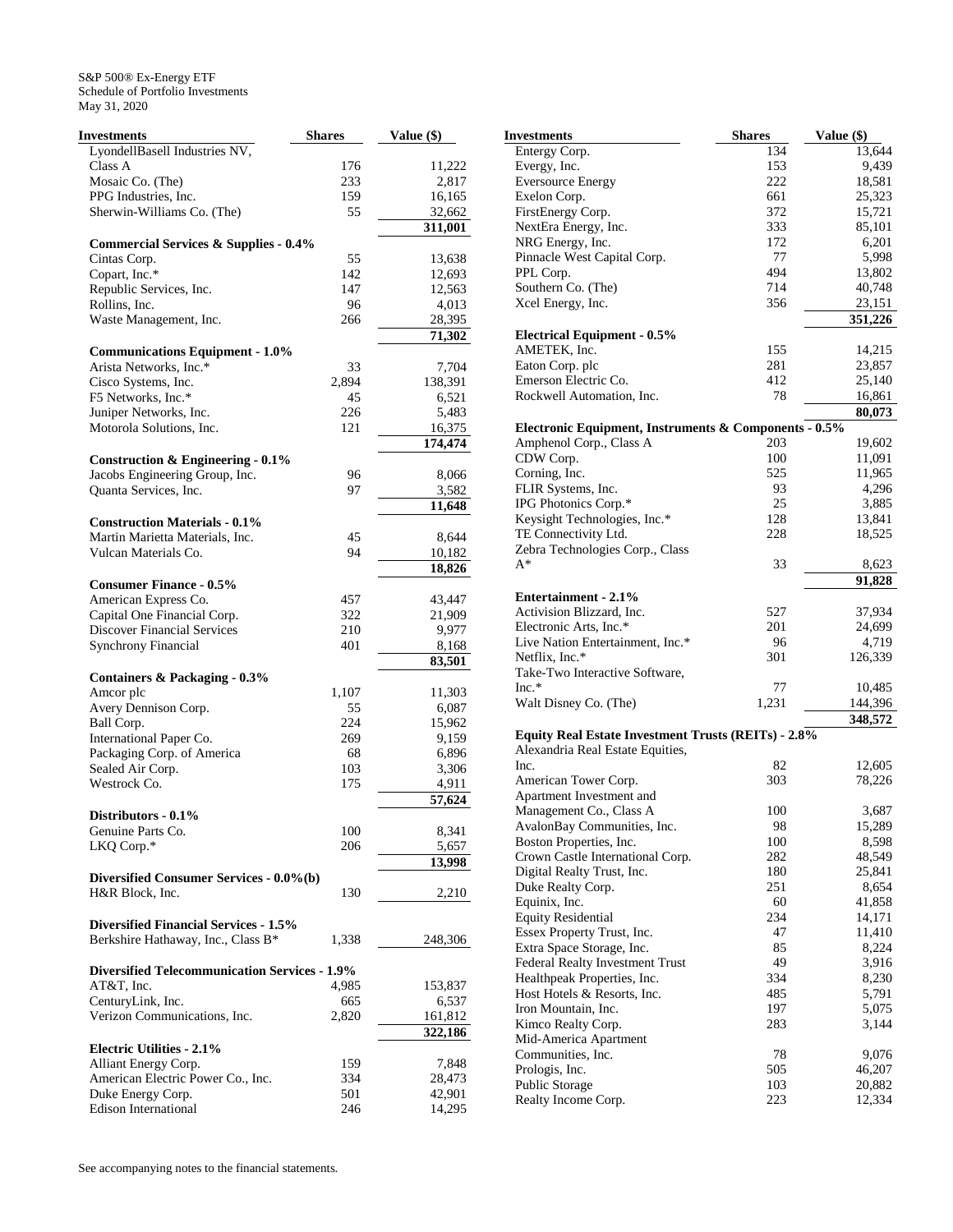| <b>Investments</b>                                                    | <b>Shares</b> | Value (\$) |
|-----------------------------------------------------------------------|---------------|------------|
| Regency Centers Corp.                                                 | 116           | 4,964      |
| SBA Communications Corp.                                              | 77            | 24,188     |
| Simon Property Group, Inc.                                            | 207           | 11,944     |
| SL Green Realty Corp.                                                 | 53            | 2,232      |
| UDR, Inc.                                                             | 200           | 7,396      |
| Ventas, Inc.                                                          | 252           | 8,807      |
| Vornado Realty Trust                                                  | 104           | 3,766      |
| Welltower, Inc.                                                       | 277           | 14,036     |
| Weyerhaeuser Co.                                                      | 506           | 10,216     |
|                                                                       |               | 479,316    |
| Food & Staples Retailing - 1.6%                                       |               |            |
| Costco Wholesale Corp.                                                | 303           | 93,466     |
| Kroger Co. (The)                                                      | 549           | 17,908     |
| Sysco Corp.                                                           | 350           | 19,306     |
| Walgreens Boots Alliance, Inc.                                        | 509           | 21,857     |
| Walmart, Inc.                                                         | 968           | 120,090    |
|                                                                       |               | 272,627    |
| Food Products - 1.2%                                                  |               |            |
| Archer-Daniels-Midland Co.                                            | 379           | 14,898     |
| Campbell Soup Co.                                                     | 117           | 5,965      |
| Conagra Brands, Inc.                                                  | 330           | 11,481     |
| General Mills, Inc.                                                   | 410           | 25,846     |
| Hershey Co. (The)                                                     | 102           | 13,839     |
| Hormel Foods Corp.                                                    | 185           | 9,034      |
| JM Smucker Co. (The)                                                  | 78            | 8,887      |
| Kellogg Co.                                                           | 171           | 11,168     |
| Kraft Heinz Co. (The)                                                 | 426           | 12,980     |
| Lamb Weston Holdings, Inc.                                            | 101           | 6,066      |
| McCormick & Co., Inc. (Non-                                           |               |            |
| Voting)                                                               | 82            | 14,363     |
| Mondelez International, Inc., Class                                   |               |            |
| A                                                                     | 984           | 51,286     |
| Tyson Foods, Inc., Class A                                            | 202           | 12,411     |
|                                                                       |               | 198,224    |
| Gas Utilities - $0.0\%$ (b)                                           |               |            |
| Atmos Energy Corp.                                                    | 80            | 8,222      |
|                                                                       |               |            |
| Health Care Equipment & Supplies - 4.0%<br><b>Abbott Laboratories</b> | 1,207         | 114,568    |
| ABIOMED, Inc.*                                                        | 29            | 6,493      |
| Align Technology, Inc.*                                               | 50            | 12,281     |
| Baxter International, Inc.                                            | 350           | 31,504     |
| Becton Dickinson and Co.                                              | 201           | 49,633     |
| Boston Scientific Corp.*                                              | 950           | 36,091     |
| Cooper Cos., Inc. (The)                                               | 31            | 9,826      |
| Danaher Corp.                                                         | 429           | 71,476     |
| DENTSPLY SIRONA, Inc.                                                 | 151           | 7,025      |
| DexCom, Inc.*                                                         | 62            | 23,455     |
| Edwards Lifesciences Corp.*                                           | 146           | 32,809     |
| Hologic, Inc.*                                                        | 180           | 9,540      |
| IDEXX Laboratories, Inc.*                                             | 56            | 17,297     |
| Intuitive Surgical, Inc.*                                             | 78            | 45,242     |
| Medtronic plc                                                         | 915           | 90,201     |
| ResMed, Inc.                                                          | 100           | 16,082     |
| STERIS plc                                                            | 56            | 9,290      |
| Stryker Corp.                                                         | 223           | 43,648     |
| Teleflex, Inc.                                                        | 30            | 10,886     |
| Varian Medical Systems, Inc.*                                         | 59            | 7,162      |
| West Pharmaceutical Services, Inc.                                    | 50            | 10,802     |
| Zimmer Biomet Holdings, Inc.                                          | 145           | 18,319     |
|                                                                       |               | 673,630    |
| Health Care Providers & Services - 3.1%                               |               |            |
| AmerisourceBergen Corp.                                               | 103           | 9,820      |

| Investments                                                     | <b>Shares</b>  | Value (\$) |
|-----------------------------------------------------------------|----------------|------------|
| Anthem, Inc.                                                    | 175            | 51,469     |
| Cardinal Health, Inc.                                           | 199            | 10,883     |
| Centene Corp.*                                                  | 399            | 26,434     |
| Cigna Corp.                                                     | 254            | 50,119     |
| CVS Health Corp.                                                | 888            | 58,226     |
| DaVita, Inc.*                                                   | 58             | 4,696      |
| HCA Healthcare, Inc.                                            | 180            | 19,242     |
| Henry Schein, Inc.*                                             | 99             | 6,011      |
| Humana, Inc.                                                    | 94             | 38,601     |
| Laboratory Corp. of America                                     |                |            |
| Holdings*                                                       | 70             | 12,273     |
| McKesson Corp.                                                  | 110            | 17,454     |
| Quest Diagnostics, Inc.                                         | 95             | 11,237     |
| UnitedHealth Group, Inc.                                        | 647            | 197,238    |
| Universal Health Services, Inc.,                                |                |            |
| Class B                                                         | 54             | 5,694      |
|                                                                 |                | 519,397    |
| <b>Health Care Technology - 0.1%</b>                            |                |            |
| Cerner Corp.                                                    | 210            | 15,309     |
|                                                                 |                |            |
| Hotels, Restaurants & Leisure - 1.7%                            |                |            |
| Carnival Corp.(a)                                               | 273            | 4,297      |
| Chipotle Mexican Grill, Inc.*                                   | 20             | 20,078     |
| Darden Restaurants, Inc.                                        | 82             | 6,303      |
| Domino's Pizza, Inc.                                            | 26             | 10,032     |
| Hilton Worldwide Holdings, Inc.                                 | 196            | 15,545     |
| Las Vegas Sands Corp.                                           | 229            | 10,978     |
| Marriott International, Inc., Class A                           | 184            | 16,284     |
| McDonald's Corp.                                                | 512            | 95,396     |
| <b>MGM Resorts International</b>                                | 351            | 6,030      |
| Norwegian Cruise Line Holdings                                  |                |            |
| $Ltd.*$                                                         | 146            | 2,286      |
| Royal Caribbean Cruises Ltd.                                    | 120            | 6,224      |
| Starbucks Corp.                                                 | 808            | 63,016     |
| Wynn Resorts Ltd.                                               | 69             | 5,746      |
| Yum! Brands, Inc.                                               | 205            | 18,395     |
|                                                                 |                | 280,610    |
| <b>Household Durables - 0.4%</b>                                |                |            |
| DR Horton, Inc.                                                 | 228            | 12,608     |
| Garmin Ltd.                                                     | 100            | 9,017      |
| Leggett & Platt, Inc.                                           | 92             | 2,814      |
| Lennar Corp., Class A                                           | 194            | 11,729     |
| Mohawk Industries, Inc.*                                        | 44             | 4,101      |
| Newell Brands, Inc.                                             | 256            | 3,367      |
| NVR, Inc.*                                                      | $\overline{c}$ | 6,443      |
| PulteGroup, Inc.                                                | 174            | 5,911      |
| Whirlpool Corp.                                                 | 46             | 5,604      |
|                                                                 |                | 61,594     |
| <b>Household Products - 1.8%</b>                                |                |            |
| Church & Dwight Co., Inc.                                       | 169            | 12,687     |
| Clorox Co. (The)                                                | 83             | 17,119     |
| Colgate-Palmolive Co.                                           | 585            | 42,313     |
| Kimberly-Clark Corp.                                            | 232            | 32,814     |
| Procter & Gamble Co. (The)                                      | 1,702          | 197,296    |
|                                                                 |                | 302,229    |
| Independent Power and Renewable Electricity Producers - 0.0%(b) |                |            |
| AES Corp. (The)                                                 | 452            | 5,646      |
|                                                                 |                |            |
| <b>Industrial Conglomerates - 1.2%</b>                          |                |            |
| 3M Co.                                                          | 392            | 61,325     |
| General Electric Co.                                            | 5,961          | 39,164     |
| Honeywell International, Inc.                                   | 486            | 70,883     |
|                                                                 |                |            |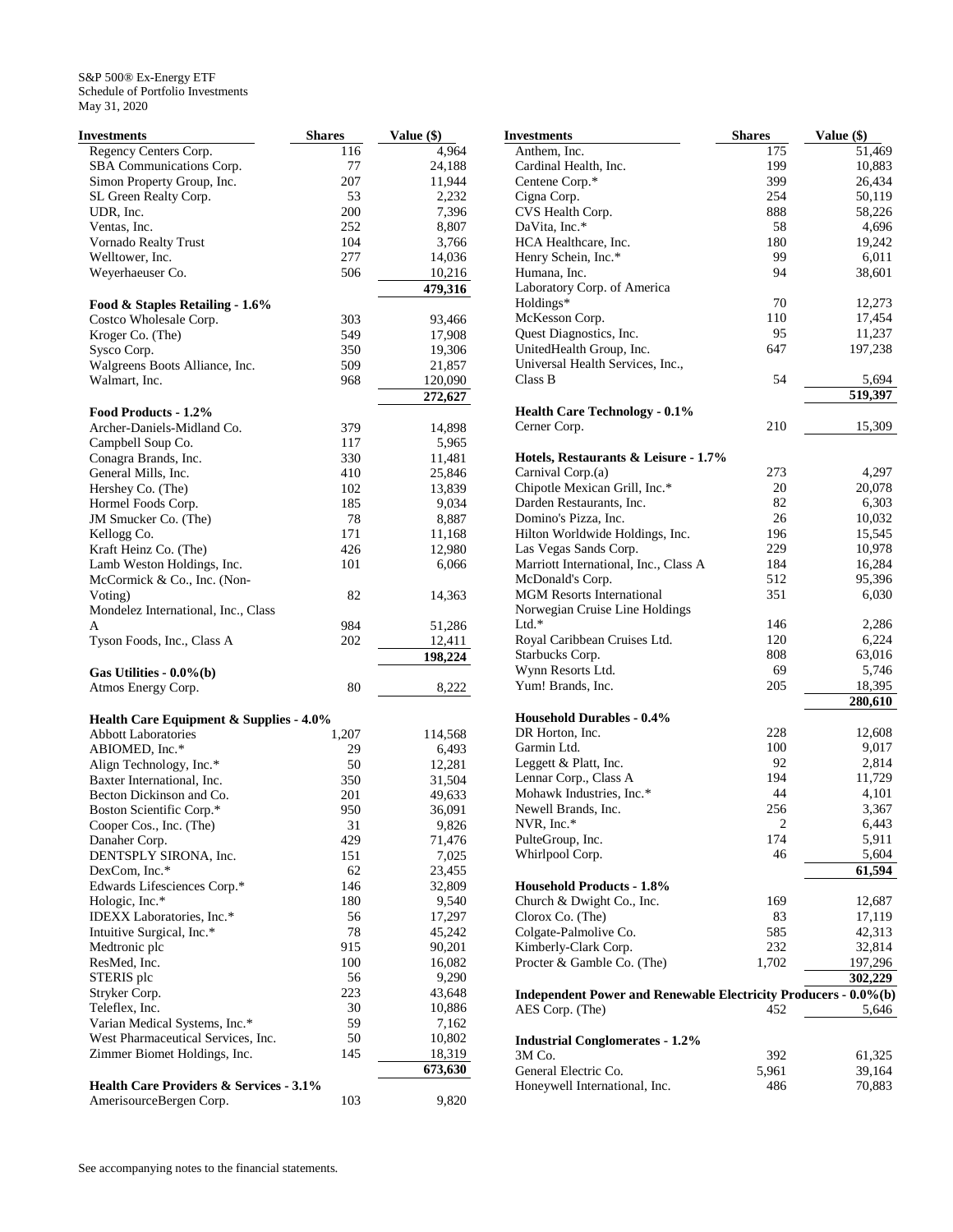| <b>Investments</b>                                                        | <b>Shares</b> | Value (\$)         |
|---------------------------------------------------------------------------|---------------|--------------------|
| Roper Technologies, Inc.                                                  | 73            | 28,747             |
|                                                                           |               | 200,119            |
| <b>Insurance - 2.0%</b>                                                   |               |                    |
| Aflac, Inc.                                                               | 502           | 18,308             |
| Allstate Corp. (The)                                                      | 223           | 21,812             |
| American International Group, Inc.                                        | 590           | 17,735             |
| Aon plc, Class A<br>Arthur J Gallagher & Co.                              | 158<br>128    | 31,118<br>12,068   |
| Assurant, Inc.                                                            | 44            | 4,514              |
| Chubb Ltd.                                                                | 308           | 37,558             |
| Cincinnati Financial Corp.                                                | 103           | 6,072              |
| Everest Re Group Ltd.                                                     | 27            | 5,357              |
| Globe Life, Inc.                                                          | 71            | 5,468              |
| Hartford Financial Services Group,                                        |               |                    |
| Inc. $(The$                                                               | 247           | 9,458              |
| Lincoln National Corp.                                                    | 131           | 4,969              |
| Loews Corp.                                                               | 174           | 5,784              |
| Marsh & McLennan Cos., Inc.                                               | 348           | 36,860             |
| MetLife, Inc.                                                             | 532           | 19,157             |
| Principal Financial Group, Inc.                                           | 175           | 6,758              |
| Progressive Corp. (The)                                                   | 401           | 31,150             |
| Prudential Financial, Inc.                                                | 276           | 16,825             |
| Travelers Cos., Inc. (The)                                                | 177           | 18,935             |
| <b>Unum Group</b>                                                         | 143           | 2,166              |
| Willis Towers Watson plc                                                  | 84            | 17,044             |
| WR Berkley Corp.                                                          | 98            | 5,679              |
|                                                                           |               | 334,795            |
| <b>Interactive Media &amp; Services - 5.8%</b>                            |               |                    |
| Alphabet, Inc., Class A*<br>Alphabet, Inc., Class C*                      | 205<br>204    | 293,871<br>291,500 |
| Facebook, Inc., Class A*                                                  | 1,645         | 370,273            |
| Twitter, Inc.*                                                            | 529           | 16,383             |
|                                                                           |               | 972,027            |
| <b>Internet &amp; Direct Marketing Retail - 4.6%</b>                      |               |                    |
| Amazon.com, Inc.*                                                         | 283           | 691,191            |
| Booking Holdings, Inc.*                                                   | 28            | 45,904             |
| eBay, Inc.                                                                | 523           | 23,817             |
| Expedia Group, Inc.                                                       | 98            | 7,789              |
|                                                                           |               | 768,701            |
| IT Services - 6.0%                                                        |               |                    |
| Accenture plc, Class A                                                    | 433           | 87,301             |
| Akamai Technologies, Inc.*                                                | 108           | 11,426             |
| Alliance Data Systems Corp.                                               | 26            | 1,205              |
| Automatic Data Processing, Inc.<br><b>Broadridge Financial Solutions,</b> | 298           | 43,654             |
| Inc.                                                                      | 78            | 9,446              |
| <b>Cognizant Technology Solutions</b>                                     |               |                    |
| Corp., Class A                                                            | 375           | 19,875             |
| DXC Technology Co.                                                        | 174           | 2,472              |
| Fidelity National Information                                             |               |                    |
| Services, Inc.                                                            | 424           | 58,864             |
| Fiserv, Inc.*                                                             | 387           | 41,320             |
| FleetCor Technologies, Inc.*                                              | 57            | 13,896             |
| Gartner, Inc.*                                                            | 58            | 7,059              |
| Global Payments, Inc.                                                     | 205           | 36,795             |
| <b>International Business Machines</b>                                    |               |                    |
| Corp.                                                                     | 606           | 75,689             |
| Jack Henry & Associates, Inc.                                             | 52            | 9,405              |
| Leidos Holdings, Inc.                                                     | 95            | 10,003             |
| Mastercard, Inc., Class A                                                 | 607           | 182,640            |
| Paychex, Inc.                                                             | 221           | 15,974             |
| PayPal Holdings, Inc.*<br>VeriSign, Inc.*                                 | 805<br>73     | 124,783<br>15,988  |
|                                                                           |               |                    |

| Investments                                                  | <b>Shares</b> | Value (\$)      |
|--------------------------------------------------------------|---------------|-----------------|
| Visa, Inc., Class A                                          | 1,168         | 228,040         |
| Western Union Co. (The)                                      | 282           | 5,646           |
|                                                              |               | 1,001,481       |
| Leisure Products - 0.0%(b)                                   |               |                 |
| Hasbro, Inc.                                                 | 84            | 6,175           |
|                                                              |               |                 |
| Life Sciences Tools & Services - 1.2%                        |               |                 |
| Agilent Technologies, Inc.                                   | 208           | 18,333          |
| Illumina, Inc.*                                              | 101<br>125    | 36,668          |
| IQVIA Holdings, Inc.*<br>Mettler-Toledo International, Inc.* | 19            | 18,690          |
| PerkinElmer, Inc.                                            | 76            | 15,105<br>7,636 |
| Thermo Fisher Scientific, Inc.                               | 275           | 96,027          |
| Waters Corp.*                                                | 46            | 9,193           |
|                                                              |               | 201,652         |
| Machinery - 1.5%                                             |               |                 |
| Caterpillar, Inc.                                            | 379           | 45,529          |
| Cummins, Inc.                                                | 104           | 17,638          |
| Deere & Co.                                                  | 212           | 32,249          |
| Dover Corp.                                                  | 100           | 9,725           |
| Flowserve Corp.                                              | 91            | 2,375           |
| Fortive Corp.                                                | 201           | 12,257          |
| IDEX Corp.                                                   | 52            | 8,287           |
| Illinois Tool Works, Inc.                                    | 201           | 34,665          |
| Ingersoll Rand, Inc.*                                        | 224           | 6,317           |
| Otis Worldwide Corp.                                         | 277           | 14,584          |
| PACCAR, Inc.                                                 | 233           | 17,209          |
| Parker-Hannifin Corp.                                        | 84            | 15,118          |
| Pentair plc                                                  | 117           | 4,579           |
| Snap-on, Inc.                                                | 34            | 4,410           |
| Stanley Black & Decker, Inc.                                 | 103           | 12,921          |
| Westinghouse Air Brake                                       |               |                 |
| Technologies Corp.                                           | 125           | 7,634           |
| Xylem, Inc.                                                  | 125           | 8,293           |
|                                                              |               | 253,790         |
| <b>Media - 1.4%</b>                                          |               |                 |
| Charter Communications, Inc.,                                |               |                 |
| Class $A^*$                                                  | 106           | 57,664          |
| Comcast Corp., Class A                                       | 3,097         | 122,641         |
| Discovery, Inc., Class A*                                    | 104           | 2,262           |
| Discovery, Inc., Class C*                                    | 227           | 4,447           |
| DISH Network Corp., Class A*                                 | 175           | 5,539           |
| Fox Corp., Class A<br>Fox Corp., Class B                     | 244<br>106    | 7,117<br>3,051  |
| Interpublic Group of Cos., Inc.                              |               |                 |
| (The)                                                        | 259           | 4,431           |
| News Corp., Class A                                          | 260           | 3,185           |
| News Corp., Class B                                          | 79            | 968             |
| Omnicom Group, Inc.                                          | 149           | 8,164           |
| ViacomCBS, Inc.                                              | 371           | 7,695           |
|                                                              |               | 227,164         |
| Metals $&$ Mining - 0.3%                                     |               |                 |
| Freeport-McMoRan, Inc.                                       | 989           | 8,970           |
| Newmont Corp.                                                | 557           | 32,568          |
| Nucor Corp.                                                  | 204           | 8,621           |
|                                                              |               | 50,159          |
| <b>Multiline Retail - 0.6%</b>                               |               |                 |
| Dollar General Corp.                                         | 176           | 33,706          |
| Dollar Tree, Inc.*                                           | 159           | 15,561          |
| Kohl's Corp.                                                 | 104           | 1,999           |
| Nordstrom, Inc.                                              | 72            | 1,162           |
| Target Corp.                                                 | 349           | 42,693          |
|                                                              |               | 95,121          |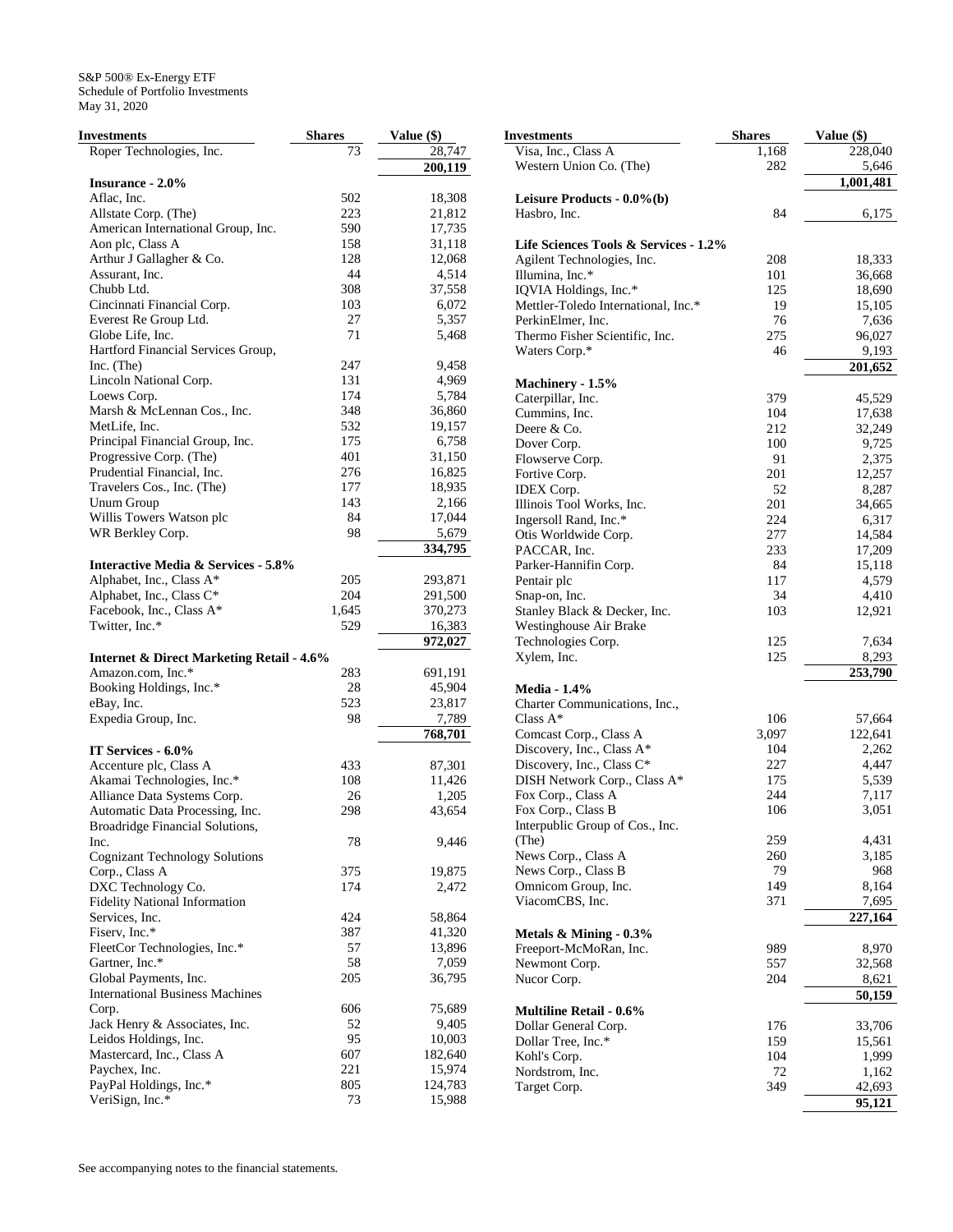| <b>Investments</b>                              | <b>Shares</b> | Value (\$) |
|-------------------------------------------------|---------------|------------|
| Multi-Utilities - 1.1%                          |               |            |
| Ameren Corp.                                    | 170           | 12,704     |
| CenterPoint Energy, Inc.                        | 343           | 6,098      |
| CMS Energy Corp.                                | 195           | 11,423     |
| Consolidated Edison, Inc.                       | 227           | 17,039     |
| Dominion Energy, Inc.                           | 561           | 47,690     |
| DTE Energy Co.                                  | 130           | 13,984     |
| NiSource, Inc.                                  | 253           | 6,029      |
| Public Service Enterprise Group,                |               |            |
| Inc.                                            | 348           | 17,762     |
| Sempra Energy                                   | 196           | 24,757     |
| WEC Energy Group, Inc.                          | 216           | 19,814     |
|                                                 |               | 177,300    |
| <b>Personal Products - 0.2%</b>                 |               |            |
| Coty, Inc., Class A                             | 200           | 726        |
| Estee Lauder Cos., Inc. (The), Class            |               |            |
| A                                               | 153           | 30,213     |
|                                                 |               | 30,939     |
| <b>Pharmaceuticals - 4.7%</b>                   |               |            |
| Bristol-Myers Squibb Co.                        | 1,599         | 95,492     |
| Eli Lilly and Co.                               | 579           | 88,558     |
| Johnson & Johnson                               | 1,799         | 267,601    |
| Merck & Co., Inc.                               | 1,738         | 140,291    |
| Mylan NV*                                       | 352           | 6,009      |
| Perrigo Co. plc                                 | 94            | 5,148      |
| Pfizer, Inc.                                    | 3,778         | 144,282    |
| Zoetis, Inc.                                    | 327           | 45,581     |
|                                                 |               | 792,962    |
| <b>Professional Services - 0.3%</b>             |               |            |
| Equifax, Inc.                                   | 81            | 12,439     |
| IHS Markit Ltd.                                 | 274           | 19,032     |
| Nielsen Holdings plc                            | 244           | 3,389      |
| Robert Half International, Inc.                 | 77            | 3,907      |
| Verisk Analytics, Inc.                          | 109           | 18,822     |
|                                                 |               | 57,589     |
| Real Estate Management & Development - 0.1%     |               |            |
| CBRE Group, Inc., Class A*                      | 227           | 9,983      |
|                                                 |               |            |
| Road & Rail - 1.1%                              |               |            |
| CSX Corp.                                       | 531           | 38,009     |
| JB Hunt Transport Services, Inc.                | 56            | 6,702      |
| Kansas City Southern                            | 71            | 10,687     |
| Norfolk Southern Corp.                          | 179           | 31,914     |
| Old Dominion Freight Line, Inc.                 | 69            | 11,805     |
| Union Pacific Corp.                             | 476           | 80,853     |
|                                                 |               | 179,970    |
| Semiconductors & Semiconductor Equipment - 4.8% |               |            |
| Advanced Micro Devices, Inc.*                   | 799           | 42,986     |
| Analog Devices, Inc.                            | 252           | 28,464     |
| Applied Materials, Inc.                         | 631           | 35,450     |
| Broadcom, Inc.                                  | 273           | 79,517     |
| Intel Corp.                                     | 2,969         | 186,839    |
| KLA Corp.                                       | 106           | 18,652     |
| Lam Research Corp.                              | 100           | 27,367     |
| Maxim Integrated Products, Inc.                 | 181           | 10,440     |
| Microchip Technology, Inc.                      | 160           | 15,363     |
| Micron Technology, Inc.*                        | 756           | 36,220     |
| NVIDIA Corp.                                    | 415           | 147,333    |
| Qorvo, Inc.*                                    | 79            | 8,275      |
| QUALCOMM, Inc.                                  | 782           | 63,248     |
| Skyworks Solutions, Inc.                        | 120           | 14,225     |
| Texas Instruments, Inc.                         | 637           | 75,637     |

|                         | <b>Investments</b>                                 | <b>Shares</b> | Value (\$) |
|-------------------------|----------------------------------------------------|---------------|------------|
|                         | Xilinx, Inc.                                       | 174           | 15,999     |
| 4                       |                                                    |               | 806,015    |
| 8                       | Software - 8.9%                                    |               |            |
| 3                       | Adobe, Inc.*                                       | 330           | 127,578    |
| 9                       | ANSYS, Inc.*                                       | 56            | 15,848     |
| 0                       | Autodesk, Inc.*                                    | 151           | 31,767     |
| 4                       | Cadence Design Systems, Inc.*                      | 194           | 17,710     |
| 9                       | Citrix Systems, Inc.                               | 82            | 12,146     |
|                         | Fortinet, Inc.*                                    | 99            | 13,781     |
| $\overline{\mathbf{c}}$ | Intuit, Inc.                                       | 178           | 51,677     |
| 7                       | Microsoft Corp.                                    | 5,211         | 954,916    |
| 4                       | NortonLifeLock, Inc.                               | 386           | 8,793      |
| 0                       | Oracle Corp.                                       | 1,476         | 79,364     |
|                         | Paycom Software, Inc.*                             | 32            | 9,511      |
| 6                       | salesforce.com, Inc.*                              | 607           | 106,098    |
|                         | ServiceNow, Inc.*                                  | 129           | 50,043     |
|                         | Synopsys, Inc.*                                    | 103           | 18,634     |
| $\frac{3}{9}$           |                                                    |               | 1,497,866  |
|                         | <b>Specialty Retail - 2.5%</b>                     |               |            |
| $\overline{\mathbf{c}}$ | Advance Auto Parts, Inc.                           | 49            | 6,827      |
| 8                       | AutoZone, Inc.*                                    | 19            | 21,809     |
| 1                       | Best Buy Co., Inc.                                 | 154           | 12,026     |
| 1                       | CarMax, Inc.*                                      | 109           | 9,597      |
| 9                       | Gap, Inc. (The)                                    | 146           | 1,299      |
| 8                       | Home Depot, Inc. (The)                             | 742           | 184,372    |
| $\overline{c}$          | L Brands, Inc.                                     | 155           | 2,509      |
| $\mathbf{1}$            | Lowe's Cos., Inc.                                  | 526           | 68,564     |
| $\overline{2}$          | O'Reilly Automotive, Inc.*                         | 52            | 21,697     |
|                         | Ross Stores, Inc.                                  | 249           | 24,143     |
| 9                       | Tiffany & Co.                                      | 75            | 9,610      |
| $\overline{\mathbf{c}}$ | TJX Cos., Inc. (The)                               | 831           | 43,844     |
| 9                       | Tractor Supply Co.                                 | 80            | 9,762      |
| 7                       | Ulta Beauty, Inc.*                                 | 43            | 10,492     |
|                         |                                                    |               | 426,551    |
| $\frac{2}{9}$           | Technology Hardware, Storage & Peripherals - 5.7%  |               |            |
|                         | Apple, Inc.                                        | 2,853         | 907,083    |
| $\overline{\mathbf{3}}$ | Hewlett Packard Enterprise Co.                     | 883           | 8,574      |
|                         | HP, Inc.                                           | 1,011         | 15,306     |
|                         | NetApp, Inc.                                       | 153           | 6,815      |
| 9                       | Seagate Technology plc                             | 155           | 8,221      |
| $\overline{c}$          | Western Digital Corp.                              | 202           | 8,963      |
| 7                       | Xerox Holdings Corp.                               | 125           | 1,985      |
| 4                       |                                                    |               | 956,947    |
| 5                       | Textiles, Apparel & Luxury Goods - 0.6%            |               |            |
| 3                       | Hanesbrands, Inc.                                  | 247           | 2,435      |
| 0                       | NIKE, Inc., Class B                                | 852           | 83,990     |
|                         | PVH Corp.                                          | 50            | 2,274      |
|                         | Ralph Lauren Corp.                                 | 31            | 2,341      |
| 6<br>4                  | Tapestry, Inc.                                     | 184           | 2,502      |
| 0                       | Under Armour, Inc., Class A*                       | 126           | 1,102      |
|                         | Under Armour, Inc., Class C*                       | 129           | 1,014      |
| 7                       | VF Corp.                                           | 225           | 12,623     |
| 9                       |                                                    |               | 108,281    |
| 2                       |                                                    |               |            |
| 7                       | <b>Tobacco - 0.8%</b>                              |               |            |
| 0                       | Altria Group, Inc.                                 | 1,272         | 49,671     |
| 3                       | Philip Morris International, Inc.                  | 1,063         | 77,982     |
| 0                       |                                                    |               | 127,653    |
| 3                       | <b>Trading Companies &amp; Distributors - 0.2%</b> |               |            |
| 5                       | Fastenal Co.                                       | 386           | 15,926     |
| 8                       | United Rentals, Inc.*                              | 51            | 7,084      |
| 5                       | WW Grainger, Inc.                                  | 29            | 8,979      |
| 7                       |                                                    |               | 31,989     |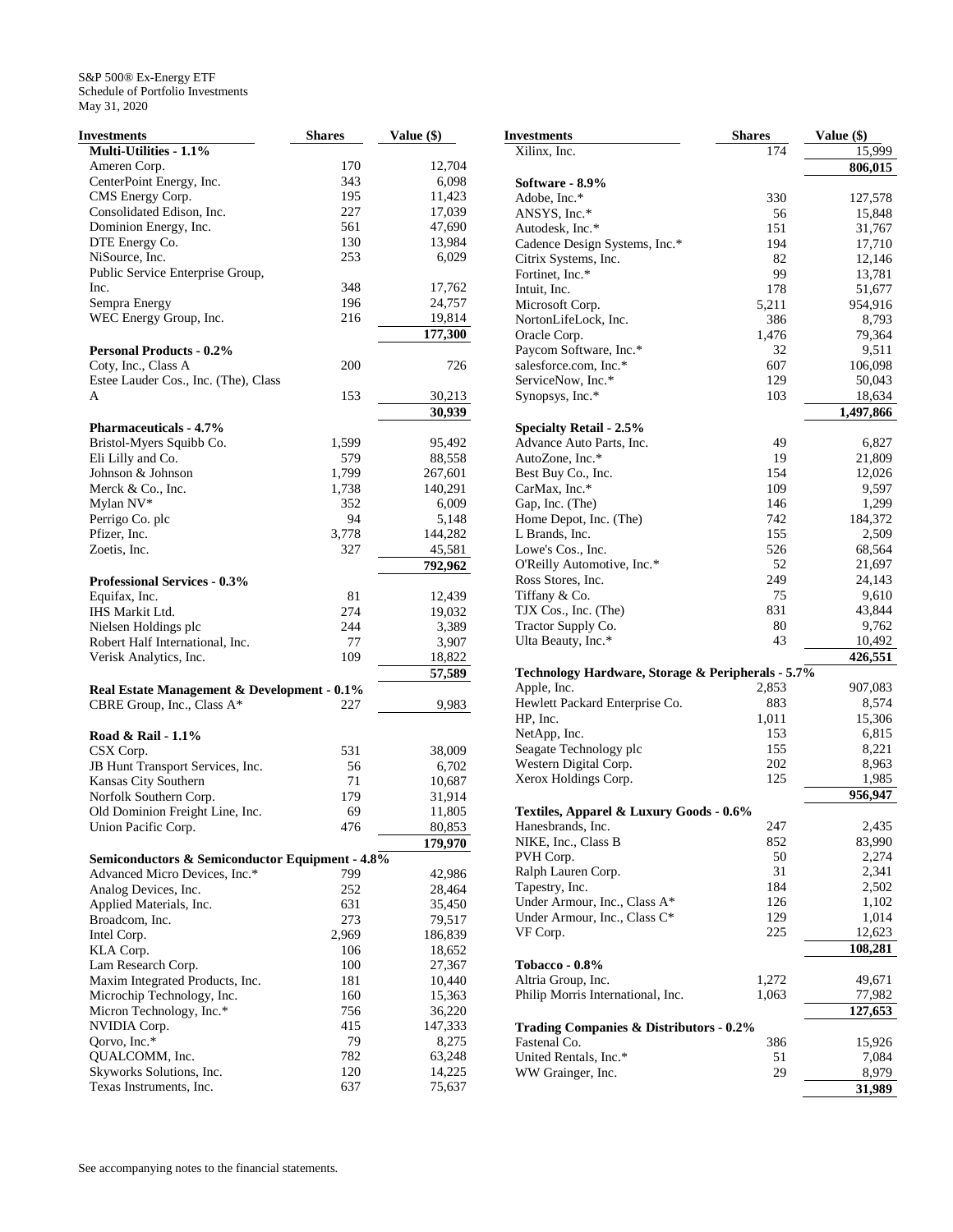|                                                                           | <b>Shares</b>    | Value (\$)          |
|---------------------------------------------------------------------------|------------------|---------------------|
| Water Utilities - 0.1%                                                    |                  |                     |
| American Water Works Co., Inc.                                            | 125              | 15,875              |
| <b>Wireless Telecommunication Services - 0.2%</b>                         |                  |                     |
| T-Mobile US, Inc.*                                                        | 260              |                     |
|                                                                           |                  | 26,010              |
| <b>TOTAL COMMON STOCKS</b>                                                |                  |                     |
| (Cost \$16,153,087)                                                       |                  | 16,776,285          |
| <b>SECURITIES LENDING REINVESTMENTS(c) - 0.0%(b)</b>                      |                  |                     |
| <b>INVESTMENT COMPANIES - 0.0%(b)</b>                                     |                  |                     |
| <b>BlackRock Liquidity FedFund, Institutional Class</b>                   |                  |                     |
| 0.11% (Cost \$4,251)                                                      | 4.251            | 4,251               |
|                                                                           |                  |                     |
|                                                                           | <b>Principal</b> |                     |
| <b>Investments</b>                                                        | Amount (\$)      | Value $(\$)$        |
| <b>SHORT-TERM INVESTMENTS - 0.1%</b>                                      |                  |                     |
|                                                                           |                  |                     |
| REPURCHASE AGREEMENTS(d) - 0.1%                                           |                  |                     |
| Repurchase Agreements with various                                        |                  |                     |
| counterparties, rate 0.05%, dated                                         |                  |                     |
| 5/29/2020, due 6/1/2020, total to be                                      |                  |                     |
| received \$25,116                                                         |                  |                     |
| (Cost \$25,115)                                                           | 25,115           | 25,115              |
|                                                                           |                  |                     |
| Total Investments - 99.9%                                                 |                  |                     |
| (Cost \$16,182,453)                                                       |                  | 16,805,651          |
| <b>Other Assets Less Liabilities - 0.1%</b><br><b>Net Assets - 100.0%</b> |                  | 8,671<br>16,814,322 |

\* Non-income producing security.

- (a) The security or a portion of this security is on loan at May 31, 2020. The total value of securities on loan at May 31, 2020 was \$6,345, collateralized in the form of cash with a value of \$4,251 that was reinvested in the securities shown in the Securities Lending Reinvestment section of the Schedule of Investments and \$2,403 of collateral in the form of U.S. Government Treasury Securities, interest rates ranging from 0.13% – 8.75%, and maturity dates ranging from August 15, 2020 – May 15, 2048; a total value of \$6,654.
- (b) Represents less than 0.05% of net assets.
- (c) The security was purchased with cash collateral held from securities on loan at May 31, 2020. The total value of securities purchased was \$4,251.
- (d) The Fund invests in Repurchase Agreements jointly with other funds in the Trust. See "Repurchase Agreements" in the Notes to Financial Statements to view the details of each individual agreement and counterparty as well as a description of the securities subject to repurchase.

As of May 31, 2020, the gross unrealized appreciation (depreciation) of investments based on the aggregate cost of investment securities and derivative instruments, if applicable, for federal income tax purposes was as follows:

| Aggregate gross unrealized appreciation | 1.794.332   |
|-----------------------------------------|-------------|
| Aggregate gross unrealized depreciation | (1,175,627) |
| Net unrealized appreciation             | 618.705     |
| Federal income tax cost                 | 16.186.946  |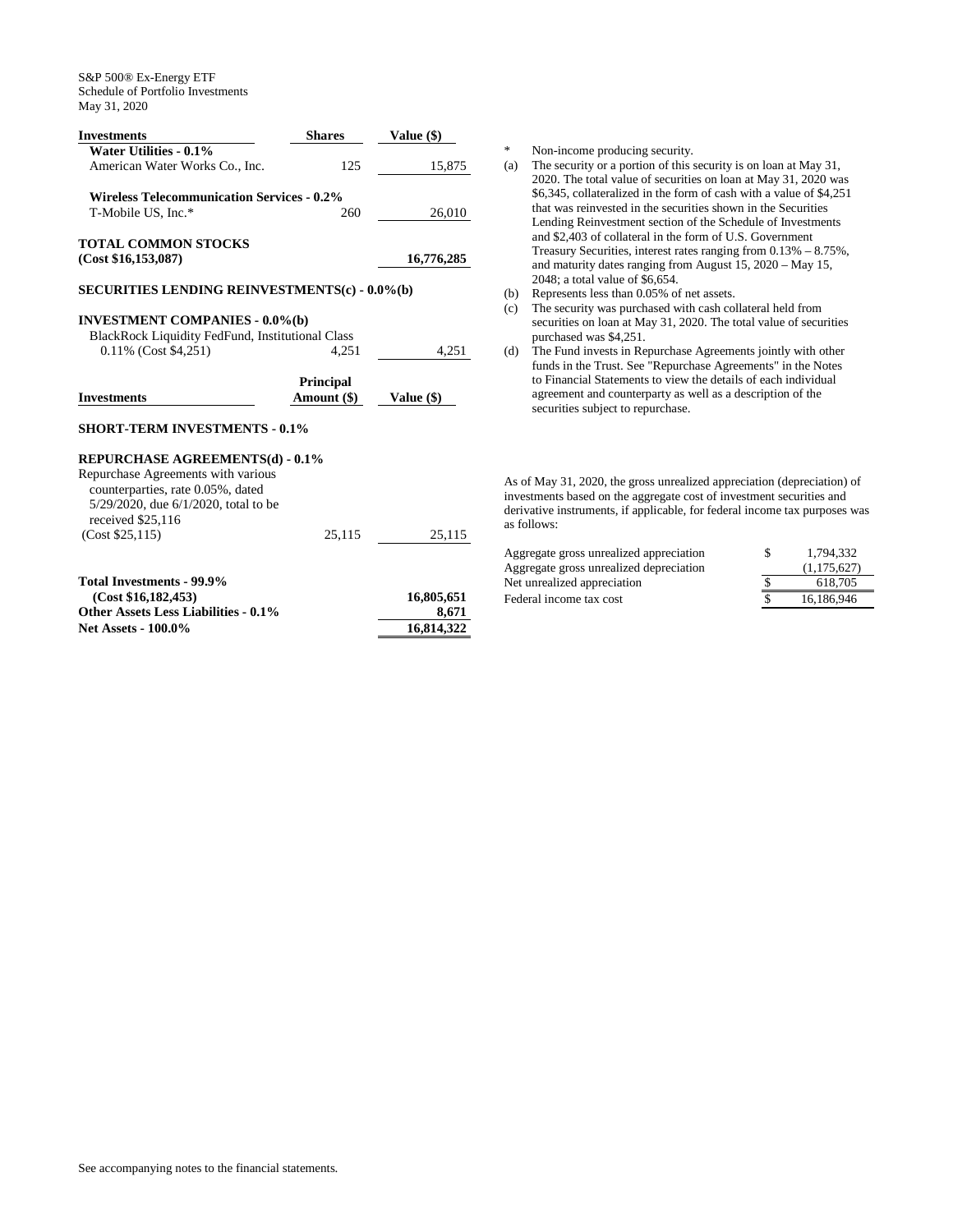| <b>Investments</b>                                       | <b>Shares</b> | Value (\$) |
|----------------------------------------------------------|---------------|------------|
| <b>COMMON STOCKS - 99.7%</b>                             |               |            |
| Aerospace & Defense - 2.0%                               |               |            |
| Boeing Co. (The)                                         | 103           | 15,023     |
| General Dynamics Corp.                                   | 45            | 6,607      |
| Howmet Aerospace, Inc.                                   | 73            | 955        |
| Huntington Ingalls Industries, Inc.                      | 7             | 1,399      |
| L3Harris Technologies, Inc.                              | 43            | 8,576      |
| Lockheed Martin Corp.                                    | 47            | 18,257     |
| Northrop Grumman Corp.                                   | 31            | 10,391     |
| Raytheon Technologies Corp.                              | 281           | 18,130     |
| Textron, Inc.                                            | 44            | 1,363      |
| TransDigm Group, Inc.                                    | 9             | 3,823      |
|                                                          |               | 84,524     |
| Air Freight & Logistics - 0.6%                           |               |            |
| CH Robinson Worldwide, Inc.                              | 26            | 2,109      |
| Expeditors International of                              |               |            |
| Washington, Inc.                                         | 33            | 2,520      |
| FedEx Corp.                                              | 46            | 6,006      |
| United Parcel Service, Inc., Class B                     | 135           | 13,461     |
|                                                          |               | 24,096     |
| Airlines - 0.2%                                          |               |            |
| Alaska Air Group, Inc.                                   | 24            | 821        |
| American Airlines Group, Inc.(a)                         | 76            | 798        |
| Delta Air Lines, Inc.                                    | 111           | 2,798      |
| Southwest Airlines Co.                                   | 102           | 3,274      |
| United Airlines Holdings, Inc.*                          | 47            | 1,318      |
|                                                          |               | 9,009      |
| <b>Auto Components - 0.1%</b>                            |               |            |
| Aptiv plc                                                | 50            | 3,767      |
| BorgWarner, Inc.                                         | 39            | 1,254      |
|                                                          |               | 5,021      |
| <b>Automobiles - 0.3%</b>                                |               |            |
| Ford Motor Co.                                           | 747           | 4,265      |
| General Motors Co.                                       | 241           | 6,237      |
| Harley-Davidson, Inc.                                    | 31            | 662        |
|                                                          |               | 11,164     |
| Beverages - 2.0%                                         |               |            |
|                                                          | 34            | 2,242      |
| Brown-Forman Corp., Class B<br>Coca-Cola Co. (The)       | 740           | 34,543     |
| Constellation Brands, Inc., Class A                      | 32            | 5,526      |
|                                                          |               |            |
| Molson Coors Beverage Co., Class<br>В                    | 37            | 1,405      |
|                                                          | 73            | 5,249      |
| Monster Beverage Corp.*<br>PepsiCo, Inc.                 |               | 35,124     |
|                                                          | 267           |            |
|                                                          |               | 84,089     |
| Biotechnology - 2.9%                                     |               |            |
| AbbVie, Inc.<br>Alexion Pharmaceuticals, Inc.*           | 338           | 31,322     |
|                                                          | 43            | 5,156      |
| Amgen, Inc.                                              | 115           | 26,416     |
| Biogen, Inc.*                                            | 34<br>242     | 10,441     |
| Gilead Sciences, Inc.<br>Incyte Corp.*                   | 34            | 18,835     |
| Regeneron Pharmaceuticals, Inc.*                         | 19            | 3,465      |
| Vertex Pharmaceuticals, Inc.*                            | 50            | 11,643     |
|                                                          |               | 14,398     |
|                                                          |               | 121,676    |
| <b>Building Products - 0.5%</b>                          |               |            |
| Allegion plc                                             | 18            | 1,795      |
| AO Smith Corp.                                           | 26            | 1,235      |
| Carrier Global Corp.*<br>Fortune Brands Home & Security, | 156           | 3,193      |
| Inc.                                                     | 26            | 1,585      |
|                                                          |               |            |

| Investments                                                      | <b>Shares</b> | Value (\$) |
|------------------------------------------------------------------|---------------|------------|
| Johnson Controls International plc                               | 149           | 4,680      |
| Masco Corp.                                                      | 54            | 2,519      |
| Trane Technologies plc                                           | 46            | 4,150      |
|                                                                  |               | 19,157     |
| Chemicals - 2.1%                                                 |               |            |
| Air Products and Chemicals, Inc.                                 | 43            | 10,391     |
| Albemarle Corp.                                                  | 20            | 1,530      |
| Celanese Corp.                                                   | 24            | 2,158      |
| CF Industries Holdings, Inc.                                     | 41            | 1,204      |
| Corteva, Inc.                                                    | 143           | 3,905      |
| Dow, Inc.                                                        | 143           | 5,520      |
| DuPont de Nemours, Inc.                                          | 142           | 7,204      |
| Eastman Chemical Co.                                             | 26            | 1,770      |
| Ecolab, Inc.                                                     | 47            | 9,991      |
| FMC Corp.                                                        | 25            | 2,460      |
| International Flavors & Fragrances,                              |               |            |
| Inc.                                                             | 20            | 2,664      |
| Linde plc                                                        | 103           | 20,841     |
| LyondellBasell Industries NV,                                    |               |            |
| Class A                                                          | 50            | 3,188      |
| Mosaic Co. (The)                                                 | 66            | 798        |
| PPG Industries, Inc.                                             | 45            | 4,575      |
| Sherwin-Williams Co. (The)                                       | 15            | 8,908      |
|                                                                  |               | 87,107     |
| <b>Commercial Services &amp; Supplies - 0.5%</b><br>Cintas Corp. | 15            | 3,720      |
| Copart, Inc.*                                                    | 39            | 3,486      |
| Republic Services, Inc.                                          | 40            | 3,418      |
| Rollins, Inc.                                                    | 27            | 1,129      |
| Waste Management, Inc.                                           | 76            | 8,113      |
|                                                                  |               | 19,866     |
| <b>Communications Equipment - 1.2%</b>                           |               |            |
| Arista Networks, Inc.*                                           | 11            | 2,568      |
| Cisco Systems, Inc.                                              | 816           | 39,021     |
| F5 Networks, Inc.*                                               | 12            | 1,739      |
| Juniper Networks, Inc.                                           | 64            | 1,553      |
| Motorola Solutions, Inc.                                         | 33            | 4,466      |
|                                                                  |               | 49,347     |
| Construction $\&$ Engineering - 0.1%                             |               |            |
| Jacobs Engineering Group, Inc.                                   | 26            | 2,185      |
| Quanta Services, Inc.                                            | 27            | 997        |
|                                                                  |               | 3,182      |
| <b>Construction Materials - 0.1%</b>                             |               |            |
| Martin Marietta Materials, Inc.                                  | 12            | 2,305      |
| Vulcan Materials Co.                                             | 26            | 2,816      |
| <b>Containers &amp; Packaging - 0.4%</b>                         |               | 5,121      |
| Amcor plc                                                        | 311           | 3,175      |
| Avery Dennison Corp.                                             | 15            | 1,660      |
| Ball Corp.                                                       | 63            | 4,489      |
| International Paper Co.                                          | 76            | 2,588      |
| Packaging Corp. of America                                       | 19            | 1,927      |
| Sealed Air Corp.                                                 | 31            | 995        |
| Westrock Co.                                                     | 50            | 1,403      |
|                                                                  |               | 16,237     |
| Distributors - 0.1%                                              |               |            |
| Genuine Parts Co.                                                | 27            | 2,252      |
| LKQ Corp.*                                                       | 59            | 1,620      |
|                                                                  |               | 3,872      |
| Diversified Consumer Services - 0.0%(b)                          |               |            |
| H&R Block, Inc.                                                  | 38            | 646        |
|                                                                  |               |            |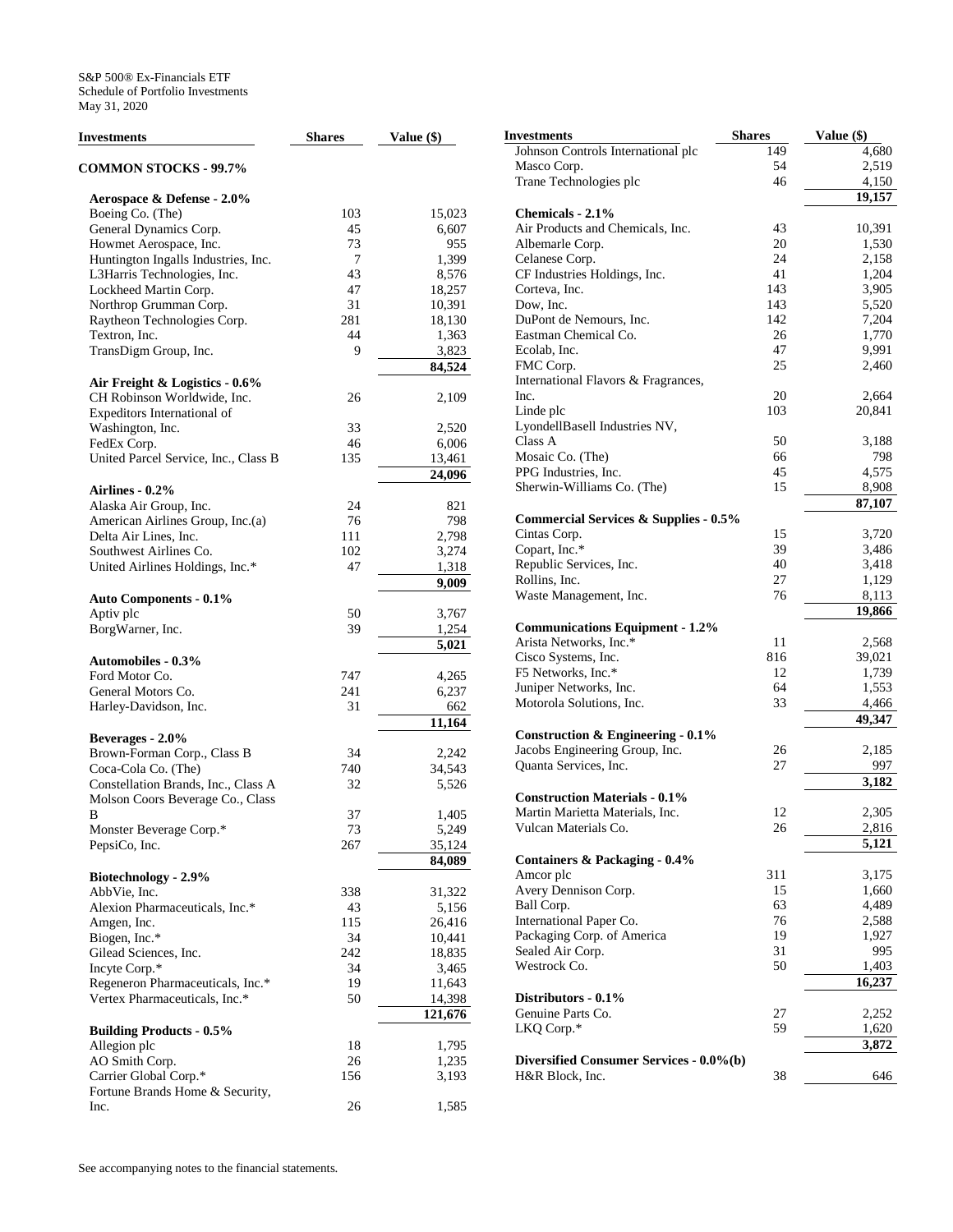| Investments                                           | <b>Shares</b> | Value (\$)      |
|-------------------------------------------------------|---------------|-----------------|
| <b>Diversified Telecommunication Services - 2.1%</b>  |               |                 |
| AT&T, Inc.                                            | 1,403         | 43,296          |
| CenturyLink, Inc.                                     | 188           | 1,848           |
| Verizon Communications, Inc.                          | 794           | 45,560          |
|                                                       |               | 90,704          |
| <b>Electric Utilities - 2.3%</b>                      |               |                 |
|                                                       | 46            | 2,271           |
| Alliant Energy Corp.                                  |               |                 |
| American Electric Power Co., Inc.                     | 96            | 8,184           |
| Duke Energy Corp.                                     | 141           | 12,074          |
| <b>Edison International</b>                           | 70            | 4,068           |
| Entergy Corp.                                         | 38            | 3,869           |
| Evergy, Inc.                                          | 44            | 2,714           |
| <b>Eversource Energy</b>                              | 63            | 5,273           |
| Exelon Corp.                                          | 187           | 7,164           |
| FirstEnergy Corp.                                     | 104           | 4,395           |
| NextEra Energy, Inc.                                  | 93            | 23,767          |
| NRG Energy, Inc.                                      | 47            | 1,694           |
| Pinnacle West Capital Corp.                           | 21            | 1,636           |
| PPL Corp.                                             | 148           | 4,135           |
| Southern Co. (The)                                    | 201           | 11,471          |
| Xcel Energy, Inc.                                     | 102           | 6,633           |
|                                                       |               | 99,348          |
| <b>Electrical Equipment - 0.5%</b>                    |               |                 |
| AMETEK, Inc.                                          | 44            | 4,035           |
| Eaton Corp. plc                                       | 79            | 6,707           |
| Emerson Electric Co.                                  | 117           | 7,139           |
| Rockwell Automation, Inc.                             | 21            | 4,540           |
|                                                       |               | 22,421          |
| Electronic Equipment, Instruments & Components - 0.6% |               |                 |
| Amphenol Corp., Class A                               | 57            | 5,504           |
| CDW Corp.                                             | 27            |                 |
|                                                       |               | 2,995           |
| Corning, Inc.                                         | 148           | 3,373           |
| FLIR Systems, Inc.                                    | 26            | 1,201           |
| IPG Photonics Corp.*                                  | 7             | 1,088           |
| Keysight Technologies, Inc.*                          | 37            | 4,001           |
| TE Connectivity Ltd.                                  | 64            | 5,200           |
| Zebra Technologies Corp., Class                       |               |                 |
| $A^*$                                                 | 11            | 2,874           |
|                                                       |               | 26,236          |
| <b>Energy Equipment &amp; Services - 0.2%</b>         |               |                 |
| Baker Hughes Co.                                      | 124           | 2,047           |
| Halliburton Co.                                       | 169           | 1,986           |
| National Oilwell Varco, Inc.                          | 73            | 910             |
| Schlumberger Ltd.                                     | 266           | 4,913           |
| TechnipFMC plc                                        | 80            | 592             |
|                                                       |               | 10,448          |
| <b>Entertainment - 2.3%</b>                           |               |                 |
| Activision Blizzard, Inc.                             | 148           | 10,653          |
| Electronic Arts, Inc.*                                | 57            | 7,004           |
| Live Nation Entertainment, Inc.*                      | 27            | 1,327           |
| Netflix, Inc.*                                        | 84            | 35,257          |
| Take-Two Interactive Software,                        |               |                 |
| Inc.*                                                 | 21            |                 |
|                                                       | 346           | 2,860<br>40,586 |
| Walt Disney Co. (The)                                 |               |                 |
|                                                       |               | 97,687          |
| Food & Staples Retailing - 1.8%                       |               |                 |
| Costco Wholesale Corp.                                | 85            | 26,220          |
| Kroger Co. (The)                                      | 155           | 5,056           |
| Sysco Corp.                                           | 98            | 5,406           |
| Walgreens Boots Alliance, Inc.                        | 144           | 6,183           |
| Walmart, Inc.                                         | 273           | 33,869          |
|                                                       |               | 76,734          |

| Investments                                        | Shares    | Value (\$)      |
|----------------------------------------------------|-----------|-----------------|
| Food Products - 1.3%                               |           |                 |
| Archer-Daniels-Midland Co.                         | 106       | 4,167           |
| Campbell Soup Co.                                  | 32        | 1,631           |
| Conagra Brands, Inc.                               | 93        | 3,235           |
| General Mills, Inc.                                | 116       | 7,313           |
| Hershey Co. (The)                                  | 28        | 3,799           |
| Hormel Foods Corp.                                 | 53        | 2,588           |
| JM Smucker Co. (The)                               | 21        | 2,392           |
| Kellogg Co.                                        | 47        | 3,070           |
| Kraft Heinz Co. (The)                              | 119       | 3,626           |
| Lamb Weston Holdings, Inc.                         | 27        | 1,622           |
| McCormick & Co., Inc. (Non-                        |           |                 |
| Voting)                                            | 24        | 4,204           |
| Mondelez International, Inc., Class<br>A           |           |                 |
|                                                    | 277<br>57 | 14,437          |
| Tyson Foods, Inc., Class A                         |           | 3,502<br>55,586 |
| Gas Utilities - 0.1%                               |           |                 |
| Atmos Energy Corp.                                 | 24        | 2,467           |
|                                                    |           |                 |
| <b>Health Care Equipment &amp; Supplies - 4.5%</b> |           |                 |
| <b>Abbott Laboratories</b>                         | 339       | 32,178          |
| ABIOMED, Inc.*                                     | 8         | 1,791           |
| Align Technology, Inc.*                            | 14        | 3,439           |
| Baxter International, Inc.                         | 98        | 8,821           |
| Becton Dickinson and Co.                           | 57        | 14,075          |
| Boston Scientific Corp.*                           | 267       | 10,143          |
| Cooper Cos., Inc. (The)                            | 9         | 2,853           |
| Danaher Corp.                                      | 122       | 20,326          |
| DENTSPLY SIRONA, Inc.                              | 44        | 2,047           |
| DexCom, Inc.*                                      | 18        | 6,810           |
| Edwards Lifesciences Corp.*                        | 40        | 8,989           |
| Hologic, Inc.*                                     | 52        | 2,756           |
| IDEXX Laboratories, Inc.*                          | 17        | 5,251           |
| Intuitive Surgical, Inc.*                          | 21<br>258 | 12,181          |
| Medtronic plc<br>ResMed, Inc.                      | 27        | 25,434<br>4,342 |
| STERIS plc                                         | 17        | 2,820           |
| Stryker Corp.                                      | 63        | 12,331          |
| Teleflex, Inc.                                     | 8         | 2,903           |
| Varian Medical Systems, Inc.*                      | 18        | 2,185           |
| West Pharmaceutical Services, Inc.                 | 14        | 3,024           |
| Zimmer Biomet Holdings, Inc.                       | 39        | 4,927           |
|                                                    |           | 189,626         |
| Health Care Providers & Services - 3.5%            |           |                 |
| AmerisourceBergen Corp.                            | 28        | 2,670           |
| Anthem, Inc.                                       | 50        | 14,705          |
| Cardinal Health, Inc.                              | 57        | 3,117           |
| Centene Corp.*                                     | 112       | 7,420           |
| Cigna Corp.                                        | 72        | 14,207          |
| CVS Health Corp.                                   | 251       | 16,458          |
| DaVita, Inc.*                                      | 18        | 1,457           |
| HCA Healthcare, Inc.                               | 51        | 5,452           |
| Henry Schein, Inc.*<br>Humana, Inc.                | 28        | 1,700           |
|                                                    | 26        | 10,677          |
| Laboratory Corp. of America<br>Holdings*           | 19        | 3,331           |
| McKesson Corp.                                     | 31        | 4,919           |
| Quest Diagnostics, Inc.                            | 26        | 3,075           |
| UnitedHealth Group, Inc.                           | 182       | 55,483          |
| Universal Health Services, Inc.,                   |           |                 |
| Class B                                            | 15        | 1,582           |
|                                                    |           | 146,253         |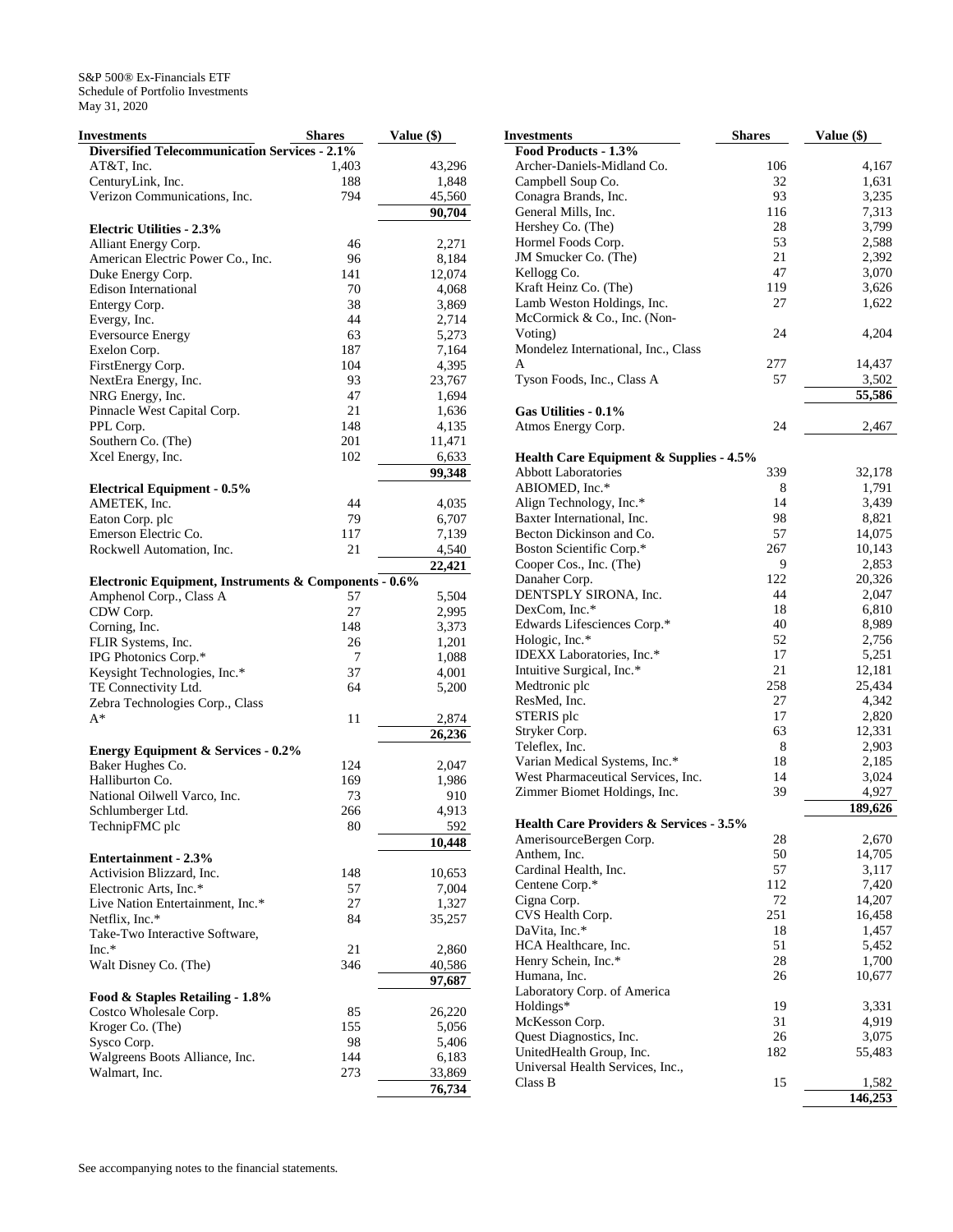| <b>Investments</b>                                              | <b>Shares</b> | Value (\$) |
|-----------------------------------------------------------------|---------------|------------|
| <b>Health Care Technology - 0.1%</b>                            |               |            |
| Cerner Corp.                                                    | 60            | 4,374      |
|                                                                 |               |            |
| Hotels, Restaurants & Leisure - 1.9%                            |               |            |
| Carnival Corp.(a)                                               | 90            | 1,417      |
| Chipotle Mexican Grill, Inc.*                                   | 5             | 5,019      |
| Darden Restaurants, Inc.                                        | 25            | 1,921      |
| Domino's Pizza, Inc.                                            | 7             | 2,701      |
| Hilton Worldwide Holdings, Inc.                                 | 54            | 4,283      |
| Las Vegas Sands Corp.                                           | 65            | 3,116      |
| Marriott International, Inc., Class A                           | 52            | 4,602      |
| McDonald's Corp.                                                | 144           | 26,830     |
| <b>MGM Resorts International</b>                                | 98            | 1,684      |
| Norwegian Cruise Line Holdings                                  |               |            |
| Ltd.*                                                           | 47            | 736        |
| Royal Caribbean Cruises Ltd.                                    | 33            | 1,712      |
| Starbucks Corp.                                                 | 227           | 17,704     |
| Wynn Resorts Ltd.                                               | 19            | 1,582      |
| Yum! Brands, Inc.                                               | 58            | 5,204      |
|                                                                 |               | 78,511     |
| <b>Household Durables - 0.4%</b>                                |               |            |
| DR Horton, Inc.                                                 | 65            | 3,595      |
| Garmin Ltd.                                                     | 27            | 2,435      |
| Leggett & Platt, Inc.                                           | 25            | 765        |
| Lennar Corp., Class A                                           | 53            | 3,204      |
| Mohawk Industries, Inc.*                                        | 12            | 1,118      |
| Newell Brands, Inc.                                             | 73            | 960        |
| PulteGroup, Inc.                                                | 50            | 1,698      |
| Whirlpool Corp.                                                 | 12            | 1,462      |
|                                                                 |               | 15,237     |
| <b>Household Products - 2.0%</b>                                |               |            |
|                                                                 |               |            |
| Church & Dwight Co., Inc.                                       | 47            | 3,528      |
| Clorox Co. (The)                                                | 25            | 5,156      |
| Colgate-Palmolive Co.                                           | 164           | 11,862     |
| Kimberly-Clark Corp.                                            | 66            | 9,335      |
| Procter & Gamble Co. (The)                                      | 479           | 55,526     |
|                                                                 |               | 85,407     |
| Independent Power and Renewable Electricity Producers - 0.0%(b) |               |            |
| AES Corp. (The)                                                 | 128           | 1,599      |
|                                                                 |               |            |
| <b>Industrial Conglomerates - 1.3%</b>                          |               |            |
| 3M Co.                                                          | 110           | 17,208     |
| General Electric Co.                                            | 1,679         | 11,031     |
| Honeywell International, Inc.                                   | 137           | 19,982     |
| Roper Technologies, Inc.                                        | 20            | 7,876      |
|                                                                 |               | 56,097     |
| <b>Interactive Media &amp; Services - 6.5%</b>                  |               |            |
| Alphabet, Inc., Class A*                                        | 58            | 83,144     |
| Alphabet, Inc., Class C*                                        | 58            | 82,877     |
| Facebook, Inc., Class A*                                        | 462           | 103,992    |
| Twitter, Inc.*                                                  | 149           | 4,615      |
|                                                                 |               | 274,628    |
| <b>Internet &amp; Direct Marketing Retail - 5.1%</b>            |               |            |
| Amazon.com, Inc.*                                               | 79            | 192,947    |
| Booking Holdings, Inc.*                                         | 8             | 13,116     |
| eBay, Inc.                                                      | 148           | 6,740      |
| Expedia Group, Inc.                                             | 27            | 2,146      |
|                                                                 |               | 214,949    |
| IT Services - 6.7%                                              |               |            |
| Accenture plc, Class A                                          | 122           | 24,598     |
| Akamai Technologies, Inc.*                                      | 31            | 3,280      |
| Alliance Data Systems Corp.                                     | 7             | 324        |
| Automatic Data Processing, Inc.                                 | 84            | 12,305     |
|                                                                 |               |            |

| Investments                                                     | <b>Shares</b> | Value (\$)      |
|-----------------------------------------------------------------|---------------|-----------------|
| <b>Broadridge Financial Solutions,</b>                          |               |                 |
| Inc.                                                            | 21            | 2,543           |
| <b>Cognizant Technology Solutions</b>                           |               |                 |
| Corp., Class A                                                  | 105           | 5,565           |
| DXC Technology Co.                                              | 50            | 710             |
| <b>Fidelity National Information</b>                            |               |                 |
| Services, Inc.                                                  | 118           | 16,382          |
| Fiserv, Inc.*                                                   | 110           | 11,745          |
| FleetCor Technologies, Inc.*                                    | 18            | 4,388           |
| Gartner, Inc.*                                                  | 18            | 2,191<br>10,410 |
| Global Payments, Inc.<br><b>International Business Machines</b> | 58            |                 |
| Corp.                                                           | 170           | 21,233          |
| Jack Henry & Associates, Inc.                                   | 14            | 2,532           |
| Leidos Holdings, Inc.                                           | 26            | 2,738           |
| Mastercard, Inc., Class A                                       | 170           | 51,151          |
| Paychex, Inc.                                                   | 60            | 4,337           |
| PayPal Holdings, Inc.*                                          | 226           | 35,032          |
| VeriSign, Inc.*                                                 | 20            | 4,380           |
| Visa, Inc., Class A                                             | 330           | 64,429          |
| Western Union Co. (The)                                         | 80            | 1,602           |
|                                                                 |               | 281,875         |
| Leisure Products - 0.0%(b)                                      |               |                 |
| Hasbro, Inc.                                                    | 25            | 1,838           |
| Life Sciences Tools & Services - 1.3%                           |               |                 |
| Agilent Technologies, Inc.                                      | 59            | 5,200           |
| Illumina, Inc.*                                                 | 28            | 10,165          |
| IQVIA Holdings, Inc.*                                           | 34            | 5,084           |
| Mettler-Toledo International, Inc.*                             | 5             | 3,975           |
| PerkinElmer, Inc.                                               | 21            | 2,110           |
| Thermo Fisher Scientific, Inc.                                  | 77            | 26,888          |
| Waters Corp.*                                                   | 13            | 2,598           |
|                                                                 |               | 56,020          |
| Machinery - 1.7%                                                |               |                 |
| Caterpillar, Inc.                                               | 105           | 12,614          |
| Cummins, Inc.                                                   | 30            | 5,088           |
| Deere & Co.                                                     | 60            | 9,127           |
| Dover Corp.                                                     | 27            | 2,626           |
| Flowserve Corp.                                                 | 25            | 652             |
| Fortive Corp.                                                   | 57            | 3,476           |
| <b>IDEX</b> Corp.                                               | 14            | 2,231           |
| Illinois Tool Works, Inc.                                       | 57            | 9,830           |
| Ingersoll Rand, Inc.*                                           | 66            | 1,861           |
| Otis Worldwide Corp.                                            | 78            | 4,107           |
| PACCAR, Inc.                                                    | 66<br>$25\,$  | 4,875           |
| Parker-Hannifin Corp.<br>Pentair plc                            | 32            | 4,499<br>1,252  |
| Snap-on, Inc.                                                   | 11            | 1,427           |
| Stanley Black & Decker, Inc.                                    | 28            | 3,513           |
| Westinghouse Air Brake                                          |               |                 |
| Technologies Corp.                                              | 34            | 2,076           |
| Xylem, Inc.                                                     | 34            | 2,256           |
|                                                                 |               | 71,510          |
| <b>Media - 1.5%</b>                                             |               |                 |
| Charter Communications, Inc.,                                   |               |                 |
| Class $A^*$                                                     | 31            | 16,864          |
| Comcast Corp., Class A                                          | 871           | 34,492          |
| Discovery, Inc., Class A*                                       | 31            | 674             |
| Discovery, Inc., Class C*                                       | 65            | 1,273           |
| DISH Network Corp., Class A*                                    | 50            | 1,583           |
| Fox Corp., Class A                                              | 67            | 1,955           |
| Fox Corp., Class B                                              | 32            | 921             |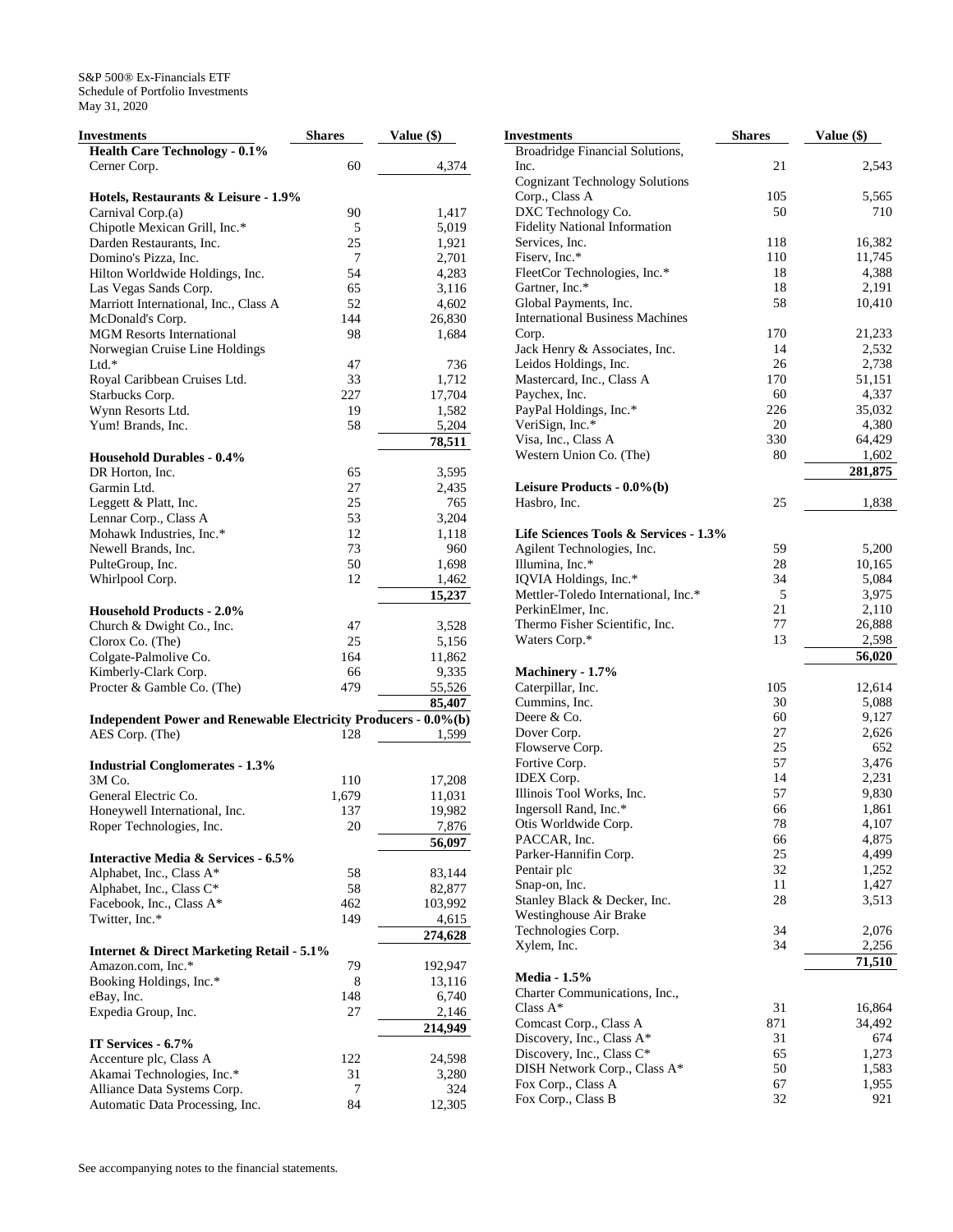| Investments                          | <b>Shares</b> | Value (\$) |
|--------------------------------------|---------------|------------|
| Interpublic Group of Cos., Inc.      |               |            |
| (The)                                | 74            | 1,266      |
| News Corp., Class A                  | 76            | 931        |
| News Corp., Class B                  | 24            | 294        |
| Omnicom Group, Inc.                  | 41            | 2,246      |
| ViacomCBS, Inc.                      | 104           | 2,157      |
|                                      |               | 64,656     |
| Metals & Mining - 0.3%               |               |            |
| Freeport-McMoRan, Inc.               | 279           | 2,530      |
| Newmont Corp.                        | 157           | 9,180      |
| Nucor Corp.                          | 58            | 2,451      |
| <b>Multiline Retail - 0.6%</b>       |               | 14,161     |
|                                      |               |            |
| Dollar General Corp.                 | 50            | 9,575      |
| Dollar Tree, Inc.*                   | 45            | 4,404      |
| Kohl's Corp.                         | 31            | 596        |
| Nordstrom, Inc.                      | 20            | 323        |
| Target Corp.                         | 97            | 11,866     |
| <b>Multi-Utilities - 1.2%</b>        |               | 26,764     |
| Ameren Corp.                         | 47            | 3,512      |
| CenterPoint Energy, Inc.             | 97            | 1,725      |
| CMS Energy Corp.                     | 54            | 3,163      |
| Consolidated Edison, Inc.            | 64            | 4,804      |
| Dominion Energy, Inc.                | 157           | 13,346     |
| DTE Energy Co.                       | 38            | 4,088      |
| NiSource, Inc.                       | 72            |            |
| Public Service Enterprise Group,     |               | 1,716      |
| Inc.                                 | 97            | 4,951      |
| Sempra Energy                        | 53            | 6,694      |
| WEC Energy Group, Inc.               | 60            | 5,504      |
|                                      |               | 49,503     |
| Oil, Gas & Consumable Fuels - 3.1%   |               |            |
| Apache Corp.                         | 72            | 777        |
| Cabot Oil & Gas Corp.                | 78            | 1,548      |
| Chevron Corp.                        | 363           | 33,287     |
| Concho Resources, Inc.               | 39            | 2,126      |
| ConocoPhillips                       | 210           | 8,858      |
| Devon Energy Corp.                   | 73            | 789        |
| Diamondback Energy, Inc.             | 31            | 1,320      |
| EOG Resources, Inc.                  | 111           | 5,658      |
| Exxon Mobil Corp.                    | 812           | 36,922     |
| Hess Corp.                           | 50            | 2,373      |
| HollyFrontier Corp.                  | 28            | 881        |
| Kinder Morgan, Inc.                  | 375           | 5,925      |
| Marathon Oil Corp.                   | 154           | 822        |
| Marathon Petroleum Corp.             | 124           | 4,357      |
| Noble Energy, Inc.                   | 92            | 803        |
| Occidental Petroleum Corp.           | 171           | 2,214      |
| ONEOK, Inc.                          | 79            | 2,899      |
| Phillips 66                          | 85            | 6,652      |
| Pioneer Natural Resources Co.        | 32            | 2,931      |
| Valero Energy Corp.                  | 79            | 5,265      |
| Williams Cos., Inc. (The)            | 233           | 4,760      |
|                                      |               | 131,167    |
| <b>Personal Products - 0.2%</b>      |               |            |
| Coty, Inc., Class A                  | 57            | 207        |
| Estee Lauder Cos., Inc. (The), Class |               |            |
| A                                    | 44            | 8,689      |
|                                      |               | 8,896      |
| <b>Pharmaceuticals - 5.3%</b>        |               |            |
| Bristol-Myers Squibb Co.             | 450           | 26,874     |
| Eli Lilly and Co.                    | 162           | 24,778     |

| Investments                                     | <b>Shares</b> | Value (\$)       |
|-------------------------------------------------|---------------|------------------|
| Johnson & Johnson                               | 506           | 75,268           |
| Merck & Co., Inc.                               | 488           | 39,391           |
| Mylan NV*                                       | 99            | 1,690            |
| Perrigo Co. plc                                 | 26            | 1,424            |
| Pfizer, Inc.                                    | 1,064         | 40,634           |
| Zoetis, Inc.                                    | 91            | 12,684           |
|                                                 |               | 222,743          |
| <b>Professional Services - 0.4%</b>             |               |                  |
| Equifax, Inc.                                   | 24            | 3,686            |
| IHS Markit Ltd.                                 | 77            | 5,348            |
| Nielsen Holdings plc                            | 69            | 958              |
| Robert Half International, Inc.                 | 22            | 1,116            |
| Verisk Analytics, Inc.                          | 32            | 5,526            |
| Road & Rail - 1.2%                              |               | 16,634           |
| CSX Corp.                                       | 149           | 10,666           |
| JB Hunt Transport Services, Inc.                | 17            |                  |
| Kansas City Southern                            | 19            | 2,034            |
| Norfolk Southern Corp.                          | 51            | 2,860            |
|                                                 |               | 9,093            |
| Old Dominion Freight Line, Inc.                 | 19            | 3,251            |
| Union Pacific Corp.                             | 134           | 22,761           |
| Semiconductors & Semiconductor Equipment - 5.4% |               | 50,665           |
| Advanced Micro Devices, Inc.*                   | 225           | 12,105           |
| Analog Devices, Inc.                            | 71            | 8,019            |
| Applied Materials, Inc.                         | 177           | 9,944            |
| Broadcom, Inc.                                  | 77            | 22,428           |
| Intel Corp.                                     | 836           | 52,609           |
| KLA Corp.                                       | 31            | 5,455            |
| Lam Research Corp.                              | 27            | 7,389            |
| Maxim Integrated Products, Inc.                 | 52            | 2,999            |
|                                                 |               |                  |
| Microchip Technology, Inc.                      | 46            | 4,417            |
| Micron Technology, Inc.*                        | 213           | 10,205           |
| NVIDIA Corp.                                    | 117           | 41,537           |
| Qorvo, Inc.*                                    | 21            | 2,200            |
| QUALCOMM, Inc.                                  | 220           | 17,794           |
| Skyworks Solutions, Inc.                        | 33            | 3,912            |
| Texas Instruments, Inc.                         | 180           | 21,373           |
| Xilinx, Inc.                                    | 47            | 4,322<br>226,708 |
| <b>Software - 10.0%</b>                         |               |                  |
| Adobe, Inc.*                                    | 92            | 35,567           |
| ANSYS, Inc.*                                    | 17            | 4,811            |
| Autodesk, Inc.*                                 | 43            | 9,046            |
| Cadence Design Systems, Inc.*                   | 53            | 4,838            |
| Citrix Systems, Inc.                            | 21            | 3,111            |
| Fortinet, Inc.*                                 | 27            | 3,758            |
| Intuit, Inc.                                    | 51            | 14,806           |
| Microsoft Corp.                                 | 1,466         | 268,645          |
| NortonLifeLock, Inc.                            | 110           | 2,506            |
| Oracle Corp.                                    | 416           | 22,368           |
| Paycom Software, Inc.*                          | 9             | 2,675            |
| salesforce.com, Inc.*                           | 170           | 29,714           |
| ServiceNow, Inc.*                               | 37            | 14,354           |
| Synopsys, Inc.*                                 | 28            | 5,066            |
|                                                 |               | 421,265          |
| <b>Specialty Retail - 2.8%</b>                  |               |                  |
| Advance Auto Parts, Inc.                        | 13            | 1,811            |
| AutoZone, Inc.*                                 | 5             | 5,739            |
| Best Buy Co., Inc.                              | 44            | 3,436            |
| CarMax, Inc.*                                   | 32            | 2,818            |
| Gap, Inc. (The)                                 | 40            | 356              |
| Home Depot, Inc. (The)                          | 209           | 51,932           |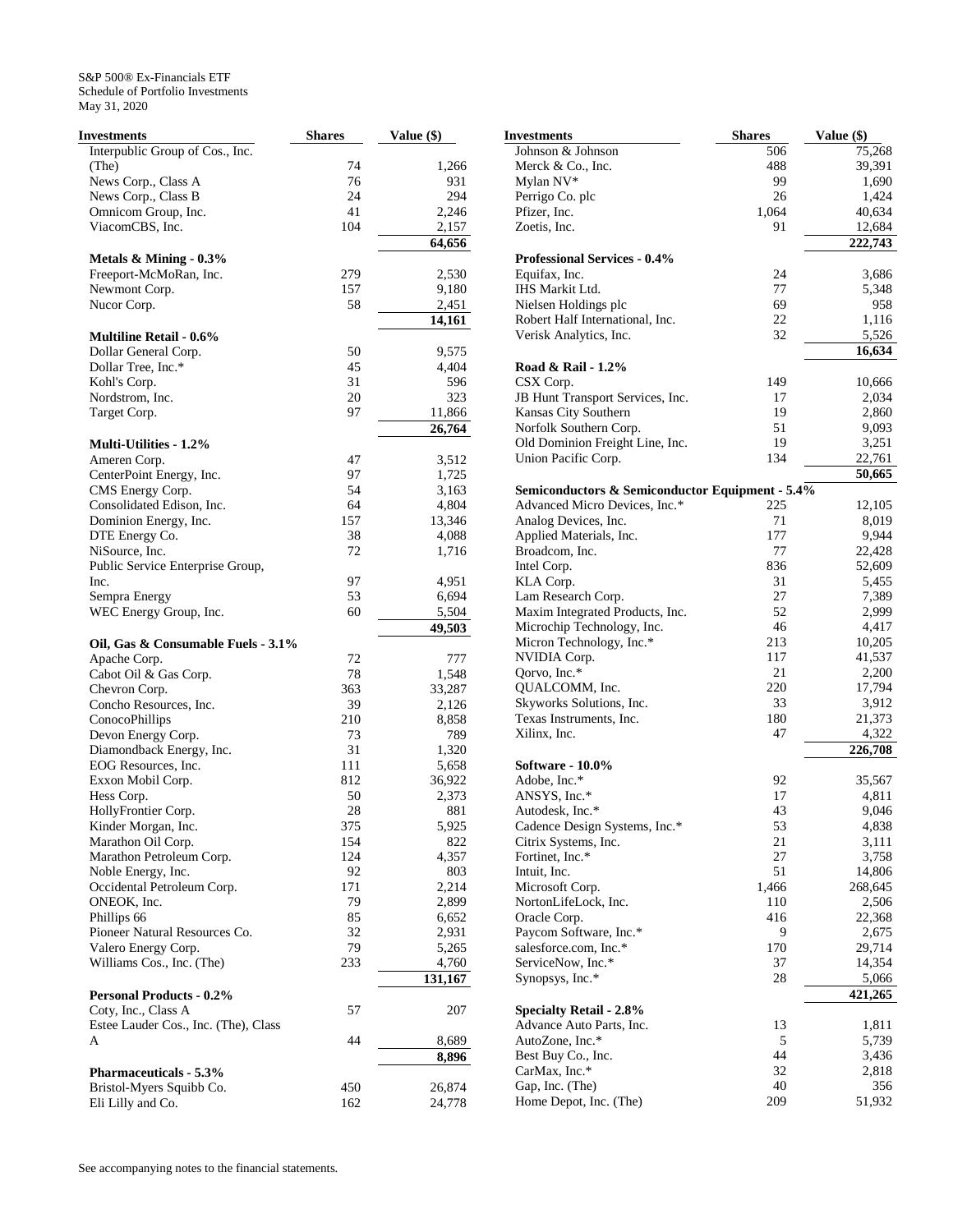| <b>Investments</b>                                | <b>Shares</b> | Value (\$) |
|---------------------------------------------------|---------------|------------|
| L Brands, Inc.                                    | 45            | 729        |
| Lowe's Cos., Inc.                                 | 148           | 19,292     |
| O'Reilly Automotive, Inc.*                        | 14            | 5,841      |
| Ross Stores, Inc.                                 | 70            | 6,787      |
| Tiffany & Co.                                     | 20            | 2,563      |
| TJX Cos., Inc. (The)                              | 233           | 12,293     |
| Tractor Supply Co.                                | 24            | 2,929      |
| Ulta Beauty, Inc.*                                | 12            | 2,928      |
|                                                   |               | 119,454    |
| Technology Hardware, Storage & Peripherals - 6.4% |               |            |
| Apple, Inc.                                       | 803           | 255,306    |
| Hewlett Packard Enterprise Co.                    | 248           | 2,408      |
| HP, Inc.                                          | 285           | 4,315      |
| NetApp, Inc.                                      | 44            | 1,960      |
| Seagate Technology plc                            | 45            | 2,387      |
| Western Digital Corp.                             | 58            | 2,573      |
| Xerox Holdings Corp.                              | 37            | 587        |
|                                                   |               | 269,536    |
| Textiles, Apparel & Luxury Goods - 0.7%           |               |            |
| Hanesbrands, Inc.                                 | 70            | 690        |
| NIKE, Inc., Class B                               | 240           | 23,659     |
| PVH Corp.                                         | 14            | 636        |
| Ralph Lauren Corp.                                | 9             | 680        |
| Tapestry, Inc.                                    | 53            | 721        |
| Under Armour, Inc., Class A*                      | 37            | 324        |
| Under Armour, Inc., Class C*                      | 38            | 299        |
| VF Corp.                                          | 64            | 3,590      |
|                                                   |               | 30,599     |
| Tobacco - 0.8%                                    |               |            |
| Altria Group, Inc.                                | 358           | 13,980     |
| Philip Morris International, Inc.                 | 299           | 21,935     |
|                                                   |               | 35,915     |
| Trading Companies & Distributors - 0.2%           |               |            |
| Fastenal Co.                                      | 110           | 4,539      |
| United Rentals, Inc.*                             | 14            | 1,944      |
| WW Grainger, Inc.                                 | 8             | 2,477      |
|                                                   |               | 8,960      |
| Water Utilities - 0.1%                            |               |            |
| American Water Works Co., Inc.                    | 34            | 4,318      |
|                                                   |               |            |
| <b>Wireless Telecommunication Services - 0.2%</b> |               |            |
| T-Mobile US, Inc.*                                | 73            | 7,303      |
|                                                   |               |            |
| <b>TOTAL COMMON STOCKS</b>                        |               |            |
| (Cost \$3,704,609)                                |               | 4,212,916  |

# **SECURITIES LENDING REINVESTMENTS(c) - 0.0%(b)**

# **INVESTMENT COMPANIES - 0.0%(b)**

BlackRock Liquidity FedFund, Institutional Class

| $0.11\%$ (Cost \$894) | 894 | 894 |
|-----------------------|-----|-----|
|                       |     |     |

|     | <b>Investments</b>                                                                                                                                                                                                                                                                                                                       | Principal<br>Amount $(\$)$ | Value (\$) |
|-----|------------------------------------------------------------------------------------------------------------------------------------------------------------------------------------------------------------------------------------------------------------------------------------------------------------------------------------------|----------------------------|------------|
|     | <b>SHORT-TERM INVESTMENTS - 0.2%</b>                                                                                                                                                                                                                                                                                                     |                            |            |
|     | <b>REPURCHASE AGREEMENTS(d) - 0.2%</b>                                                                                                                                                                                                                                                                                                   |                            |            |
|     | Repurchase Agreements with various<br>counterparties, rate 0.05%, dated<br>5/29/2020, due 6/1/2020, total to be                                                                                                                                                                                                                          |                            |            |
|     | received \$6.544                                                                                                                                                                                                                                                                                                                         |                            |            |
|     | (Cost \$6,543)                                                                                                                                                                                                                                                                                                                           | 6,543                      | 6,543      |
|     |                                                                                                                                                                                                                                                                                                                                          |                            |            |
|     | <b>Total Investments - 99.9%</b>                                                                                                                                                                                                                                                                                                         |                            |            |
|     | (Cost \$3,712,046)                                                                                                                                                                                                                                                                                                                       |                            | 4,220,353  |
|     | Other Assets Less Liabilities - 0.1%                                                                                                                                                                                                                                                                                                     |                            | 2,702      |
|     | <b>Net Assets - 100.0%</b>                                                                                                                                                                                                                                                                                                               |                            | 4,223,055  |
| *   | Non-income producing security.                                                                                                                                                                                                                                                                                                           |                            |            |
| (a) | The security or a portion of this security is on loan at May 31,<br>2020. The total value of securities on loan at May 31, 2020 was<br>\$1,349, collateralized in the form of cash with a value of \$894<br>that was reinvested in the securities shown in the Securities<br>Lending Reinvestment section of the Schedule of Investments |                            |            |
|     | and \$519 of collateral in the form of U.S. Government Treasury<br>Securities, interest rates ranging from $0.13\% - 8.75\%$ , and<br>maturity dates ranging from August 15, 2020 - May 15, 2048; a<br>total value of \$1,413.                                                                                                           |                            |            |
| (b) | Represents less than 0.05% of net assets.                                                                                                                                                                                                                                                                                                |                            |            |
| (c) | The security was purchased with cash collateral held from<br>securities on loan at May 31, 2020. The total value of securities                                                                                                                                                                                                           |                            |            |
|     | purchased was \$894.                                                                                                                                                                                                                                                                                                                     |                            |            |

as follows: Aggregate gross unrealized appreciation  $$ 659,990$ <br>Aggregate gross unrealized depreciation (160,062) Aggregate gross unrealized depreciation (160,062) Net unrealized appreciation

Federal income tax cost  $\frac{1}{2}$   $\frac{3,720,425}{2}$ 

investments based on the aggregate cost of investment securities and derivative instruments, if applicable, for federal income tax purposes was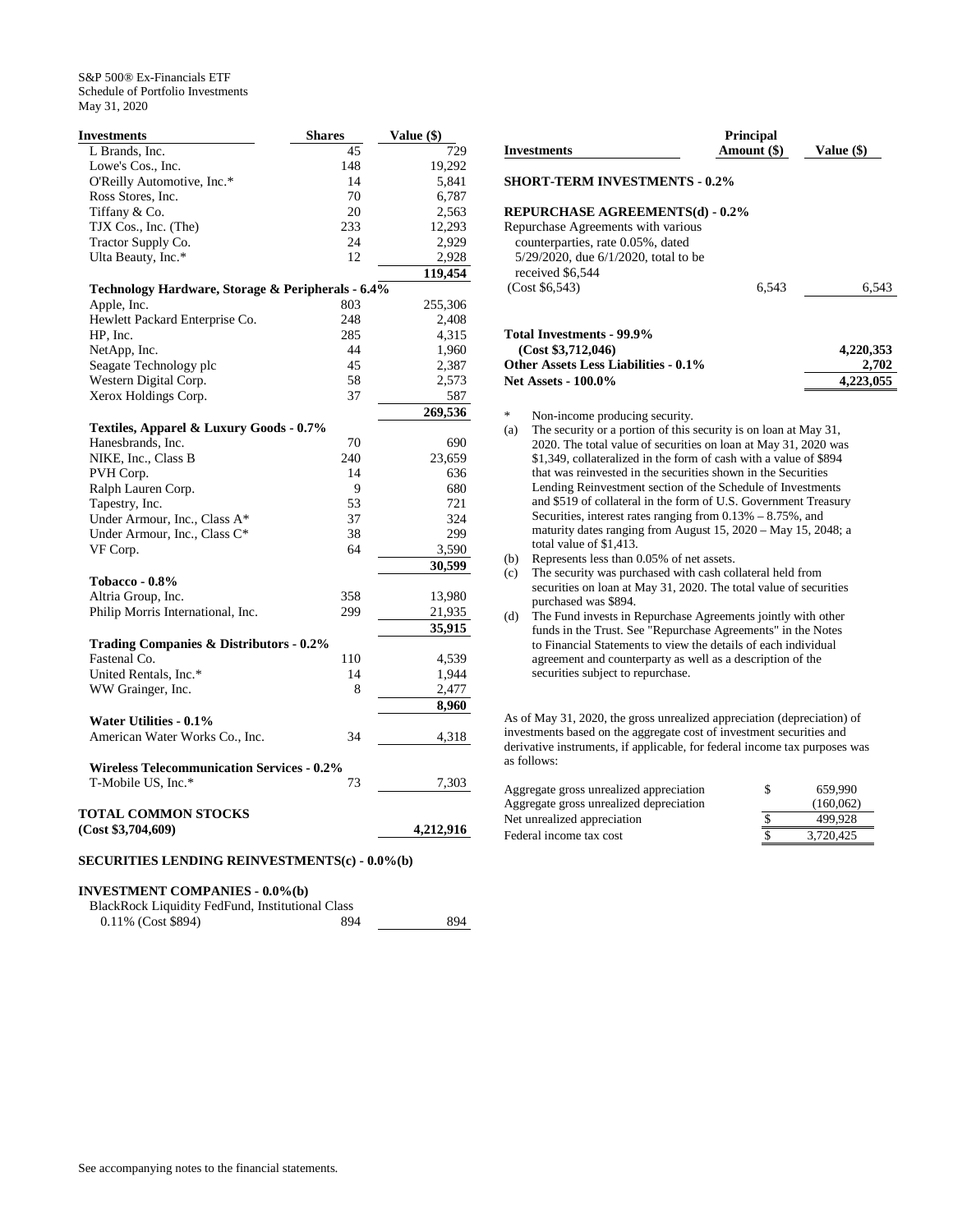| <b>Investments</b>                   | <b>Shares</b> | Value (\$) |
|--------------------------------------|---------------|------------|
| <b>COMMON STOCKS - 99.7%</b>         |               |            |
| Aerospace & Defense - 2.0%           |               |            |
| Boeing Co. (The)                     | 55            | 8,022      |
| General Dynamics Corp.               | 24            | 3,524      |
| Howmet Aerospace, Inc.               | 39            | 510        |
| Huntington Ingalls Industries, Inc.  | 4             | 800        |
| L3Harris Technologies, Inc.          | 22            | 4,388      |
| Lockheed Martin Corp.                | 25            | 9,711      |
| Northrop Grumman Corp.               | 16            | 5,363      |
| Raytheon Technologies Corp.          | 148           | 9,549      |
| Textron, Inc.                        | 24            | 743        |
| TransDigm Group, Inc.                | 5             | 2,124      |
|                                      |               | 44,734     |
| Air Freight & Logistics - 0.6%       |               |            |
| CH Robinson Worldwide, Inc.          | 14            | 1,136      |
| Expeditors International of          |               |            |
| Washington, Inc.                     | 17            | 1,298      |
| FedEx Corp.                          | 25            | 3,264      |
| United Parcel Service, Inc., Class B | 72            | 7,179      |
|                                      |               | 12,877     |
| <b>Airlines - 0.2%</b>               |               |            |
| Alaska Air Group, Inc.               | 12            | 410        |
| American Airlines Group, Inc.(a)     | 39            | 410        |
| Delta Air Lines, Inc.                | 58            | 1,462      |
| Southwest Airlines Co.               | 53            | 1,701      |
| United Airlines Holdings, Inc.*      | 21            | 589        |
|                                      |               | 4,572      |
| <b>Auto Components - 0.1%</b>        |               |            |
| Aptiv plc                            | 26            | 1,959      |
| BorgWarner, Inc.                     | 21            | 675        |
|                                      |               | 2,634      |
| <b>Automobiles - 0.3%</b>            |               |            |
| Ford Motor Co.                       | 400           | 2,284      |
| General Motors Co.                   | 129           | 3,339      |
| Harley-Davidson, Inc.                | 16            | 341        |
|                                      |               | 5,964      |
| <b>Banks</b> - 4.5%                  |               |            |
| Bank of America Corp.                | 829           | 19,996     |
| Citigroup, Inc.                      | 224           | 10,732     |
| Citizens Financial Group, Inc.       | 45            | 1,085      |
| Comerica, Inc.                       | 15            | 545        |
| Fifth Third Bancorp                  | 73            | 1,415      |
| First Republic Bank                  | 17            | 1,839      |
| Huntington Bancshares, Inc.          | 105           | 933        |
| JPMorgan Chase & Co.                 | 321           | 31,237     |
| KeyCorp                              | 101           | 1,197      |
| M&T Bank Corp.                       | 14            | 1,479      |
| People's United Financial, Inc.      | 45            | 515        |
| PNC Financial Services Group, Inc.   |               |            |
| (The)                                | 45            | 5,132      |
| Regions Financial Corp.              | 98            | 1,108      |
| SVB Financial Group*                 | 6             | 1,289      |
| Truist Financial Corp.               | 137           | 5,039      |
| US Bancorp                           | 146           | 5,192      |
| Wells Fargo & Co.                    | 394           | 10,429     |
| Zions Bancorp NA                     | 17            | 559        |
|                                      |               | 99,721     |
| Beverages - 2.0%                     |               |            |
| Brown-Forman Corp., Class B          | 18            | 1,187      |
| Coca-Cola Co. (The)                  | 394           | 18,392     |
| Constellation Brands, Inc., Class A  | 17            | 2,936      |

| Investments                                      | <b>Shares</b> | Value (\$)      |
|--------------------------------------------------|---------------|-----------------|
| Molson Coors Beverage Co., Class                 |               |                 |
| В                                                | 20            | 759             |
| Monster Beverage Corp.*                          | 39            | 2,804           |
| PepsiCo, Inc.                                    | 143           | 18,812          |
|                                                  |               | 44,890          |
| <b>Building Products - 0.5%</b>                  |               |                 |
| Allegion plc                                     | 10            | 997             |
| AO Smith Corp.                                   | 13            | 618             |
| Carrier Global Corp.*                            | 83            | 1,699           |
| Fortune Brands Home & Security,                  |               |                 |
| Inc.                                             | 14            | 854             |
| Johnson Controls International plc               | 79            | 2,481           |
| Masco Corp.                                      | 29<br>25      | 1,353           |
| Trane Technologies plc                           |               | 2,255<br>10,257 |
| Capital Markets - 3.2%                           |               |                 |
| Ameriprise Financial, Inc.                       | 13            | 1,821           |
| Bank of New York Mellon Corp.                    |               |                 |
| (The)                                            | 86            | 3,197           |
| BlackRock, Inc.                                  | 16            | 8,458           |
| Cboe Global Markets, Inc.                        | 11            | 1,171           |
| Charles Schwab Corp. (The)                       | 118           | 4,237           |
| CME Group, Inc.                                  | 37            | 6,756           |
| E*TRADE Financial Corp.                          | 24            | 1,093           |
| Franklin Resources, Inc.                         | 28            | 528             |
| Goldman Sachs Group, Inc. (The)                  | 32            | 6,288           |
| Intercontinental Exchange, Inc.                  | 57            | 5,543           |
| Invesco Ltd.                                     | 38            | 303             |
| MarketAxess Holdings, Inc.                       | 4             | 2,034           |
| Moody's Corp.                                    | 17            | 4,546           |
| <b>Morgan Stanley</b>                            | 119           | 5,260           |
| MSCI, Inc.                                       | 8             | 2,631           |
| Nasdaq, Inc.                                     | 11            | 1,303           |
| Northern Trust Corp.                             | 21            | 1,659           |
| Raymond James Financial, Inc.                    | 13            | 901             |
| S&P Global, Inc.                                 | 25            | 8,126           |
| State Street Corp.                               | 38            | 2,316           |
| T. Rowe Price Group, Inc.                        | 24            | 2,902           |
|                                                  |               | 71,073          |
| Chemicals - 2.1%                                 |               |                 |
| Air Products and Chemicals, Inc.                 | 22            | 5,316           |
| Albemarle Corp.                                  | 11            | 842             |
| Celanese Corp.                                   | 13            | 1,169           |
| CF Industries Holdings, Inc.                     | 22            | 646             |
| Corteva, Inc.                                    | 77            | 2,103           |
| Dow, Inc.                                        | 76            | 2,934           |
| DuPont de Nemours, Inc.                          | 76            | 3,855           |
| Eastman Chemical Co.                             | 14            | 953             |
| Ecolab, Inc.                                     | 25            | 5,314           |
| FMC Corp.                                        | 13            | 1,279           |
| International Flavors & Fragrances,              |               |                 |
| Inc.                                             | 11            | 1,465           |
| Linde plc                                        | 55            | 11,129          |
| LyondellBasell Industries NV,                    |               |                 |
| Class A                                          | 27<br>36      | 1,722           |
| Mosaic Co. (The)<br>PPG Industries, Inc.         | 24            | 435<br>2,440    |
| Sherwin-Williams Co. (The)                       | 8             | 4,751           |
|                                                  |               | 46,353          |
| <b>Commercial Services &amp; Supplies - 0.5%</b> |               |                 |
| Cintas Corp.                                     | 8             | 1,984           |
| Copart, Inc.*                                    | 21            | 1,877           |
| Republic Services, Inc.                          | 21            | 1,795           |
|                                                  |               |                 |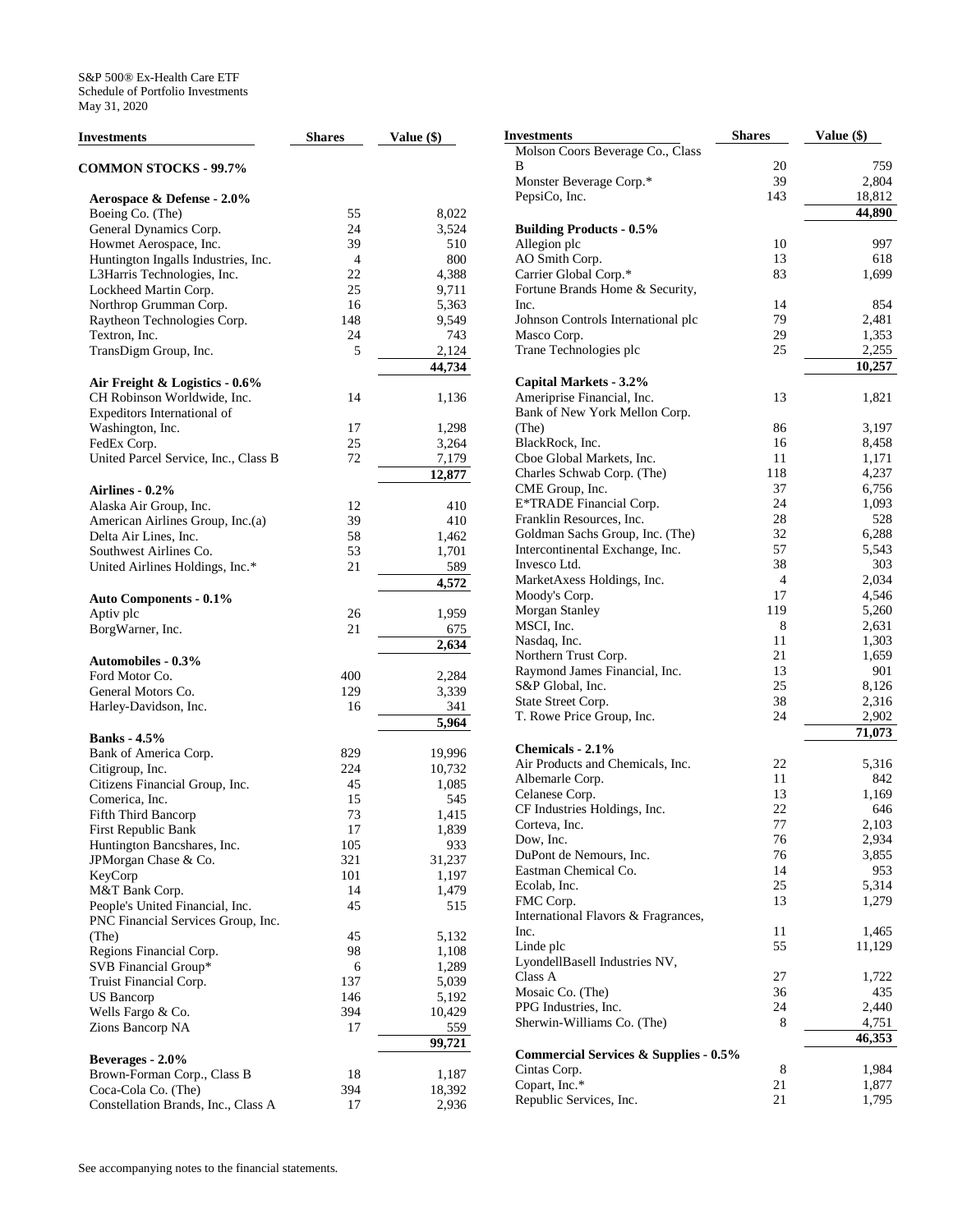| Investments                                          | <b>Shares</b> | Value (\$) |
|------------------------------------------------------|---------------|------------|
| Rollins, Inc.                                        | 13            | 543        |
| Waste Management, Inc.                               | 40            | 4,270      |
|                                                      |               | 10,469     |
| <b>Communications Equipment - 1.2%</b>               |               |            |
| Arista Networks, Inc.*                               | 6             | 1,401      |
| Cisco Systems, Inc.                                  | 434           | 20,754     |
| F5 Networks, Inc.*                                   | 6             | 869        |
| Juniper Networks, Inc.                               | 34            | 825        |
|                                                      |               |            |
| Motorola Solutions, Inc.                             | 18            | 2,436      |
|                                                      |               | 26,285     |
| Construction & Engineering - 0.1%                    |               |            |
| Jacobs Engineering Group, Inc.                       | 14            | 1,176      |
| Quanta Services, Inc.                                | 14            | 517        |
|                                                      |               | 1,693      |
| <b>Construction Materials - 0.1%</b>                 |               |            |
| Martin Marietta Materials, Inc.                      | 7             | 1,345      |
| Vulcan Materials Co.                                 | 14            | 1,516      |
|                                                      |               | 2,861      |
| <b>Consumer Finance - 0.6%</b>                       |               |            |
| American Express Co.                                 | 69            | 6,560      |
| Capital One Financial Corp.                          | 48            | 3,266      |
| <b>Discover Financial Services</b>                   | 31            | 1,473      |
| <b>Synchrony Financial</b>                           | 60            | 1,222      |
|                                                      |               |            |
|                                                      |               | 12,521     |
| <b>Containers &amp; Packaging - 0.4%</b>             |               |            |
| Amcor plc                                            | 165           | 1,685      |
| Avery Dennison Corp.                                 | 8             | 885        |
| Ball Corp.                                           | 34            | 2,423      |
| International Paper Co.                              | 41            | 1,396      |
| Packaging Corp. of America                           | 10            | 1,014      |
| Sealed Air Corp.                                     | 16            | 513        |
| Westrock Co.                                         | 27            | 758        |
|                                                      |               | 8,674      |
| Distributors - 0.1%                                  |               |            |
| Genuine Parts Co.                                    | 15            | 1,251      |
| LKQ Corp.*                                           | 31            | 851        |
|                                                      |               | 2,102      |
| Diversified Consumer Services - 0.0%(b)              |               |            |
| H&R Block, Inc.                                      | 20            | 340        |
|                                                      |               |            |
| <b>Diversified Financial Services - 1.7%</b>         |               |            |
|                                                      | 200           | 37,116     |
| Berkshire Hathaway, Inc., Class B*                   |               |            |
| <b>Diversified Telecommunication Services - 2.2%</b> |               |            |
|                                                      |               |            |
| AT&T, Inc.                                           | 747           | 23,053     |
| CenturyLink, Inc.                                    | 101           | 993        |
| Verizon Communications, Inc.                         | 422           | 24,214     |
|                                                      |               | 48,260     |
| <b>Electric Utilities - 2.4%</b>                     |               |            |
| Alliant Energy Corp.                                 | 25            | 1,234      |
| American Electric Power Co., Inc.                    | 50            | 4,262      |
| Duke Energy Corp.                                    | 74            | 6,337      |
| Edison International                                 | 37            | 2,150      |
| Entergy Corp.                                        | 21            | 2,138      |
| Evergy, Inc.                                         | 24            | 1,481      |
| <b>Eversource Energy</b>                             | 33            | 2,762      |
| Exelon Corp.                                         | 100           | 3,831      |
|                                                      | 55            | 2,324      |
| FirstEnergy Corp.                                    |               |            |
| NextEra Energy, Inc.                                 | 50            | 12,778     |
| NRG Energy, Inc.                                     | 25            | 901        |
| Pinnacle West Capital Corp.                          | 11            | 857        |
| PPL Corp.                                            | 74            | 2,068      |
| Southern Co. (The)                                   | 107           | 6,106      |

| Investments                                                                      | <b>Shares</b> | Value (\$)     |
|----------------------------------------------------------------------------------|---------------|----------------|
| Xcel Energy, Inc.                                                                | 53            | 3,447          |
|                                                                                  |               | 52,676         |
| <b>Electrical Equipment - 0.5%</b>                                               |               |                |
| AMETEK, Inc.                                                                     | 24            | 2,201          |
| Eaton Corp. plc                                                                  | 42            | 3,566          |
| Emerson Electric Co.                                                             | 62            | 3,783          |
| Rockwell Automation, Inc.                                                        | 11            | 2,378          |
|                                                                                  |               | 11,928         |
| Electronic Equipment, Instruments & Components - 0.6%<br>Amphenol Corp., Class A | 31            | 2,993          |
| CDW Corp.                                                                        | 15            | 1,664          |
| Corning, Inc.                                                                    | 79            | 1,800          |
| FLIR Systems, Inc.                                                               | 14            | 647            |
| IPG Photonics Corp.*                                                             | 4             | 622            |
| Keysight Technologies, Inc.*                                                     | 20            | 2,163          |
| TE Connectivity Ltd.                                                             | 34            | 2,762          |
| Zebra Technologies Corp., Class                                                  |               |                |
| $A^*$                                                                            | 6             | 1,568          |
|                                                                                  |               | 14,219         |
| <b>Energy Equipment &amp; Services - 0.3%</b>                                    |               |                |
| Baker Hughes Co.                                                                 | 66            | 1,090          |
| Halliburton Co.<br>National Oilwell Varco, Inc.                                  | 90<br>39      | 1,057<br>486   |
| Schlumberger Ltd.                                                                | 142           | 2,623          |
| TechnipFMC plc                                                                   | 43            | 318            |
|                                                                                  |               | 5,574          |
| Entertainment - 2.4%                                                             |               |                |
| Activision Blizzard, Inc.                                                        | 79            | 5,687          |
| Electronic Arts, Inc.*                                                           | 30            | 3,686          |
| Live Nation Entertainment, Inc.*                                                 | 14            | 688            |
| Netflix, Inc.*                                                                   | 45            | 18,888         |
| Take-Two Interactive Software,                                                   |               |                |
| $Inc.*$                                                                          | 11            | 1,498          |
| Walt Disney Co. (The)                                                            | 184           | 21,583         |
| Equity Real Estate Investment Trusts (REITs) - 3.2%                              |               | 52,030         |
| Alexandria Real Estate Equities,                                                 |               |                |
| Inc.                                                                             | 13            | 1,998          |
| American Tower Corp.                                                             | 45            | 11,618         |
| Apartment Investment and                                                         |               |                |
| Management Co., Class A                                                          | 14            | 516            |
| AvalonBay Communities, Inc.                                                      | 14            | 2,184          |
| Boston Properties, Inc.                                                          | 15            | 1,290          |
| Crown Castle International Corp.                                                 | 42            | 7,231          |
| Digital Realty Trust, Inc.                                                       | 27            | 3,876          |
| Duke Realty Corp.                                                                | 38            | 1,310          |
| Equinix, Inc.<br><b>Equity Residential</b>                                       | 9<br>36       | 6,279<br>2,180 |
| Essex Property Trust, Inc.                                                       | 7             | 1,699          |
| Extra Space Storage, Inc.                                                        | 13            | 1,258          |
| Federal Realty Investment Trust                                                  | 7             | 559            |
| Healthpeak Properties, Inc.                                                      | 51            | 1,257          |
| Host Hotels & Resorts, Inc.                                                      | 73            | 872            |
| Iron Mountain, Inc.                                                              | 29            | 747            |
| Kimco Realty Corp.                                                               | 43            | 478            |
| Mid-America Apartment                                                            |               |                |
| Communities, Inc.                                                                | 11            | 1,280          |
| Prologis, Inc.                                                                   | 76            | 6,954          |
| Public Storage                                                                   | 15            | 3,041          |
| Realty Income Corp.                                                              | 34            | 1,881          |
| Regency Centers Corp.                                                            | 17<br>11      | 727            |
| SBA Communications Corp.<br>Simon Property Group, Inc.                           | 31            | 3,455<br>1,789 |
|                                                                                  |               |                |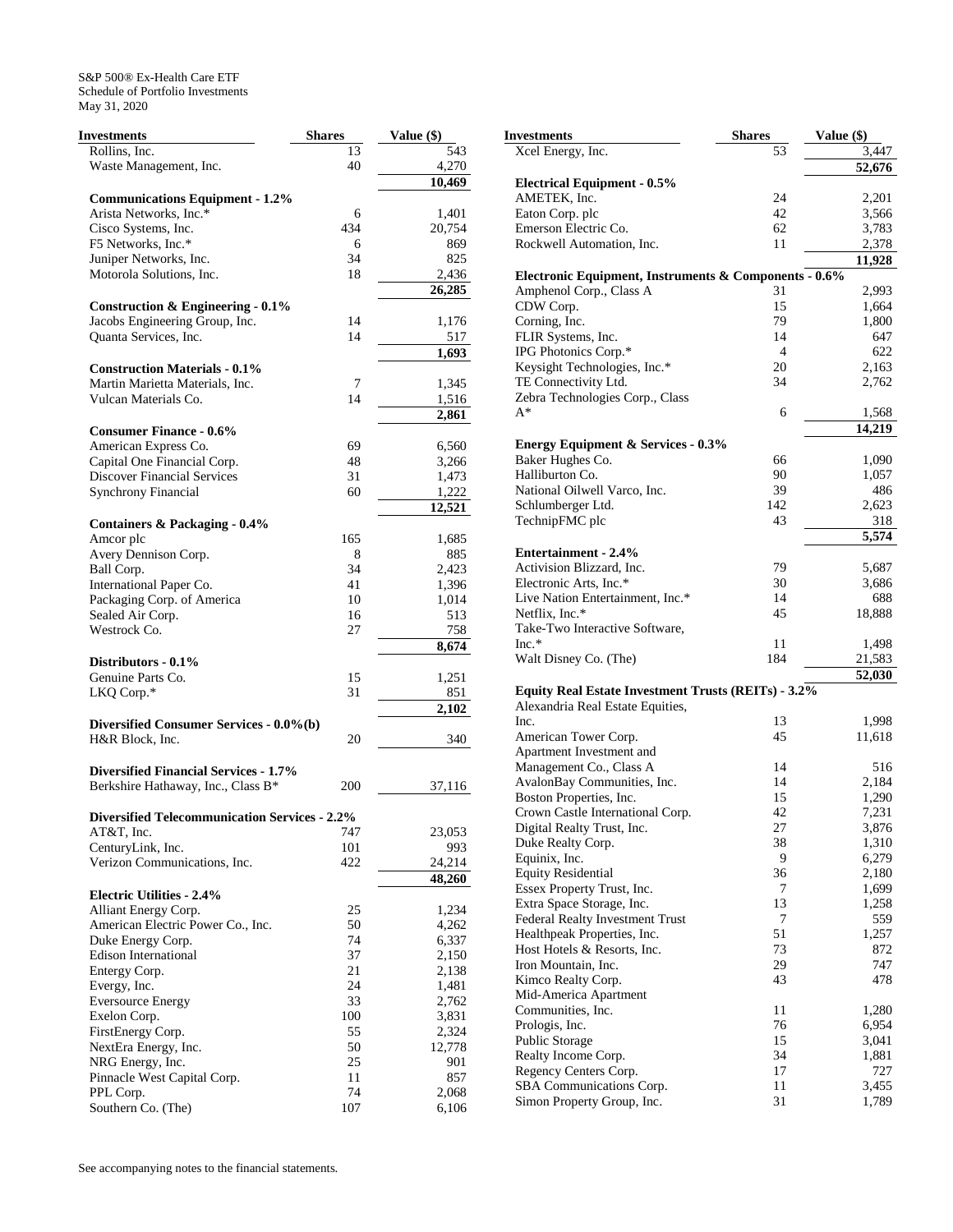| Investments                                | <b>Shares</b> | Value (\$) |
|--------------------------------------------|---------------|------------|
| SL Green Realty Corp.                      | 8             | 337        |
| UDR, Inc.                                  | 29            | 1,072      |
| Ventas, Inc.                               | 37            | 1,293      |
| Vornado Realty Trust                       | 16            | 579        |
| Welltower, Inc.                            | 42            | 2,128      |
| Weyerhaeuser Co.                           | 76            | 1,535      |
|                                            |               | 71,423     |
| Food & Staples Retailing - 1.9%            |               |            |
| Costco Wholesale Corp.                     | 45            | 13,881     |
| Kroger Co. (The)                           | 83            | 2,708      |
| Sysco Corp.                                | 51            | 2,813      |
| Walgreens Boots Alliance, Inc.             | 76            | 3,263      |
| Walmart, Inc.                              | 146           | 18,113     |
| Food Products - 1.4%                       |               | 40,778     |
| Archer-Daniels-Midland Co.                 | 57            | 2,241      |
| Campbell Soup Co.                          | 17            | 867        |
| Conagra Brands, Inc.                       | 50            | 1,739      |
| General Mills, Inc.                        | 62            | 3,908      |
| Hershey Co. (The)                          | 15            | 2,035      |
| Hormel Foods Corp.                         | 28            | 1,367      |
| JM Smucker Co. (The)                       | 11            | 1,253      |
| Kellogg Co.                                | 25            | 1,633      |
| Kraft Heinz Co. (The)                      | 64            | 1,950      |
| Lamb Weston Holdings, Inc.                 | 15            | 901        |
| McCormick & Co., Inc. (Non-                |               |            |
| Voting)                                    | 13            | 2,277      |
| Mondelez International, Inc., Class        |               |            |
| A                                          | 147           | 7,662      |
| Tyson Foods, Inc., Class A                 | 31            | 1,905      |
|                                            |               | 29,738     |
|                                            |               |            |
| Gas Utilities - 0.1%<br>Atmos Energy Corp. | 13            | 1,336      |
|                                            |               |            |
| Hotels, Restaurants & Leisure - 1.9%       |               |            |
| Carnival Corp.(a)                          | 41            | 645        |
| Chipotle Mexican Grill, Inc.*              | 3             | 3,012      |
| Darden Restaurants, Inc.                   | 13            | 999        |
| Domino's Pizza, Inc.                       | 4             | 1,543      |
| Hilton Worldwide Holdings, Inc.            | 29            | 2,300      |
| Las Vegas Sands Corp.                      | 35            | 1,678      |
| Marriott International, Inc., Class A      | 28            | 2,478      |
| McDonald's Corp.                           | 77            | 14,347     |
| <b>MGM Resorts International</b>           | 53            | 910        |
| Norwegian Cruise Line Holdings             |               |            |
| Ltd.*                                      | 22            | 344        |
| Royal Caribbean Cruises Ltd.               | 17            | 882        |
| Starbucks Corp.                            | 121           | 9,437      |
| Wynn Resorts Ltd.                          | 10            | 833        |
| Yum! Brands, Inc.                          | 31            | 2,782      |
| <b>Household Durables - 0.4%</b>           |               | 42,190     |
| DR Horton, Inc.                            | 34            | 1,880      |
| Garmin Ltd.                                | 15            | 1,353      |
| Leggett & Platt, Inc.                      | 14            | 428        |
| Lennar Corp., Class A                      | 27            | 1,632      |
| Mohawk Industries, Inc.*                   | 6             | 559        |
| Newell Brands, Inc.                        | 39            | 513        |
|                                            | 26            | 883        |
| PulteGroup, Inc.<br>Whirlpool Corp.        | 7             | 853        |
|                                            |               | 8,101      |
| <b>Household Products - 2.1%</b>           |               |            |
| Church & Dwight Co., Inc.                  | 25            | 1,877      |

| Investments                                                     | <b>Shares</b> | Value (\$)   |
|-----------------------------------------------------------------|---------------|--------------|
| Clorox Co. (The)                                                | 13            | 2,681        |
| Colgate-Palmolive Co.                                           | 88            | 6,365        |
| Kimberly-Clark Corp.                                            | 35            | 4,950        |
| Procter & Gamble Co. (The)                                      | 255           | 29,560       |
|                                                                 |               | 45,433       |
| Independent Power and Renewable Electricity Producers - 0.0%(b) |               |              |
| AES Corp. (The)                                                 | 68            | 849          |
|                                                                 |               |              |
| <b>Industrial Conglomerates - 1.4%</b>                          |               |              |
| 3M Co.                                                          | 59            | 9,230        |
| General Electric Co.                                            | 893           | 5,867        |
| Honeywell International, Inc.                                   | 73            | 10,647       |
| Roper Technologies, Inc.                                        | 11            | 4,332        |
|                                                                 |               | 30,076       |
|                                                                 |               |              |
| <b>Insurance - 2.3%</b>                                         |               |              |
| Aflac, Inc.                                                     | 76            | 2,772        |
| Allstate Corp. (The)                                            | 34            | 3,326        |
| American International Group, Inc.                              | 90            | 2,705        |
| Aon plc, Class A                                                | 24            | 4,727        |
| Arthur J Gallagher & Co.                                        | 19            | 1,791        |
| Assurant, Inc.                                                  | 6             | 616          |
| Chubb Ltd.                                                      | 46            | 5,609        |
| Cincinnati Financial Corp.                                      | 15            | 884          |
| Everest Re Group Ltd.                                           | 4             | 794          |
| Globe Life, Inc.                                                | 10            | 770          |
| Hartford Financial Services Group,                              |               |              |
| $Inc.$ (The)                                                    | 36            | 1,378        |
| Lincoln National Corp.                                          | 20            | 759          |
| Loews Corp.                                                     | 26            | 864          |
| Marsh & McLennan Cos., Inc.                                     | 52            | 5,508        |
| MetLife, Inc.                                                   | 80            | 2,881        |
| Principal Financial Group, Inc.                                 | 27            | 1,043        |
| Progressive Corp. (The)                                         | 60            | 4,661        |
| Prudential Financial, Inc.                                      | 41            | 2,499        |
| Travelers Cos., Inc. (The)                                      | 27            | 2,888        |
| <b>Unum Group</b>                                               | 21            | 318          |
| Willis Towers Watson plc                                        | 13            | 2,638        |
| WR Berkley Corp.                                                | 15            | 869          |
|                                                                 |               | 50,300       |
| <b>Interactive Media &amp; Services - 6.7%</b>                  |               |              |
| Alphabet, Inc., Class A*                                        | 31            | 44,439       |
| Alphabet, Inc., Class C*                                        | 31            | 44,297       |
| Facebook, Inc., Class A*                                        | 247           | 55,597       |
| Twitter, Inc.*                                                  | 80            | 2,478        |
|                                                                 |               | 146,811      |
| <b>Internet &amp; Direct Marketing Retail - 5.2%</b>            |               |              |
| Amazon.com, Inc.*                                               | 42            | 102,579      |
| Booking Holdings, Inc.*                                         | 4             | 6,558        |
| eBay, Inc.                                                      | 78            | 3,552        |
| Expedia Group, Inc.                                             | 14            | 1,113        |
|                                                                 |               | 113,802      |
| IT Services - 6.8%                                              |               |              |
| Accenture plc, Class A                                          | 65            | 13,105       |
|                                                                 | 17            |              |
| Akamai Technologies, Inc.*<br>Alliance Data Systems Corp.       | 4             | 1,799<br>185 |
|                                                                 |               |              |
| Automatic Data Processing, Inc.                                 | 45            | 6,592        |
| Broadridge Financial Solutions,                                 |               |              |
| Inc.                                                            | 11            | 1,332        |
| <b>Cognizant Technology Solutions</b>                           |               |              |
| Corp., Class A                                                  | 56            | 2,968        |
| DXC Technology Co.                                              | 27            | 384          |
| <b>Fidelity National Information</b>                            |               |              |
| Services, Inc.                                                  | 63            | 8,746        |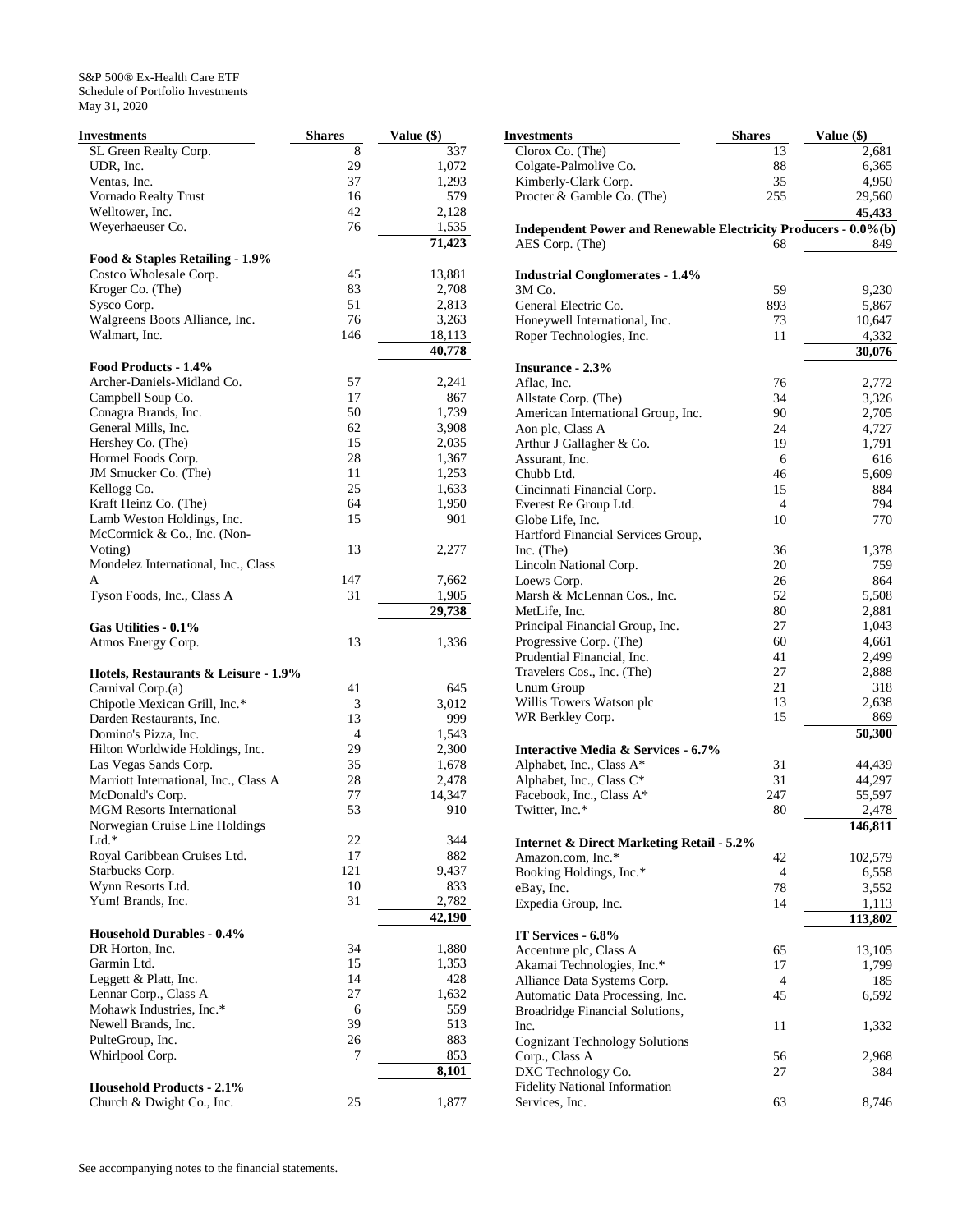| Investments                            | <b>Shares</b> | Value (\$) |
|----------------------------------------|---------------|------------|
| Fiserv, Inc.*                          | 59            | 6,300      |
| FleetCor Technologies, Inc.*           | 9             | 2,194      |
| Gartner, Inc.*                         | 10            | 1,217      |
| Global Payments, Inc.                  | 31            | 5,564      |
| <b>International Business Machines</b> |               |            |
| Corp.                                  | 91            | 11,366     |
| Jack Henry & Associates, Inc.          | 8             | 1,447      |
| Leidos Holdings, Inc.                  | 14            | 1,474      |
| Mastercard, Inc., Class A              | 91            | 27,381     |
| Paychex, Inc.                          | 32            | 2,313      |
| PayPal Holdings, Inc.*                 | 120           | 18,601     |
| VeriSign, Inc.*                        | 11            | 2,409      |
| Visa, Inc., Class A                    | 174           | 33,972     |
| Western Union Co. (The)                | 43            | 861        |
|                                        |               | 150,210    |
| Leisure Products - 0.0%(b)             |               |            |
| Hasbro, Inc.                           | 13            | 956        |
|                                        |               |            |
| Machinery - 1.7%                       |               |            |
| Caterpillar, Inc.                      | 56            | 6,727      |
| Cummins, Inc.                          | 15            | 2,544      |
| Deere & Co.                            | 32            | 4,868      |
| Dover Corp.                            | 15            | 1,459      |
| Flowserve Corp.                        | 14            | 366        |
|                                        | 31            |            |
| Fortive Corp.                          |               | 1,890      |
| <b>IDEX</b> Corp.                      | 8             | 1,275      |
| Illinois Tool Works, Inc.              | 30            | 5,174      |
| Ingersoll Rand, Inc.*                  | 36            | 1,015      |
| Otis Worldwide Corp.                   | 41            | 2,159      |
| PACCAR, Inc.                           | 35            | 2,585      |
| Parker-Hannifin Corp.                  | 13            | 2,340      |
| Pentair plc                            | 17            | 665        |
| Snap-on, Inc.                          | 6             | 778        |
| Stanley Black & Decker, Inc.           | 15            | 1,882      |
| Westinghouse Air Brake                 |               |            |
| Technologies Corp.                     | 18            | 1,099      |
| Xylem, Inc.                            | 18            | 1,194      |
|                                        |               | 38,020     |
| <b>Media - 1.6%</b>                    |               |            |
| Charter Communications, Inc.,          |               |            |
| Class $A^*$                            | 16            | 8,704      |
| Comcast Corp., Class A                 | 465           | 18,414     |
| Discovery, Inc., Class A*              | 17            | 370        |
| Discovery, Inc., Class C*              | 35            | 686        |
| DISH Network Corp., Class A*           | 27            | 855        |
| Fox Corp., Class A                     | 36            | 1,050      |
| Fox Corp., Class B                     | 17            | 489        |
| Interpublic Group of Cos., Inc.        |               |            |
| (The)                                  | 39            | 667        |
| News Corp., Class A                    | 39            | 478        |
| News Corp., Class B                    | 13            | 159        |
| Omnicom Group, Inc.                    | 22            | 1,205      |
| ViacomCBS, Inc.                        | 55            | 1,141      |
|                                        |               | 34,218     |
| Metals $\&$ Mining - 0.3%              |               |            |
| Freeport-McMoRan, Inc.                 | 148           | 1,342      |
| Newmont Corp.                          | 83            | 4,853      |
| Nucor Corp.                            | 31            | 1,310      |
|                                        |               | 7,505      |
| <b>Multiline Retail - 0.6%</b>         |               |            |
| Dollar General Corp.                   | 26            | 4,979      |
| Dollar Tree, Inc.*                     | 24            | 2,349      |
| Kohl's Corp.                           | 16            | 308        |
|                                        |               |            |

| Investments                                 | <b>Shares</b> | Value (\$) |
|---------------------------------------------|---------------|------------|
| Nordstrom, Inc.                             | 11            | 177        |
| Target Corp.                                | 52            | 6,361      |
|                                             |               | 14,174     |
| <b>Multi-Utilities - 1.2%</b>               |               |            |
| Ameren Corp.                                | 25            | 1,868      |
| CenterPoint Energy, Inc.                    | 52            | 925        |
| CMS Energy Corp.                            | 29            | 1,699      |
| Consolidated Edison, Inc.                   | 34            | 2,552      |
| Dominion Energy, Inc.                       | 84            | 7,141      |
| DTE Energy Co.                              | 20            | 2,151      |
| NiSource, Inc.                              | 38            | 906        |
| Public Service Enterprise Group,            |               |            |
| Inc.                                        | 51            | 2,603      |
| Sempra Energy                               | 29            | 3,663      |
| WEC Energy Group, Inc.                      | 32            | 2,935      |
|                                             |               | 26,443     |
| Oil, Gas & Consumable Fuels - 3.2%          |               |            |
| Apache Corp.                                | 38<br>42      | 410<br>833 |
| Cabot Oil & Gas Corp.<br>Chevron Corp.      | 192           | 17,606     |
| Concho Resources, Inc.                      | 21            | 1,145      |
| ConocoPhillips                              | 112           | 4,724      |
| Devon Energy Corp.                          | 39            | 422        |
| Diamondback Energy, Inc.                    | 17            | 724        |
| EOG Resources, Inc.                         | 60            | 3,058      |
| Exxon Mobil Corp.                           | 432           | 19,643     |
| Hess Corp.                                  | 27            | 1,282      |
| HollyFrontier Corp.                         | 15            | 472        |
| Kinder Morgan, Inc.                         | 198           | 3,128      |
| Marathon Oil Corp.                          | 81            | 433        |
| Marathon Petroleum Corp.                    | 66            | 2,319      |
| Noble Energy, Inc.                          | 49            | 428        |
| Occidental Petroleum Corp.                  | 91            | 1,178      |
| ONEOK, Inc.                                 | 42            | 1,541      |
| Phillips 66                                 | 45            | 3,522      |
| Pioneer Natural Resources Co.               | 17            | 1,557      |
| Valero Energy Corp.                         | 41            | 2,732      |
| Williams Cos., Inc. (The)                   | 125           | 2,554      |
|                                             |               | 69,711     |
| <b>Personal Products - 0.2%</b>             |               |            |
| Coty, Inc., Class A                         | 31            | 112        |
| Estee Lauder Cos., Inc. (The), Class        |               |            |
| A                                           | 23            | 4,542      |
|                                             |               | 4,654      |
| <b>Professional Services - 0.4%</b>         |               |            |
| Equifax, Inc.                               | 13            | 1,996      |
| IHS Markit Ltd.                             | 41            | 2,848      |
| Nielsen Holdings plc                        | 36            | 500        |
| Robert Half International, Inc.             | 12            | 609        |
| Verisk Analytics, Inc.                      | 17            | 2,936      |
|                                             |               | 8,889      |
| Real Estate Management & Development - 0.1% |               |            |
| CBRE Group, Inc., Class A*                  | 33            | 1,451      |
| Road & Rail - 1.2%                          |               |            |
| CSX Corp.                                   | 80            | 5,726      |
| JB Hunt Transport Services, Inc.            | 9             | 1,077      |
| Kansas City Southern                        | 10            | 1,505      |
| Norfolk Southern Corp.                      | 27            | 4,814      |
| Old Dominion Freight Line, Inc.             | 10            | 1,711      |
| Union Pacific Corp.                         | 71            | 12,060     |
|                                             |               | 26,893     |
|                                             |               |            |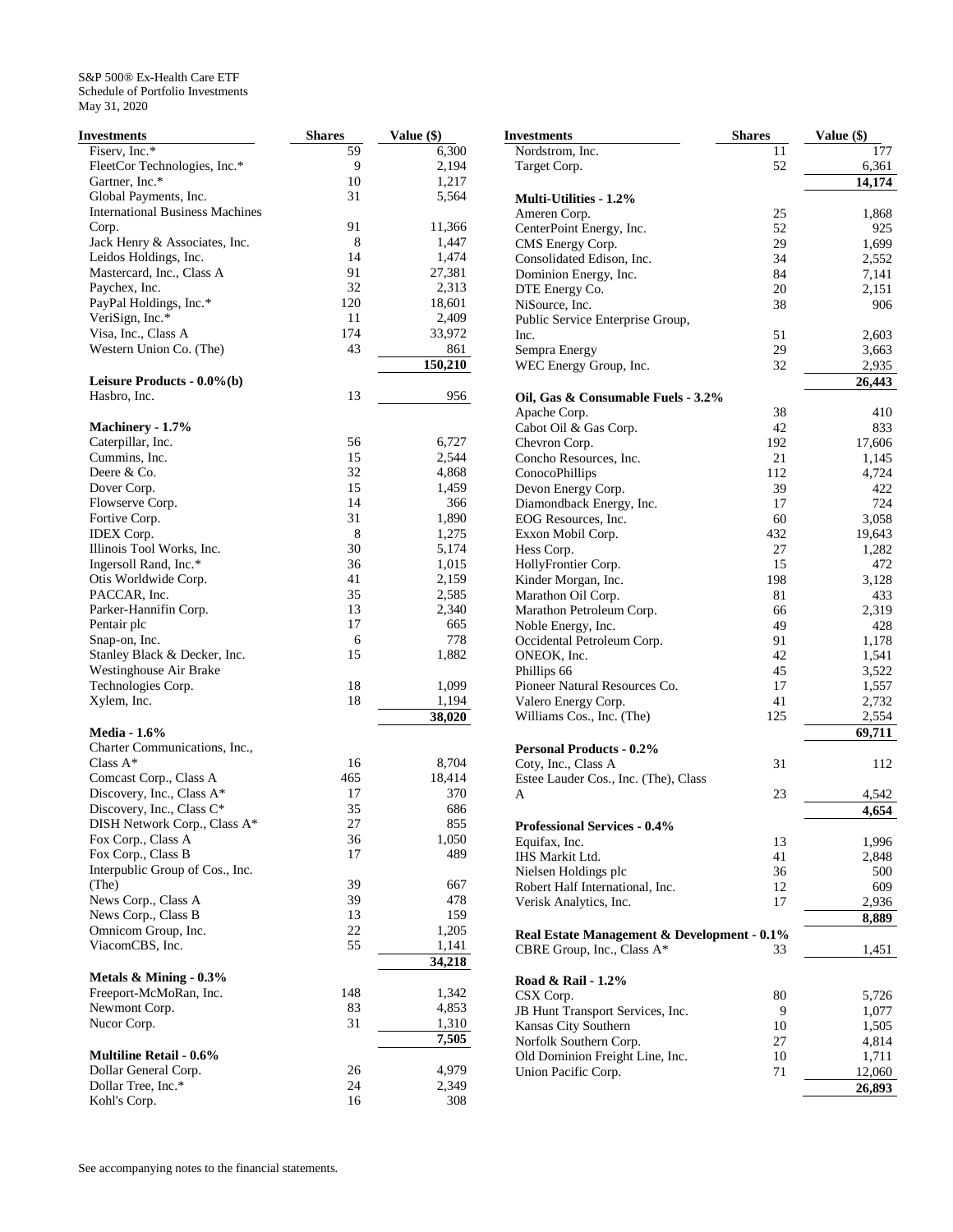| Investments                                                | <b>Shares</b> | Value (\$)     |
|------------------------------------------------------------|---------------|----------------|
| Semiconductors & Semiconductor Equipment - 5.5%            |               |                |
| Advanced Micro Devices, Inc.*                              | 120           | 6,456          |
| Analog Devices, Inc.                                       | 38            | 4,292          |
| Applied Materials, Inc.                                    | 94            | 5,281          |
| Broadcom, Inc.                                             | 41            | 11,942         |
| Intel Corp.                                                | 445           | 28,004         |
| KLA Corp.                                                  | 17            | 2,991          |
| Lam Research Corp.                                         | 15            | 4,105          |
| Maxim Integrated Products, Inc.                            | 28<br>24      | 1,615          |
| Microchip Technology, Inc.<br>Micron Technology, Inc.*     | 113           | 2,305<br>5,414 |
| NVIDIA Corp.                                               | 63            | 22,366         |
| Qorvo, Inc.*                                               | 11            | 1,152          |
| QUALCOMM, Inc.                                             | 117           | 9,463          |
| Skyworks Solutions, Inc.                                   | 17            | 2,015          |
| Texas Instruments, Inc.                                    | 95            | 11,280         |
| Xilinx, Inc.                                               | 25            | 2,299          |
|                                                            |               | 120,980        |
| Software - 10.2%                                           |               |                |
| Adobe, Inc.*                                               | 49            | 18,943         |
| ANSYS, Inc.*                                               | 9             | 2,547          |
| Autodesk, Inc.*                                            | 22            | 4,628          |
| Cadence Design Systems, Inc.*                              | 29            | 2,647          |
| Citrix Systems, Inc.                                       | 13            | 1,926          |
| Fortinet, Inc.*                                            | 14            | 1,949          |
| Intuit, Inc.                                               | 27            | 7,839          |
| Microsoft Corp.                                            | 781           | 143,118        |
| NortonLifeLock, Inc.                                       | 59            | 1,344          |
| Oracle Corp.                                               | 222           | 11,937         |
| Paycom Software, Inc.*                                     | 5             | 1,486          |
| salesforce.com, Inc.*                                      | 91            | 15,906         |
| ServiceNow, Inc.*                                          | 20            | 7,759          |
| Synopsys, Inc.*                                            | 15            | 2,714          |
|                                                            |               | 224,743        |
| <b>Specialty Retail - 2.9%</b><br>Advance Auto Parts, Inc. | 7             |                |
| AutoZone, Inc.*                                            | 3             | 975<br>3,444   |
| Best Buy Co., Inc.                                         | 24            | 1,874          |
| CarMax, Inc.*                                              | 17            | 1,497          |
| Gap, Inc. (The)                                            | 22            | 196            |
| Home Depot, Inc. (The)                                     | 112           | 27,830         |
| L Brands, Inc.                                             | 24            | 389            |
| Lowe's Cos., Inc.                                          | 78            | 10,167         |
| O'Reilly Automotive, Inc.*                                 | 8             | 3,338          |
| Ross Stores, Inc.                                          | 37            | 3,588          |
| Tiffany & Co.                                              | 11            | 1,409          |
| TJX Cos., Inc. (The)                                       | 124           | 6,542          |
| Tractor Supply Co.                                         | 12            | 1,464          |
| Ulta Beauty, Inc.*                                         | 6             | 1,464          |
|                                                            |               | 64,177         |
| Technology Hardware, Storage & Peripherals - 6.5%          |               |                |
| Apple, Inc.                                                | 428           | 136,078        |
| Hewlett Packard Enterprise Co.                             | 133           | 1,291          |
| HP, Inc.                                                   | 150           | 2,271          |
| NetApp, Inc.                                               | 24            | 1,069          |
| Seagate Technology plc                                     | 24            | 1,273          |
| Western Digital Corp.                                      | 31            | 1,376          |
| Xerox Holdings Corp.                                       | 19            | 302            |
|                                                            |               | 143,660        |
| Textiles, Apparel & Luxury Goods - 0.7%                    |               |                |
| Hanesbrands, Inc.                                          | 37            | 365            |
| NIKE, Inc., Class B                                        | 128           | 12,618         |
| PVH Corp.                                                  | 6             | 273            |

| <b>Investments</b>                                   | <b>Shares</b> | Value (\$) |
|------------------------------------------------------|---------------|------------|
| Ralph Lauren Corp.                                   | 5             | 378        |
| Tapestry, Inc.                                       | 28            | 381        |
| Under Armour, Inc., Class A*                         | 20            | 175        |
| Under Armour, Inc., Class C*                         | 20            | 157        |
| VF Corp.                                             | 34            | 1,907      |
|                                                      |               | 16,254     |
| Tobacco - 0.9%                                       |               |            |
| Altria Group, Inc.                                   | 192           | 7,498      |
| Philip Morris International, Inc.                    | 159           | 11,664     |
|                                                      |               | 19,162     |
| Trading Companies & Distributors - 0.2%              |               |            |
| Fastenal Co.                                         | 59            | 2,434      |
| United Rentals, Inc.*                                | 7             | 972        |
| WW Grainger, Inc.                                    | 4             | 1,239      |
|                                                      |               | 4.645      |
| Water Utilities - 0.1%                               |               |            |
| American Water Works Co., Inc.                       | 18            | 2,286      |
| <b>Wireless Telecommunication Services - 0.2%</b>    |               |            |
| T-Mobile US, Inc.*                                   | 39            | 3,902      |
| <b>TOTAL COMMON STOCKS</b>                           |               |            |
| (Cost \$2,026,566)                                   |               | 2,193,593  |
| <b>SECURITIES LENDING REINVESTMENTS(c) - 0.0%(b)</b> |               |            |
| <b>INVESTMENT COMPANIES - 0.0%(b)</b>                |               |            |

| A VESTIVIERTI COINII ARIES - 0.0 /0(D)                  |     |     |
|---------------------------------------------------------|-----|-----|
| <b>BlackRock Liquidity FedFund, Institutional Class</b> |     |     |
| 0.11% (Cost \$934)                                      | 934 | 934 |

| <b>Investments</b>                                                                                                                                                                                    | <b>Principal</b><br>Amount (\$) | Value (\$)                      |
|-------------------------------------------------------------------------------------------------------------------------------------------------------------------------------------------------------|---------------------------------|---------------------------------|
| <b>SHORT-TERM INVESTMENTS - 0.2%</b>                                                                                                                                                                  |                                 |                                 |
| <b>REPURCHASE AGREEMENTS(d) - 0.2%</b><br>Repurchase Agreements with various<br>counterparties, rate 0.05%, dated<br>$5/29/2020$ , due $6/1/2020$ , total to be<br>received \$3,533<br>(Cost \$3,533) | 3,533                           | 3,533                           |
| Total Investments - 99.9%<br>(Cost \$2,031,033)<br><b>Other Assets Less Liabilities - 0.1%</b><br><b>Net Assets - 100.0%</b>                                                                          |                                 | 2,198,060<br>2,507<br>2,200,567 |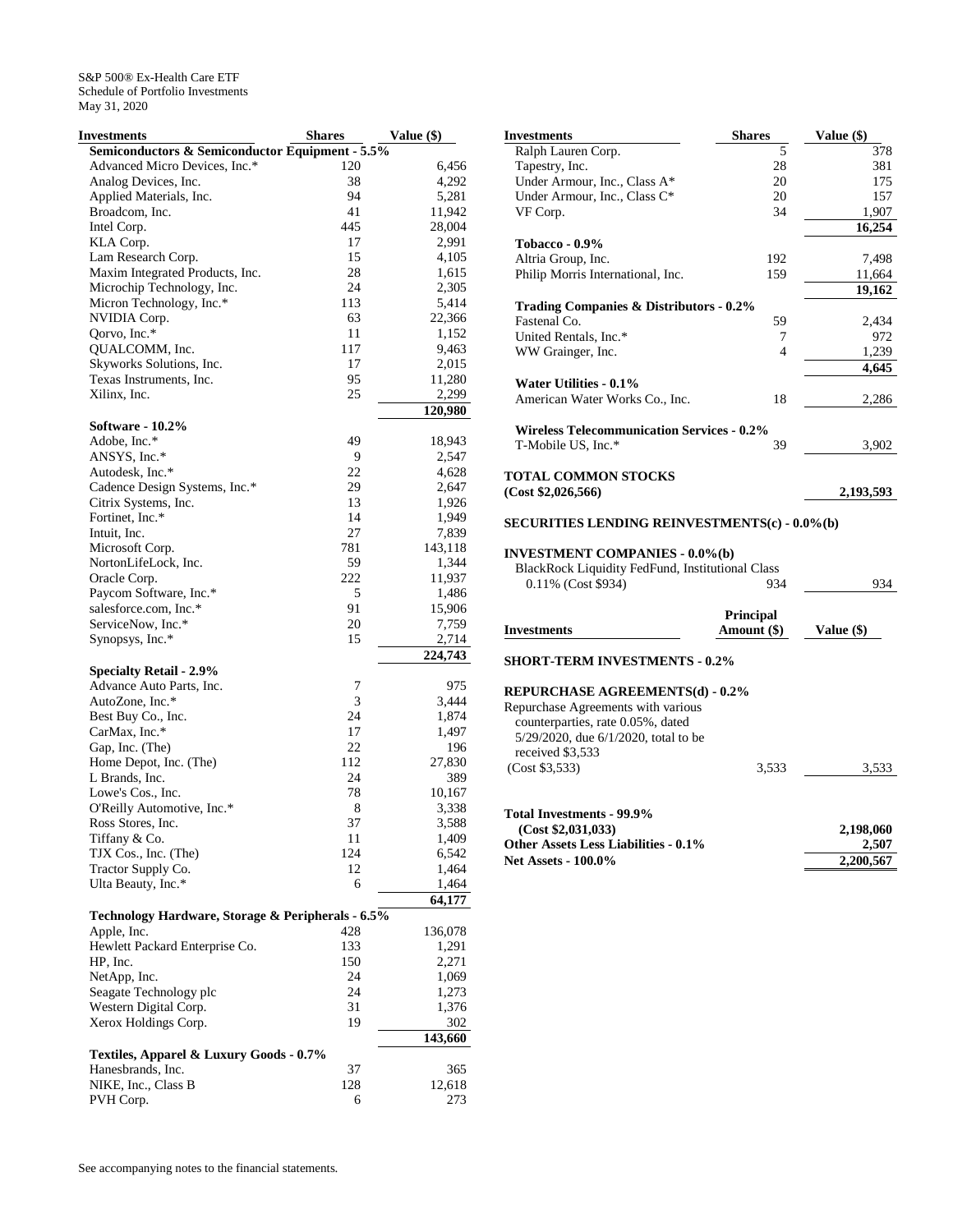- \* Non-income producing security.
- (a) The security or a portion of this security is on loan at May 31, 2020. The total value of securities on loan at May 31, 2020 was \$934, collateralized in the form of cash with a value of \$934 that was reinvested in the securities shown in the Securities Lending Reinvestment section of the Schedule of Investments and \$45 of collateral in the form of U.S. Government Treasury Securities, interest rates ranging from 0.13% – 8.75%, and maturity dates ranging from August 15, 2020 – May 15, 2048; a total value of \$979.
- (b) Represents less than 0.05% of net assets.
- (c) The security was purchased with cash collateral held from securities on loan at May 31, 2020. The total value of securities purchased was \$934.
- (d) The Fund invests in Repurchase Agreements jointly with other funds in the Trust. See "Repurchase Agreements" in the Notes to Financial Statements to view the details of each individual agreement and counterparty as well as a description of the securities subject to repurchase.

As of May 31, 2020, the gross unrealized appreciation (depreciation) of investments based on the aggregate cost of investment securities and derivative instruments, if applicable, for federal income tax purposes was as follows:

| Aggregate gross unrealized appreciation | 398,734   |
|-----------------------------------------|-----------|
| Aggregate gross unrealized depreciation | (238.226) |
| Net unrealized appreciation             | 160,508   |
| Federal income tax cost                 | 2.037.552 |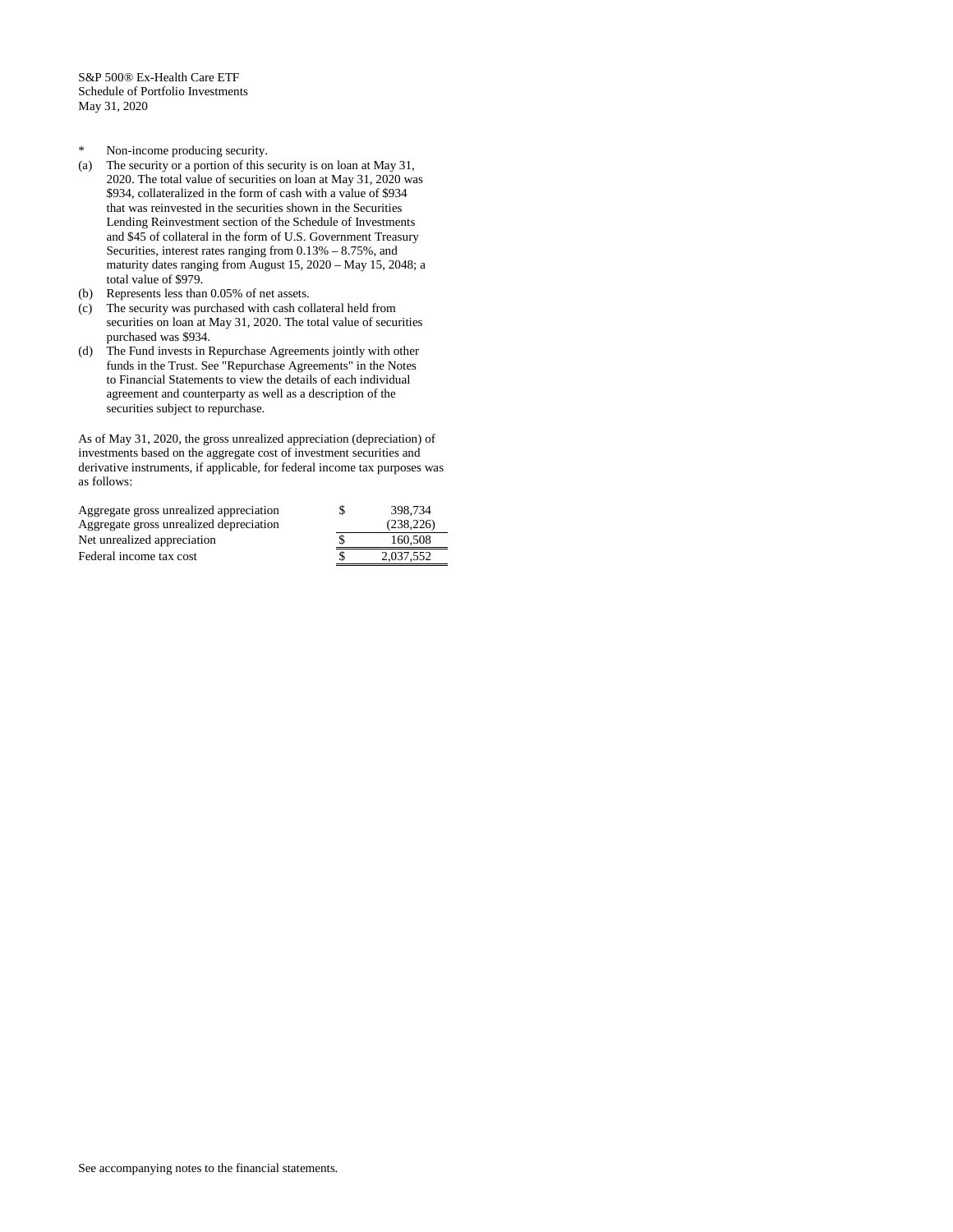| <b>Investments</b>                   | <b>Shares</b> | Value (\$)      |
|--------------------------------------|---------------|-----------------|
| <b>COMMON STOCKS - 99.9%</b>         |               |                 |
| Aerospace & Defense - 2.4%           |               |                 |
| Boeing Co. (The)                     | 77            | 11,230          |
| General Dynamics Corp.               | 34            | 4,992           |
| Howmet Aerospace, Inc.               | 56            | 733             |
| Huntington Ingalls Industries, Inc.  | 6             | 1,199           |
| L3Harris Technologies, Inc.          | 32            | 6,382           |
| Lockheed Martin Corp.                | 36            | 13,984          |
| Northrop Grumman Corp.               | 23            | 7,710           |
| Raytheon Technologies Corp.          | 212           | 13,678          |
| Textron, Inc.                        | 33            | 1,022           |
| TransDigm Group, Inc.                | 7             | 2,974           |
|                                      |               | 63,904          |
| Air Freight & Logistics - 0.7%       |               |                 |
| CH Robinson Worldwide, Inc.          | 19            | 1,541           |
| Expeditors International of          |               |                 |
| Washington, Inc.                     | 25            | 1,909           |
| FedEx Corp.                          | 35            | 4,570           |
| United Parcel Service, Inc., Class B | 101           | 10,071          |
|                                      |               | 18,091          |
| Airlines - 0.3%                      |               |                 |
| Alaska Air Group, Inc.               | 18            | 615             |
| American Airlines Group, Inc.(a)     | 56            | 588             |
| Delta Air Lines, Inc.                | 83            | 2,092           |
| Southwest Airlines Co.               | 76            | 2,440           |
| United Airlines Holdings, Inc.*      | 36            | 1,010           |
|                                      |               | 6,745           |
| <b>Auto Components - 0.1%</b>        |               |                 |
| Aptiv plc                            | 37            | 2,788           |
| BorgWarner, Inc.                     | 30            | 964             |
|                                      |               | 3,752           |
| <b>Automobiles - 0.3%</b>            |               |                 |
| Ford Motor Co.                       | 561           | 3,203           |
| General Motors Co.                   | 181           | 4,684           |
| Harley-Davidson, Inc.                | 22            | 470             |
|                                      |               | 8,357           |
| <b>Banks</b> - 5.2%                  |               |                 |
| Bank of America Corp.                | 1,167         | 28,148          |
| Citigroup, Inc.                      | 315           | 15,092          |
| Citizens Financial Group, Inc.       | 63            | 1,518           |
| Comerica, Inc.                       | 21            | 763             |
| Fifth Third Bancorp                  | 102           | 1,978           |
| First Republic Bank                  | 24            | 2,596           |
| Huntington Bancshares, Inc.          | 149           | 1,325           |
| JPMorgan Chase & Co.                 | 452           | 43,984          |
| KeyCorp                              | 142           | 1,683           |
| M&T Bank Corp.                       | 19            | 2,007           |
| People's United Financial, Inc.      | 64            | 733             |
| PNC Financial Services Group, Inc.   |               |                 |
| (The)                                | 63            | 7,184           |
| Regions Financial Corp.              | 139           | 1,572           |
| SVB Financial Group*                 | 7             | 1,503           |
| Truist Financial Corp.               | 193           | 7,099           |
|                                      | 205           |                 |
| US Bancorp<br>Wells Fargo & Co.      | 555           | 7,290<br>14,691 |
|                                      | 25            | 823             |
| Zions Bancorp NA                     |               | 139,989         |
|                                      |               |                 |
| Beverages - 2.3%                     |               |                 |
| Brown-Forman Corp., Class B          | 26            | 1,714           |
| Coca-Cola Co. (The)                  | 556           | 25,954          |
| Constellation Brands, Inc., Class A  | 24            | 4,145           |

| Investments                            | <b>Shares</b> | Value (\$)      |
|----------------------------------------|---------------|-----------------|
| Molson Coors Beverage Co., Class       |               |                 |
| В                                      | 27            | 1,025           |
| Monster Beverage Corp.*                | 55            | 3,955           |
| PepsiCo, Inc.                          | 201           | 26,442          |
|                                        |               | 63,235          |
| Biotechnology - 3.4%                   |               |                 |
| AbbVie, Inc.                           | 254           | 23,539          |
| Alexion Pharmaceuticals, Inc.*         | 32            | 3,837           |
| Amgen, Inc.                            | 86            | 19,754          |
| Biogen, Inc.*<br>Gilead Sciences, Inc. | 26<br>182     | 7,984<br>14,165 |
| Incyte Corp.*                          | 26            | 2,650           |
| Regeneron Pharmaceuticals, Inc.*       | 15            | 9,192           |
| Vertex Pharmaceuticals, Inc.*          | 37            | 10,654          |
|                                        |               | 91,775          |
| <b>Building Products - 0.5%</b>        |               |                 |
| Allegion plc                           | 13            | 1,296           |
| AO Smith Corp.                         | 20            | 950             |
| Carrier Global Corp.*                  | 117           | 2,395           |
| Fortune Brands Home & Security,        |               |                 |
| Inc.                                   | 20            | 1,219           |
| Johnson Controls International plc     | 111           | 3,487           |
| Masco Corp.                            | 41            | 1,913           |
| Trane Technologies plc                 | 35            | 3,157           |
|                                        |               | 14,417          |
| Capital Markets - 3.7%                 |               |                 |
| Ameriprise Financial, Inc.             | 18            | 2,521           |
| Bank of New York Mellon Corp.          | 121           |                 |
| (The)<br>BlackRock, Inc.               | 22            | 4,498<br>11,630 |
| Cboe Global Markets, Inc.              | 16            | 1,703           |
| Charles Schwab Corp. (The)             | 165           | 5,925           |
| CME Group, Inc.                        | 52            | 9,495           |
| E*TRADE Financial Corp.                | 33            | 1,503           |
| Franklin Resources, Inc.               | 40            | 755             |
| Goldman Sachs Group, Inc. (The)        | 46            | 9,039           |
| Intercontinental Exchange, Inc.        | 80            | 7,780           |
| Invesco Ltd.                           | 54            | 430             |
| MarketAxess Holdings, Inc.             | 5             | 2,543           |
| Moody's Corp.                          | 23            | 6,150           |
| Morgan Stanley                         | 168           | 7,426           |
| MSCI, Inc.                             | 12            | 3,946           |
| Nasdaq, Inc.                           | 17            | 2,014           |
| Northern Trust Corp.                   | 31            | 2,449           |
| Raymond James Financial, Inc.          | 18            | 1,247           |
| S&P Global, Inc.                       | 35            | 11,376          |
| State Street Corp.                     | 52            | 3,170           |
| T. Rowe Price Group, Inc.              | 34            | 4,111           |
| Chemicals - 2.4%                       |               | 99,711          |
| Air Products and Chemicals, Inc.       | 32            | 7,733           |
| Albemarle Corp.                        | 15            | 1,148           |
| Celanese Corp.                         | 17            | 1,528           |
| CF Industries Holdings, Inc.           | 31            | 910             |
| Corteva, Inc.                          | 108           | 2,949           |
| Dow, Inc.                              | 107           | 4,130           |
| DuPont de Nemours, Inc.                | 107           | 5,428           |
| Eastman Chemical Co.                   | 20            | 1,362           |
| Ecolab, Inc.                           | 36            | 7,653           |
| FMC Corp.                              | 19            | 1,870           |
| International Flavors & Fragrances,    |               |                 |
| Inc.                                   | 15            | 1,998           |
| Linde plc                              | 77            | 15,580          |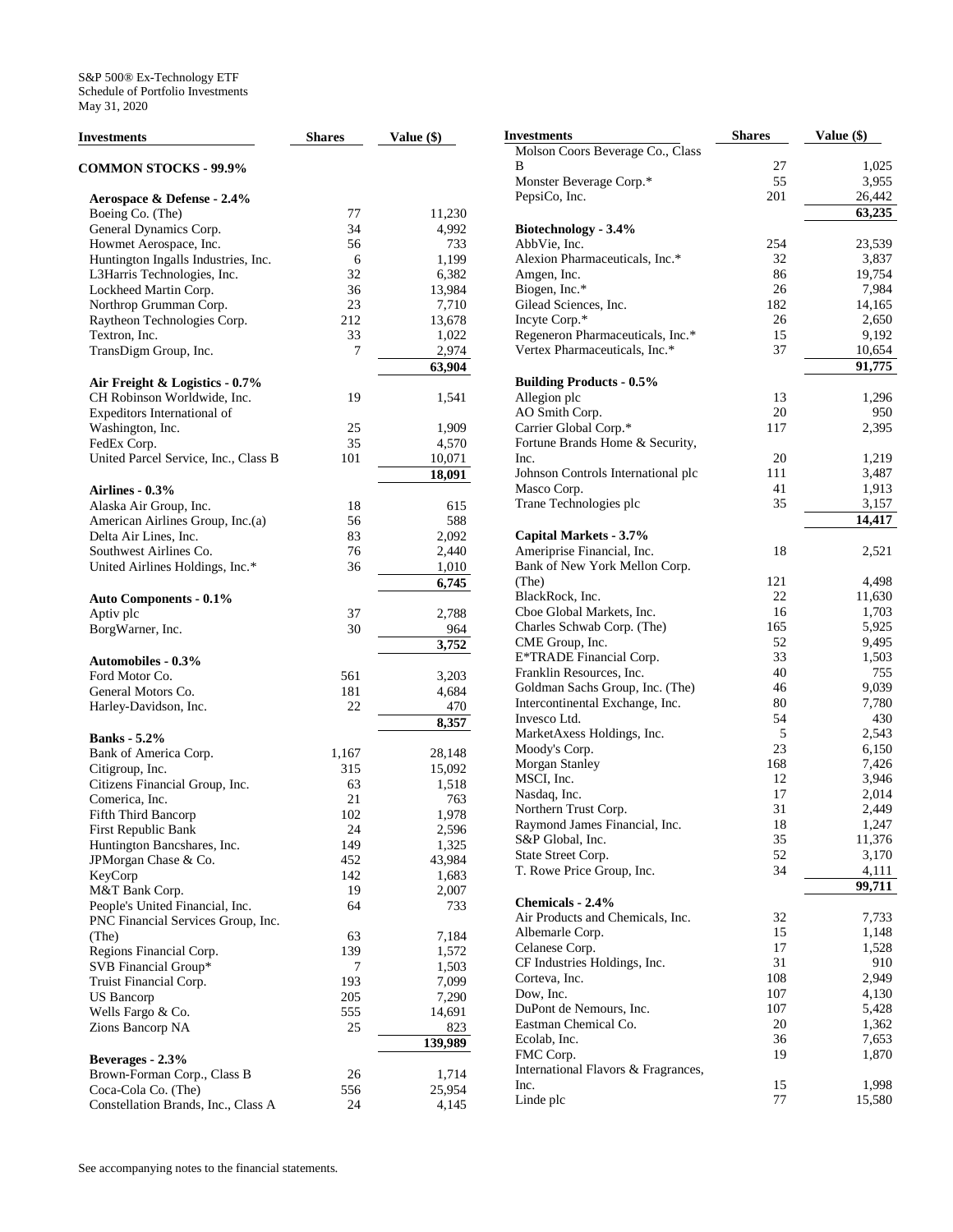| Investments                                          | <b>Shares</b> | Value (\$) |
|------------------------------------------------------|---------------|------------|
| LyondellBasell Industries NV,                        |               |            |
| Class A                                              | 37            | 2,359      |
| Mosaic Co. (The)                                     | 50            | 605        |
| PPG Industries, Inc.                                 | 34            | 3,457      |
| Sherwin-Williams Co. (The)                           | 12            | 7,126      |
|                                                      |               | 65,836     |
| <b>Commercial Services &amp; Supplies - 0.6%</b>     |               |            |
| Cintas Corp.                                         | 12            | 2,975      |
| Copart, Inc.*                                        | 30            | 2,682      |
| Republic Services, Inc.                              | 30            | 2,564      |
| Rollins, Inc.                                        | 20            | 836        |
| Waste Management, Inc.                               | 56            | 5,978      |
|                                                      |               | 15,035     |
| Construction & Engineering $-0.1\%$                  |               |            |
| Jacobs Engineering Group, Inc.                       | 20            | 1,680      |
| Quanta Services, Inc.                                | 21            | 776        |
|                                                      |               | 2,456      |
| <b>Construction Materials - 0.1%</b>                 |               |            |
| Martin Marietta Materials, Inc.                      | 9             |            |
| Vulcan Materials Co.                                 |               | 1,729      |
|                                                      | 19            | 2,058      |
|                                                      |               | 3,787      |
| <b>Consumer Finance - 0.7%</b>                       |               |            |
| American Express Co.                                 | 97            | 9,222      |
| Capital One Financial Corp.                          | 67            | 4,558      |
| <b>Discover Financial Services</b>                   | 45            | 2,138      |
| <b>Synchrony Financial</b>                           | 81            | 1,650      |
|                                                      |               | 17,568     |
| Containers & Packaging - 0.5%                        |               |            |
| Amcor plc                                            | 234           | 2,389      |
| Avery Dennison Corp.                                 | 12            | 1,328      |
| Ball Corp.                                           | 47            | 3,349      |
| International Paper Co.                              | 57            | 1,941      |
| Packaging Corp. of America                           | 14            | 1,420      |
| Sealed Air Corp.                                     | 22            | 706        |
| Westrock Co.                                         | 37            | 1,038      |
|                                                      |               | 12,171     |
| Distributors - 0.1%                                  |               |            |
| Genuine Parts Co.                                    | 21            | 1,752      |
| LKQ Corp.*                                           | 44            | 1,208      |
|                                                      |               | 2,960      |
| Diversified Consumer Services - 0.0%(b)              |               |            |
| H&R Block, Inc.                                      | 28            | 476        |
|                                                      |               |            |
| <b>Diversified Financial Services - 1.9%</b>         |               |            |
| Berkshire Hathaway, Inc., Class B*                   | 282           | 52,334     |
|                                                      |               |            |
| <b>Diversified Telecommunication Services - 2.5%</b> |               |            |
| AT&T, Inc.                                           | 1,053         | 32,496     |
| CenturyLink, Inc.                                    | 141           | 1,386      |
| Verizon Communications, Inc.                         | 596           | 34,198     |
|                                                      |               | 68,080     |
| <b>Electric Utilities - 2.8%</b>                     |               |            |
| Alliant Energy Corp.                                 | 35            | 1,728      |
| American Electric Power Co., Inc.                    | 71            | 6,053      |
| Duke Energy Corp.                                    | 105           | 8,991      |
| <b>Edison International</b>                          | 52            | 3,022      |
| Entergy Corp.                                        | 29            | 2,953      |
| Evergy, Inc.                                         | 33            | 2,036      |
| <b>Eversource Energy</b>                             | 47            | 3,934      |
|                                                      | 140           | 5,363      |
| Exelon Corp.<br>FirstEnergy Corp.                    | 78            |            |
|                                                      | 70            | 3,296      |
| NextEra Energy, Inc.                                 |               | 17,889     |
| NRG Energy, Inc.                                     | 36            | 1,298      |

| Investments                                         | <b>Shares</b> | Value (\$) |
|-----------------------------------------------------|---------------|------------|
| Pinnacle West Capital Corp.                         | 16            | 1,246      |
| PPL Corp.                                           | 111           | 3,101      |
| Southern Co. (The)                                  | 151           | 8,618      |
| Xcel Energy, Inc.                                   | 76            | 4,942      |
|                                                     |               | 74,470     |
| <b>Electrical Equipment - 0.6%</b>                  |               |            |
| AMETEK, Inc.                                        | 33            | 3,026      |
| Eaton Corp. plc                                     | 60            | 5,094      |
| Emerson Electric Co.                                | 88            | 5,370      |
| Rockwell Automation, Inc.                           | 17            | 3,675      |
|                                                     |               | 17,165     |
| <b>Energy Equipment &amp; Services - 0.3%</b>       |               |            |
| Baker Hughes Co.                                    | 94            | 1,552      |
| Halliburton Co.                                     | 127           | 1,492      |
| National Oilwell Varco, Inc.                        | 56            | 698        |
| Schlumberger Ltd.                                   | 200           | 3,694      |
| TechnipFMC plc                                      | 61            | 452        |
|                                                     |               | 7,888      |
| Entertainment - 2.7%                                |               |            |
| Activision Blizzard, Inc.                           | 111           | 7,990      |
| Electronic Arts, Inc.*                              | 42            | 5,161      |
| Live Nation Entertainment, Inc.*                    | 20            | 983        |
| Netflix, Inc.*                                      | 63            | 26,443     |
| Take-Two Interactive Software,                      |               |            |
| $Inc.*$                                             | 16            | 2,179      |
| Walt Disney Co. (The)                               | 260           | 30,498     |
|                                                     |               | 73,254     |
| Equity Real Estate Investment Trusts (REITs) - 3.8% |               |            |
| Alexandria Real Estate Equities,                    |               |            |
| Inc.                                                | 18            | 2,767      |
| American Tower Corp.                                | 64            | 16,523     |
| Apartment Investment and                            |               |            |
| Management Co., Class A                             | 21            | 774        |
| AvalonBay Communities, Inc.                         | 20            | 3,120      |
| Boston Properties, Inc.                             | 21            | 1,806      |
| Crown Castle International Corp.                    | 60            | 10,330     |
| Digital Realty Trust, Inc.                          | 38            | 5,455      |
| Duke Realty Corp.                                   | 53            | 1,828      |
| Equinix, Inc.                                       | 13            | 9,069      |
| <b>Equity Residential</b>                           | 50            | 3,028      |
| Essex Property Trust, Inc.                          | 10            | 2,428      |
| Extra Space Storage, Inc.                           | 19            | 1,838      |
| Federal Realty Investment Trust                     | 10            | 799        |
| Healthpeak Properties, Inc.                         | 71            | 1,749      |
| Host Hotels & Resorts, Inc.                         | 103           | 1,230      |
| Iron Mountain, Inc.                                 | 41            | 1,056      |
| Kimco Realty Corp.                                  | 61            | 678        |
| Mid-America Apartment                               |               |            |
| Communities, Inc.                                   | 16            | 1,862      |
| Prologis, Inc.                                      | 106           | 9,699      |
| Public Storage                                      | 22            | 4,460      |
| Realty Income Corp.                                 | 49            | 2,710      |
| Regency Centers Corp.                               | 24            | 1,027      |
| SBA Communications Corp.                            | 16            | 5,026      |
| Simon Property Group, Inc.                          | 44            | 2,539      |
| SL Green Realty Corp.                               | 12            | 506        |
| UDR, Inc.                                           | 42            | 1,553      |
| Ventas, Inc.                                        | 54            | 1,887      |
| Vornado Realty Trust                                | 23            | 833        |
| Welltower, Inc.                                     | 58            | 2,939      |
| Weyerhaeuser Co.                                    | 107           | 2,160      |
|                                                     |               | 101,679    |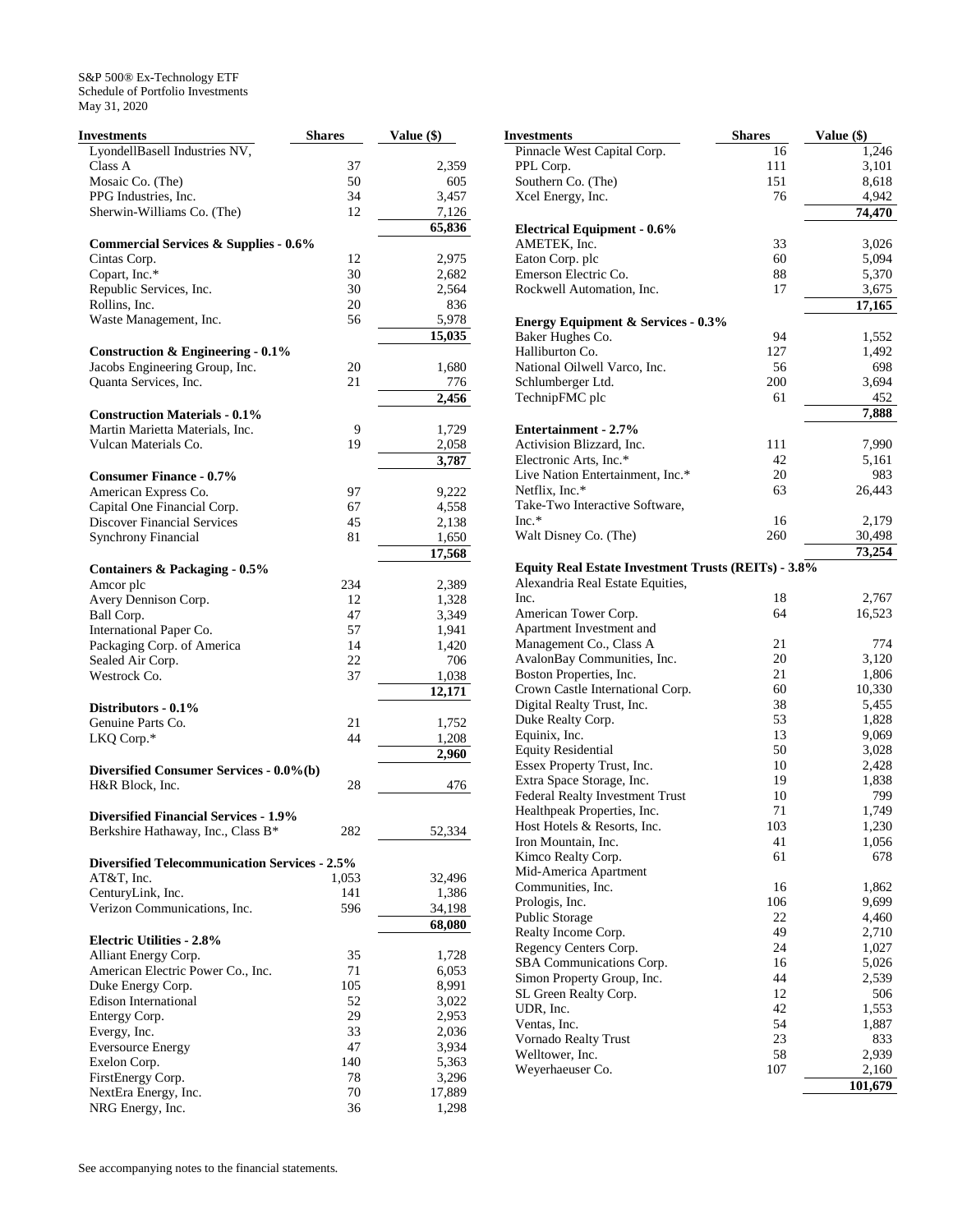| Investments                                        | <b>Shares</b> | Value (\$)      |
|----------------------------------------------------|---------------|-----------------|
| Food & Staples Retailing - 2.1%                    |               |                 |
| Costco Wholesale Corp.                             | 64            | 19,742          |
| Kroger Co. (The)                                   | 116           | 3,784           |
| Sysco Corp.                                        | 74            | 4,082           |
| Walgreens Boots Alliance, Inc.                     | 108           | 4,638           |
| Walmart, Inc.                                      | 205           | 25,432          |
|                                                    |               | 57,678          |
| Food Products - 1.6%                               |               |                 |
| Archer-Daniels-Midland Co.                         | 80            | 3,145           |
| Campbell Soup Co.                                  | 24            | 1,224           |
| Conagra Brands, Inc.                               | 70            | 2,435           |
| General Mills, Inc.                                | 87            | 5,485           |
| Hershey Co. (The)                                  | 21            | 2,849           |
| Hormel Foods Corp.                                 | 40            | 1,953           |
| JM Smucker Co. (The)                               | 16            | 1,823           |
| Kellogg Co.                                        | 36            | 2,351           |
| Kraft Heinz Co. (The)                              | 90            | 2,742           |
| Lamb Weston Holdings, Inc.                         | 21            | 1,261           |
| McCormick & Co., Inc. (Non-                        |               |                 |
| Voting)                                            | 18            | 3,153           |
| Mondelez International, Inc., Class                |               |                 |
| A                                                  | 208           | 10,841          |
|                                                    | 43            |                 |
| Tyson Foods, Inc., Class A                         |               | 2,642<br>41.904 |
|                                                    |               |                 |
| Gas Utilities - 0.1%                               |               |                 |
| Atmos Energy Corp.                                 | 17            | 1,747           |
|                                                    |               |                 |
| <b>Health Care Equipment &amp; Supplies - 5.3%</b> |               |                 |
| <b>Abbott Laboratories</b>                         | 255           | 24,205          |
| ABIOMED, Inc.*                                     | 7             | 1,567           |
| Align Technology, Inc.*                            | 10            | 2,456           |
| Baxter International, Inc.                         | 74            | 6,661           |
| Becton Dickinson and Co.                           | 43            | 10,618          |
| Boston Scientific Corp.*                           | 201           | 7,636           |
| Cooper Cos., Inc. (The)                            | 7             | 2,219           |
| Danaher Corp.                                      | 91            | 15,161          |
| DENTSPLY SIRONA, Inc.                              | 32            | 1,489           |
| DexCom, Inc.*                                      | 13            | 4,918           |
| Edwards Lifesciences Corp.*                        | 30            | 6,742           |
| Hologic, Inc.*                                     | 39            | 2,067           |
| IDEXX Laboratories, Inc.*                          | 12            | 3,707           |
| Intuitive Surgical, Inc.*                          | 17            | 9,860           |
| Medtronic plc                                      | 193           | 19,026          |
| ResMed, Inc.                                       | 21            | 3,377           |
| STERIS plc                                         | 12            | 1,991           |
| Stryker Corp.                                      | 46            | 9,004           |
| Teleflex, Inc.                                     | 7             | 2,540           |
| Varian Medical Systems, Inc.*                      | 13            | 1,578           |
| West Pharmaceutical Services, Inc.                 | 11            | 2,376           |
| Zimmer Biomet Holdings, Inc.                       | 30            | 3,790           |
|                                                    |               | 142,988         |
| <b>Health Care Providers &amp; Services - 4.1%</b> |               |                 |
| AmerisourceBergen Corp.                            | 22            | 2,098           |
| Anthem, Inc.                                       | 37            | 10,882          |
| Cardinal Health, Inc.                              | 42            | 2,297           |
| Centene Corp.*                                     | 84            | 5,565           |
| Cigna Corp.                                        | 54            | 10,655          |
| CVS Health Corp.                                   | 188           | 12,327          |
| DaVita, Inc.*                                      | 13            | 1,053           |
| HCA Healthcare, Inc.                               | 38            | 4,062           |
| Henry Schein, Inc.*                                | 21            | 1,275           |
| Humana, Inc.                                       | 19            | 7,802           |

| Investments                                                     | <b>Shares</b> | Value (\$) |
|-----------------------------------------------------------------|---------------|------------|
| Laboratory Corp. of America                                     |               |            |
| Holdings*                                                       | 14            | 2,455      |
| McKesson Corp.                                                  | 23            | 3,649      |
| Quest Diagnostics, Inc.                                         | 19            | 2,247      |
| UnitedHealth Group, Inc.                                        | 137           | 41,765     |
| Universal Health Services, Inc.,                                |               |            |
| Class B                                                         | 12            | 1,265      |
|                                                                 |               | 109,397    |
| <b>Health Care Technology - 0.1%</b>                            | 45            |            |
| Cerner Corp.                                                    |               | 3,280      |
| Hotels, Restaurants & Leisure - 2.2%                            |               |            |
| Carnival Corp.(a)                                               | 67            | 1,055      |
| Chipotle Mexican Grill, Inc.*                                   | 4             | 4,016      |
| Darden Restaurants, Inc.                                        | 19            | 1,460      |
| Domino's Pizza, Inc.                                            | 6             | 2,315      |
| Hilton Worldwide Holdings, Inc.                                 | 41            | 3,252      |
| Las Vegas Sands Corp.                                           | 49            | 2,349      |
| Marriott International, Inc., Class A                           | 39            | 3,451      |
| McDonald's Corp.                                                | 109           | 20,309     |
| <b>MGM Resorts International</b>                                | 74            | 1,271      |
| Norwegian Cruise Line Holdings                                  |               |            |
| Ltd. $*(a)$                                                     | 36            | 564        |
| Royal Caribbean Cruises Ltd.                                    | 25            | 1,297      |
| Starbucks Corp.                                                 | 170           | 13,258     |
| Wynn Resorts Ltd.<br>Yum! Brands, Inc.                          | 14<br>44      | 1,166      |
|                                                                 |               | 3,948      |
| <b>Household Durables - 0.5%</b>                                |               | 59,711     |
| DR Horton, Inc.                                                 | 48            | 2,654      |
| Garmin Ltd.                                                     | 21            | 1,894      |
| Leggett & Platt, Inc.                                           | 19            | 581        |
| Lennar Corp., Class A                                           | 40            | 2,418      |
| Mohawk Industries, Inc.*                                        | 9             | 839        |
| Newell Brands, Inc.                                             | 55            | 723        |
| NVR, Inc.*                                                      | 1             | 3,222      |
| PulteGroup, Inc.                                                | 37            | 1,257      |
| Whirlpool Corp.                                                 | 9             | 1,096      |
|                                                                 |               | 14,684     |
| <b>Household Products - 2.4%</b><br>Church & Dwight Co., Inc.   | 35            | 2,627      |
| Clorox Co. (The)                                                | 18            | 3,713      |
| Colgate-Palmolive Co.                                           | 124           | 8,969      |
| Kimberly-Clark Corp.                                            | 49            | 6,931      |
| Procter & Gamble Co. (The)                                      | 360           | 41,731     |
|                                                                 |               | 63,971     |
| Independent Power and Renewable Electricity Producers - 0.0%(b) |               |            |
| AES Corp. (The)                                                 | 96            | 1,199      |
|                                                                 |               |            |
| <b>Industrial Conglomerates - 1.6%</b>                          |               |            |
| 3M Co.                                                          | 83            | 12,984     |
| General Electric Co.                                            | 1,259         | 8,272      |
| Honeywell International, Inc.                                   | 103           | 15,023     |
| Roper Technologies, Inc.                                        | 15            | 5,907      |
| Insurance - 2.6%                                                |               | 42,186     |
| Aflac, Inc.                                                     | 106           | 3,866      |
| Allstate Corp. (The)                                            | 47            | 4,597      |
| American International Group, Inc.                              | 125           | 3,758      |
| Aon plc, Class A                                                | 34            | 6,696      |
| Arthur J Gallagher & Co.                                        | 27            | 2,546      |
| Assurant, Inc.                                                  | 9             | 923        |
| Chubb Ltd.                                                      | 65            | 7,926      |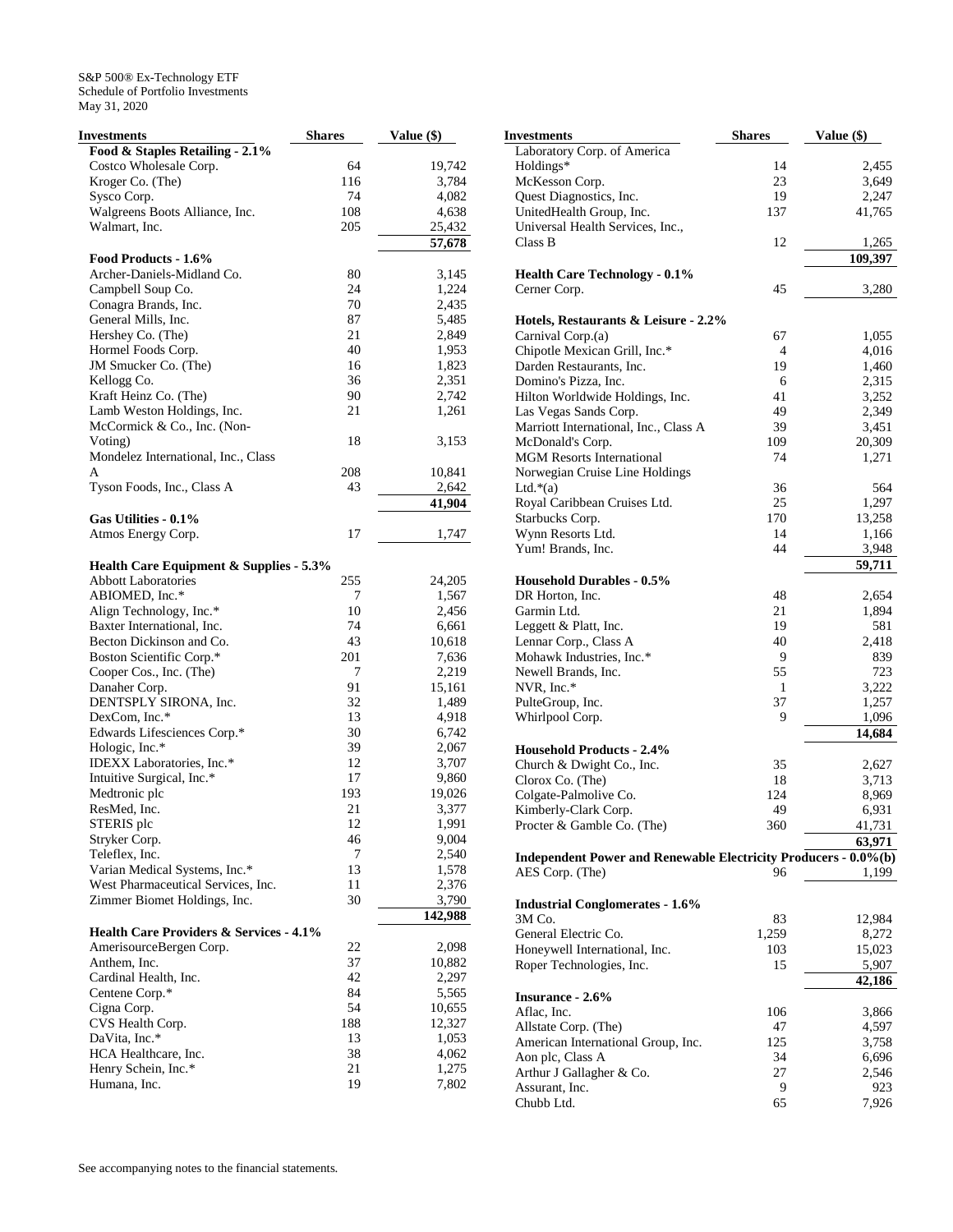| <b>Investments</b>                                   | <b>Shares</b> | Value (\$)   |
|------------------------------------------------------|---------------|--------------|
| Cincinnati Financial Corp.                           | 22            | 1,297        |
| Everest Re Group Ltd.                                | 6             | 1,190        |
| Globe Life, Inc.                                     | 14            | 1,078        |
| Hartford Financial Services Group,                   |               |              |
| Inc. (The)                                           | 52            | 1,991        |
| Lincoln National Corp.                               | 29            | 1,100        |
| Loews Corp.                                          | 37            | 1,230        |
| Marsh & McLennan Cos., Inc.                          | 73            | 7,732        |
| MetLife, Inc.                                        | 113           | 4,069        |
| Principal Financial Group, Inc.                      | 37            | 1,429        |
| Progressive Corp. (The)                              | 84            | 6,525        |
| Prudential Financial, Inc.                           | 58            | 3,536        |
| Travelers Cos., Inc. (The)                           | 37            | 3,958        |
| Unum Group                                           | 30            | 455          |
| Willis Towers Watson plc                             | 19            | 3,855        |
| WR Berkley Corp.                                     | 21            | 1,217        |
|                                                      |               | 70,974       |
| <b>Interactive Media &amp; Services - 7.6%</b>       |               |              |
|                                                      | 43            |              |
| Alphabet, Inc., Class A*                             |               | 61,641       |
| Alphabet, Inc., Class C*                             | 43            | 61,444       |
| Facebook, Inc., Class A*                             | 347           | 78,106       |
| Twitter, Inc.*                                       | 112           | 3,469        |
|                                                      |               | 204,660      |
| <b>Internet &amp; Direct Marketing Retail - 6.0%</b> |               |              |
| Amazon.com, Inc.*                                    | 60            | 146,542      |
| Booking Holdings, Inc.*                              | 6             | 9,837        |
| eBay, Inc.                                           | 110           | 5,009        |
| Expedia Group, Inc.                                  | 20            | 1,590        |
|                                                      |               | 162,978      |
| Leisure Products - 0.0%(b)                           |               |              |
| Hasbro, Inc.                                         | 18            | 1,323        |
|                                                      |               |              |
| Life Sciences Tools & Services - 1.6%                |               |              |
| Agilent Technologies, Inc.                           | 45            | 3,966        |
| Illumina, Inc.*                                      | 21            | 7,624        |
| IQVIA Holdings, Inc.*                                | 26            | 3,887        |
| Mettler-Toledo International, Inc.*                  | 4             | 3,180        |
| PerkinElmer, Inc.                                    | 16            | 1,608        |
| Thermo Fisher Scientific, Inc.                       | 58            | 20,253       |
| Waters Corp.*                                        | 9             | 1,799        |
|                                                      |               | 42,317       |
| Machinery - 2.0%                                     |               |              |
| Caterpillar, Inc.                                    | 80            | 9,610        |
| Cummins, Inc.                                        | 22            | 3,731        |
| Deere & Co.                                          | 45            | 6,845        |
| Dover Corp.                                          | 21            | 2,042        |
| Flowserve Corp.                                      | 19            | 496          |
| Fortive Corp.                                        | 43            | 2,622        |
| <b>IDEX</b> Corp.                                    | 11            | 1,753        |
| Illinois Tool Works, Inc.                            | 42            | 7,243        |
| Ingersoll Rand, Inc.*                                | 50            | 1,410        |
| Otis Worldwide Corp.                                 | 58            | 3,054        |
| PACCAR, Inc.                                         | 50            | 3,693        |
| Parker-Hannifin Corp.                                |               |              |
|                                                      | 19<br>24      | 3,420<br>939 |
| Pentair plc                                          |               |              |
| Snap-on, Inc.                                        | 8             | 1,038        |
| Stanley Black & Decker, Inc.                         | 22            | 2,760        |
| Westinghouse Air Brake                               |               |              |
| Technologies Corp.                                   | 26            | 1,588        |
| Xylem, Inc.                                          | 26            | 1,725        |
|                                                      |               | 53,969       |

| <b>Investments</b>                 | <b>Shares</b> | Value $(\$)$ |
|------------------------------------|---------------|--------------|
| <b>Media - 1.8%</b>                |               |              |
| Charter Communications, Inc.,      |               |              |
| Class $A^*$                        | 23            | 12,512       |
| Comcast Corp., Class A             | 654           | 25,898       |
| Discovery, Inc., Class A*          | 23            | 500          |
| Discovery, Inc., Class C*          | 48            | 940          |
| DISH Network Corp., Class A*       | 37            | 1,171        |
| Fox Corp., Class A                 | 51            | 1,488        |
| Fox Corp., Class B                 | 23            | 662          |
| Interpublic Group of Cos., Inc.    |               |              |
| (The)                              | 56            | 958          |
| News Corp., Class A                | 56            | 686          |
| News Corp., Class B                | 18            | 221          |
| Omnicom Group, Inc.                | 31            | 1,699        |
| ViacomCBS, Inc.                    | 78            | 1,618        |
|                                    |               | 48,353       |
| Metals $\&$ Mining - 0.4%          |               |              |
| Freeport-McMoRan, Inc.             | 209           | 1,896        |
| Newmont Corp.                      | 118           | 6,899        |
| Nucor Corp.                        | 44            | 1,859        |
|                                    |               | 10,654       |
| <b>Multiline Retail - 0.7%</b>     |               |              |
| Dollar General Corp.               | 37            | 7,086        |
| Dollar Tree, Inc.*                 | 34            | 3,328        |
| Kohl's Corp.                       | 23            | 442          |
| Nordstrom, Inc.                    | 15            | 242          |
| Target Corp.                       | 73            | 8,930        |
|                                    |               | 20,028       |
| <b>Multi-Utilities - 1.4%</b>      |               |              |
| Ameren Corp.                       | 35            | 2,615        |
| CenterPoint Energy, Inc.           | 72            | 1,280        |
| CMS Energy Corp.                   | 41            | 2,402        |
| Consolidated Edison, Inc.          | 48            | 3,603        |
| Dominion Energy, Inc.              | 119           | 10,116       |
| DTE Energy Co.                     | 28            | 3,012        |
| NiSource, Inc.                     | 54            | 1,287        |
| Public Service Enterprise Group,   |               |              |
| Inc.                               | 73            | 3,726        |
| Sempra Energy                      | 41            | 5,179        |
| WEC Energy Group, Inc.             | 45            | 4,128        |
|                                    |               | 37,348       |
| Oil, Gas & Consumable Fuels - 3.7% |               |              |
| Apache Corp.                       | 54            | 583          |
| Cabot Oil & Gas Corp.              | 59            | 1,171        |
| Chevron Corp.                      | 273           | 25,034       |
| Concho Resources, Inc.             | 29            | 1,581        |
| ConocoPhillips                     | 158           | 6,664        |
| Devon Energy Corp.                 | 56            | 605          |
| Diamondback Energy, Inc.           | 23            | 979          |
| EOG Resources, Inc.                | 84            | 4,282        |
| Exxon Mobil Corp.                  | 610           | 27,737       |
| Hess Corp.                         | 37            | 1,756        |
| HollyFrontier Corp.                | 21            | 661          |
| Kinder Morgan, Inc.                | 281           | 4,440        |
| Marathon Oil Corp.                 | 115           | 614          |
| Marathon Petroleum Corp.           | 94            | 3,303        |
| Noble Energy, Inc.                 | 69            | 602          |
| Occidental Petroleum Corp.         | 129           | 1,671        |
| ONEOK, Inc.                        | 60            | 2,201        |
| Phillips 66                        | 64            | 5,009        |
| Pioneer Natural Resources Co.      | 24            | 2,198        |
| Valero Energy Corp.                | 59            | 3,932        |
|                                    |               |              |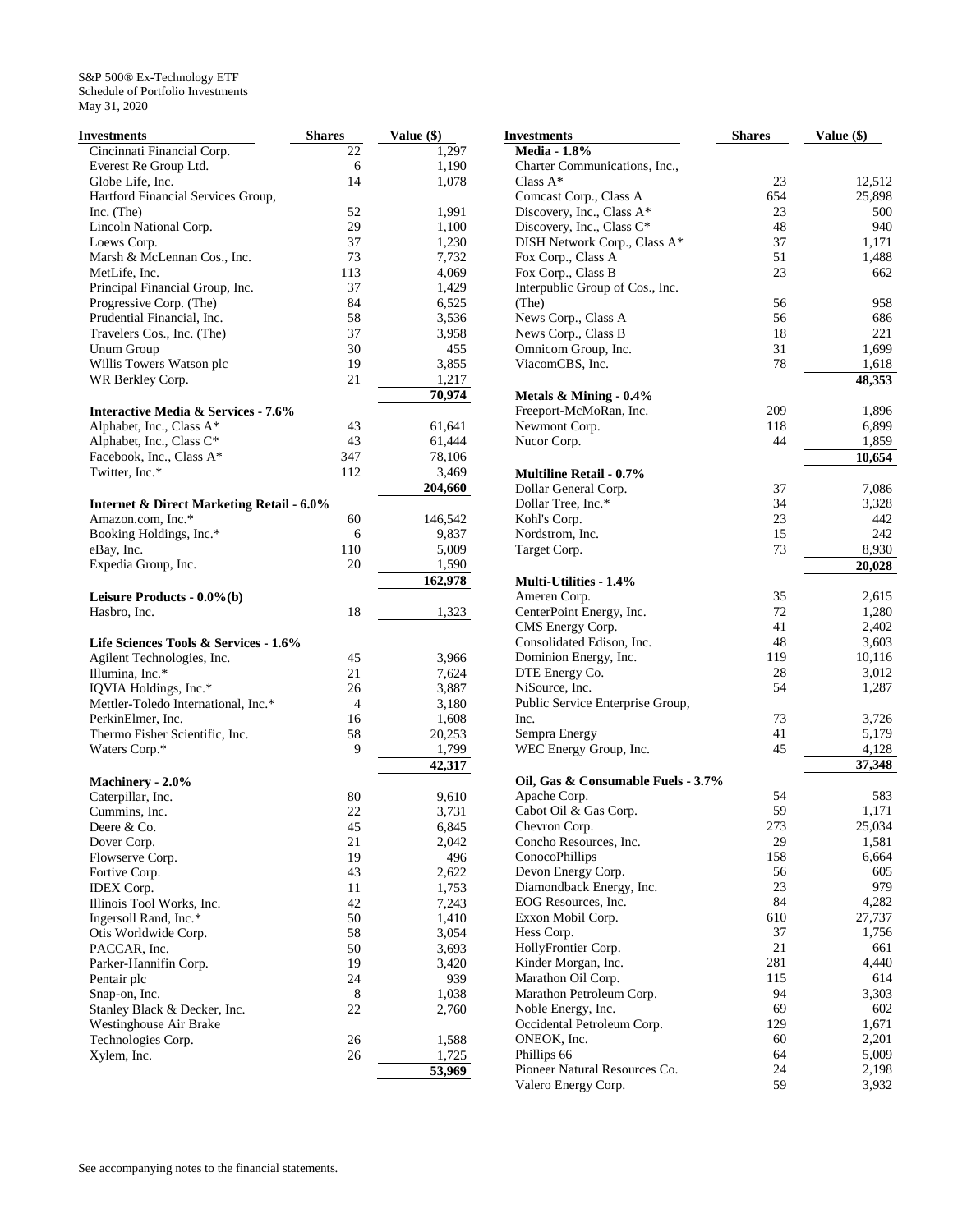| Investments                                 | <b>Shares</b> | Value (\$) |
|---------------------------------------------|---------------|------------|
| Williams Cos., Inc. (The)                   | 175           | 3,575      |
|                                             |               | 98,598     |
| <b>Personal Products - 0.2%</b>             |               |            |
| Coty, Inc., Class A                         | 43            | 156        |
| Estee Lauder Cos., Inc. (The), Class        |               |            |
| A                                           | 32            | 6,319      |
|                                             |               | 6,475      |
| <b>Pharmaceuticals - 6.2%</b>               |               |            |
| Bristol-Myers Squibb Co.                    | 338           | 20,185     |
| Eli Lilly and Co.                           | 122           | 18,660     |
| Johnson & Johnson                           | 379           | 56,376     |
| Merck & Co., Inc.                           | 367           | 29,624     |
| Mylan NV*                                   | 74            | 1,263      |
| Perrigo Co. plc                             | 20            | 1,096      |
| Pfizer, Inc.                                | 798           | 30,476     |
| Zoetis, Inc.                                | 69            | 9,618      |
|                                             |               | 167,298    |
| <b>Professional Services - 0.5%</b>         |               |            |
| Equifax, Inc.                               | 17            | 2,610      |
| IHS Markit Ltd.                             | 58            | 4,029      |
| Nielsen Holdings plc                        | 51            | 708        |
| Robert Half International, Inc.             | 17            | 863        |
| Verisk Analytics, Inc.                      | 24            | 4,144      |
|                                             |               | 12,354     |
| Real Estate Management & Development - 0.1% |               |            |
| CBRE Group, Inc., Class A*                  | 48            | 2,111      |
|                                             |               |            |
| Road & Rail - 1.4%                          |               |            |
| CSX Corp.                                   | 112           | 8,017      |
| JB Hunt Transport Services, Inc.            | 12            | 1,436      |
| Kansas City Southern                        | 14            | 2,108      |
| Norfolk Southern Corp.                      | 38            | 6,775      |
| Old Dominion Freight Line, Inc.             | 14            | 2,395      |
| Union Pacific Corp.                         | 100           | 16,986     |
|                                             |               | 37,717     |
| Specialty Retail - 3.3%                     |               |            |
| Advance Auto Parts, Inc.                    | 10            | 1,393      |
| AutoZone, Inc.*                             | 3             | 3,444      |
| Best Buy Co., Inc.                          | 33            | 2,577      |
| CarMax, Inc.*                               | 24            | 2,113      |
| Gap, Inc. (The)                             | 31            | 276        |
| Home Depot, Inc. (The)                      | 157           | 39,011     |
| L Brands, Inc.                              | 33            | 534        |
| Lowe's Cos., Inc.                           | 111           | 14,469     |
| O'Reilly Automotive, Inc.*                  | $1\,1$        | 4,590      |
| Ross Stores, Inc.                           | 52            | 5,042      |
| Tiffany & Co.                               | 16            | 2,050      |
| TJX Cos., Inc. (The)                        | 175           | 9,233      |
| Tractor Supply Co.                          | 17            | 2,074      |
| Ulta Beauty, Inc.*                          | 8             | 1,952      |
|                                             |               | 88,758     |
| Textiles, Apparel & Luxury Goods - 0.8%     |               |            |
| Hanesbrands, Inc.                           | 52            | 513        |
| NIKE, Inc., Class B                         | 180           | 17,744     |
| PVH Corp.                                   | 11            | 500        |
| Ralph Lauren Corp.                          | 7             | 529        |
| Tapestry, Inc.                              | 40            | 544        |
| Under Armour, Inc., Class A*                | 27            | 236        |
| Under Armour, Inc., Class C*                | 28            | 220        |
| VF Corp.                                    | 47            | 2,637      |
|                                             |               |            |
|                                             |               | 22,923     |
| <b>Tobacco - 1.0%</b>                       |               |            |
| Altria Group, Inc.                          | 269           | 10,504     |

| <b>Investments</b>                                      | Shares           | Value (\$) |
|---------------------------------------------------------|------------------|------------|
| Philip Morris International, Inc.                       | 224              | 16,433     |
|                                                         |                  | 26,937     |
| <b>Trading Companies &amp; Distributors - 0.3%</b>      |                  |            |
| Fastenal Co.                                            | 83               | 3,424      |
| United Rentals, Inc.*                                   | 11               | 1,528      |
| WW Grainger, Inc.                                       | 6                | 1,858      |
|                                                         |                  | 6,810      |
| Water Utilities - 0.1%                                  |                  |            |
| American Water Works Co., Inc.                          | 26               | 3,302      |
|                                                         |                  |            |
| <b>Wireless Telecommunication Services - 0.2%</b>       |                  |            |
| T-Mobile US, Inc.*                                      | 55               | 5,502      |
|                                                         |                  |            |
| <b>TOTAL COMMON STOCKS</b>                              |                  |            |
| (Cost \$2,882,190)                                      |                  | 2,695,269  |
|                                                         |                  |            |
| <b>SECURITIES LENDING REINVESTMENTS(c) - 0.1%</b>       |                  |            |
|                                                         |                  |            |
| <b>INVESTMENT COMPANIES - 0.1%</b>                      |                  |            |
| <b>BlackRock Liquidity FedFund, Institutional Class</b> |                  |            |
| 0.11% (Cost \$2,066)                                    | 2,066            | 2,066      |
|                                                         |                  |            |
|                                                         | <b>Principal</b> |            |
| <b>Investments</b>                                      | Amount (\$)      | Value (\$) |
|                                                         |                  |            |
| <b>SHORT-TERM INVESTMENTS - 0.0%(b)</b>                 |                  |            |
|                                                         |                  |            |
| REPURCHASE AGREEMENTS(d) - 0.0%(b)                      |                  |            |
| Repurchase Agreements with various                      |                  |            |
| counterparties, rate 0.05%, dated                       |                  |            |
| 5/29/2020, due 6/1/2020, total to be                    |                  |            |
| received \$607                                          |                  |            |
| (Cost \$607)                                            | 607              | 607        |
|                                                         |                  |            |
|                                                         |                  |            |
| Total Investments - 100.0%                              |                  |            |
| (Cost \$2,884,863)                                      |                  | 2,697,942  |
| Other Assets Less Liabilities - 0.0%(b)                 |                  | 843        |
| <b>Net Assets - 100.0%</b>                              |                  | 2,698,785  |
|                                                         |                  |            |
|                                                         |                  |            |
|                                                         |                  |            |
|                                                         |                  |            |
|                                                         |                  |            |
|                                                         |                  |            |
|                                                         |                  |            |
|                                                         |                  |            |
|                                                         |                  |            |
|                                                         |                  |            |
|                                                         |                  |            |
|                                                         |                  |            |
|                                                         |                  |            |
|                                                         |                  |            |